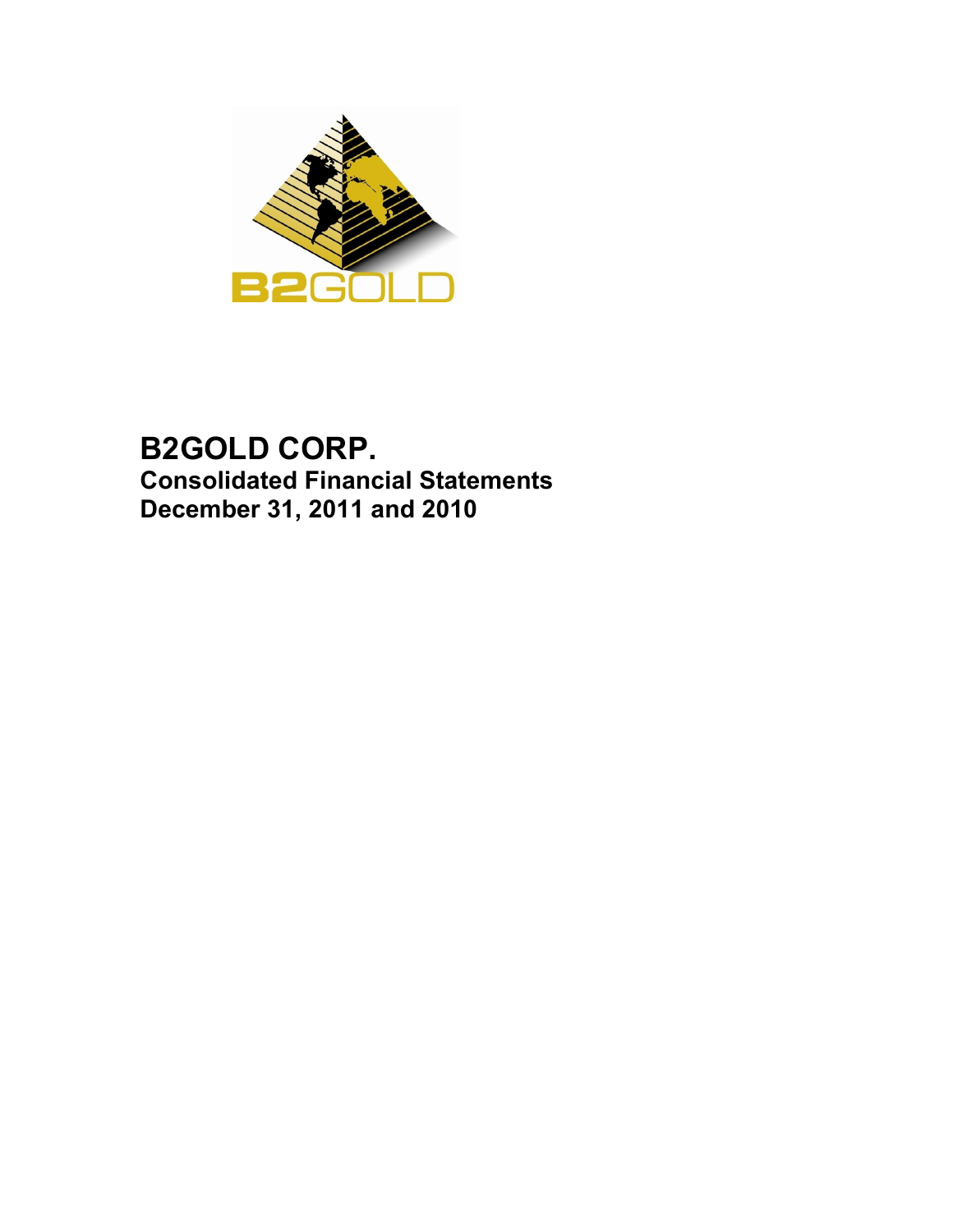

March 28, 2012

### **Independent Auditor's Report**

**To the Shareholders of B2Gold Corp.**

We have audited the accompanying consolidated financial statements of B2Gold Corp, which comprise the consolidated balance sheets as at December 31, 2011, 2010 and January 1, 2010 and the consolidated statements of operations and comprehensive income**,** cash flows and changes in equity for the years ended December 31, 2011 and 2010, and the related notes, which comprise a summary of significant accounting policies and other explanatory information.

#### **Management's responsibility for the consolidated financial statements**

Management is responsible for the preparation and fair presentation of these consolidated financial statements in accordance with International Financial Reporting Standards, and for such internal control as management determines is necessary to enable the preparation of consolidated financial statements that are free from material misstatement, whether due to fraud or error.

#### **Auditor's responsibility**

Our responsibility is to express an opinion on these consolidated financial statements based on our audits. We conducted our audits in accordance with Canadian generally accepted auditing standards. Those standards require that we comply with ethical requirements and plan and perform the audits to obtain reasonable assurance about whether the consolidated financial statements are free from material misstatement.

An audit involves performing procedures to obtain audit evidence about the amounts and disclosures in the consolidated financial statements. The procedures selected depend on the auditor's judgment, including the assessment of the risks of material misstatement of the consolidated financial statements, whether due to fraud or error. In making those risk assessments, the auditor considers internal control relevant to the entity's preparation and fair presentation of the consolidated financial statements in order to design audit procedures that are appropriate in the circumstances, but not for the purpose of expressing an opinion on the effectiveness of the entity's internal control. An audit also includes evaluating the appropriateness of accounting policies used and the reasonableness of accounting estimates made by management, as well as evaluating the overall presentation of the consolidated financial statements.

We believe that the audit evidence we have obtained in our audits is sufficient and appropriate to provide a basis for our audit opinion.

*PricewaterhouseCoopers LLP Chartered Accountants PricewaterhouseCoopers Place, 250 Howe Street, Suite 700, Vancouver, British Columbia, Canada V6C 3S7 T: +1 604 806 7000, F: +1 604 806 7806, www.pwc.com/ca*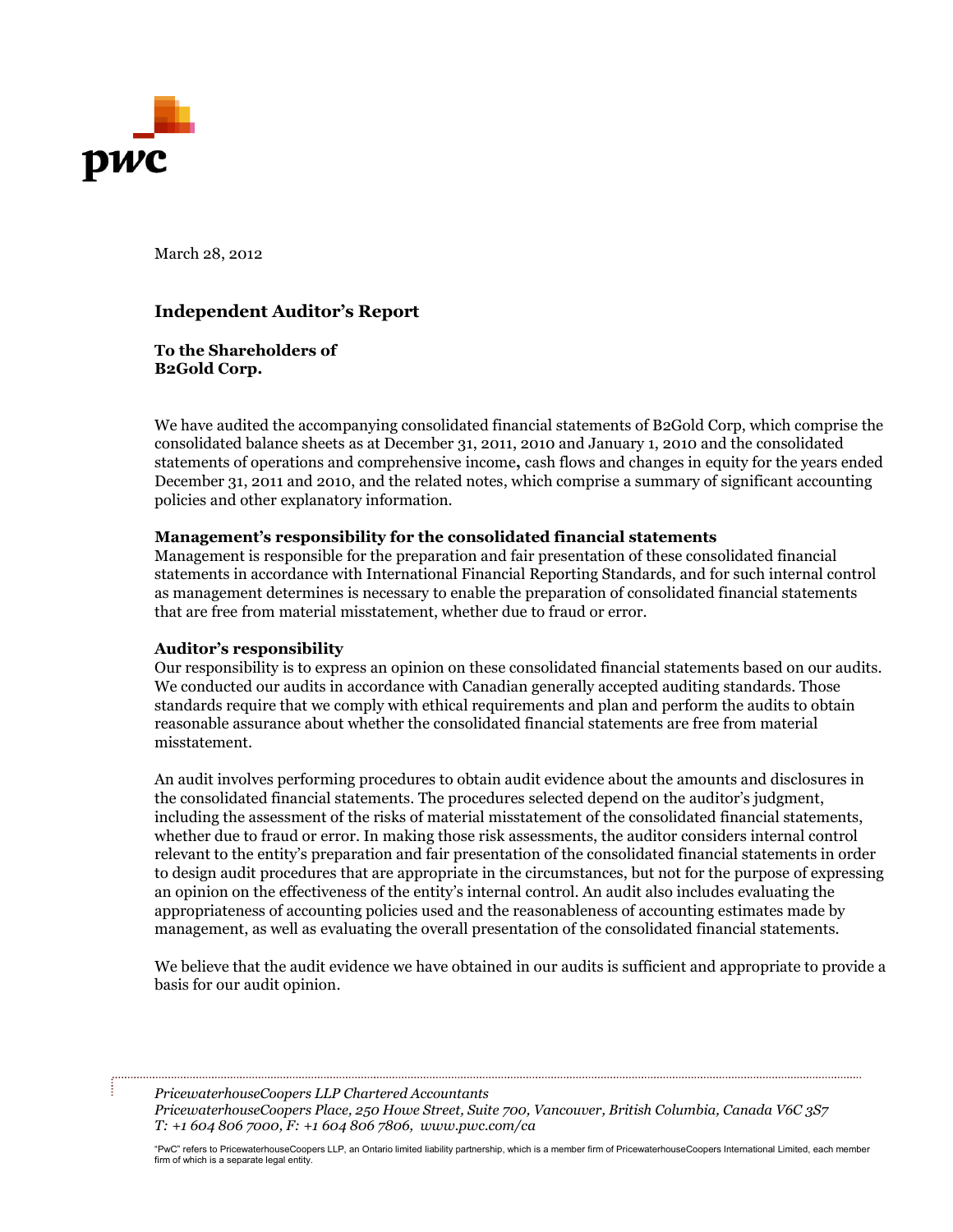

### **Opinion**

In our opinion, the consolidated financial statements present fairly, in all material respects, the financial position of B2Gold Corp. as at December 31, 2011, 2010 and January 1, 2010 and its financial performance and its cash flows for the years ended December 31, 2011 and 2010 in accordance with International Financial Reporting Standards.

Pricewaterhouse Coopers LLP

**Chartered Accountants** Vancouver, British Columbia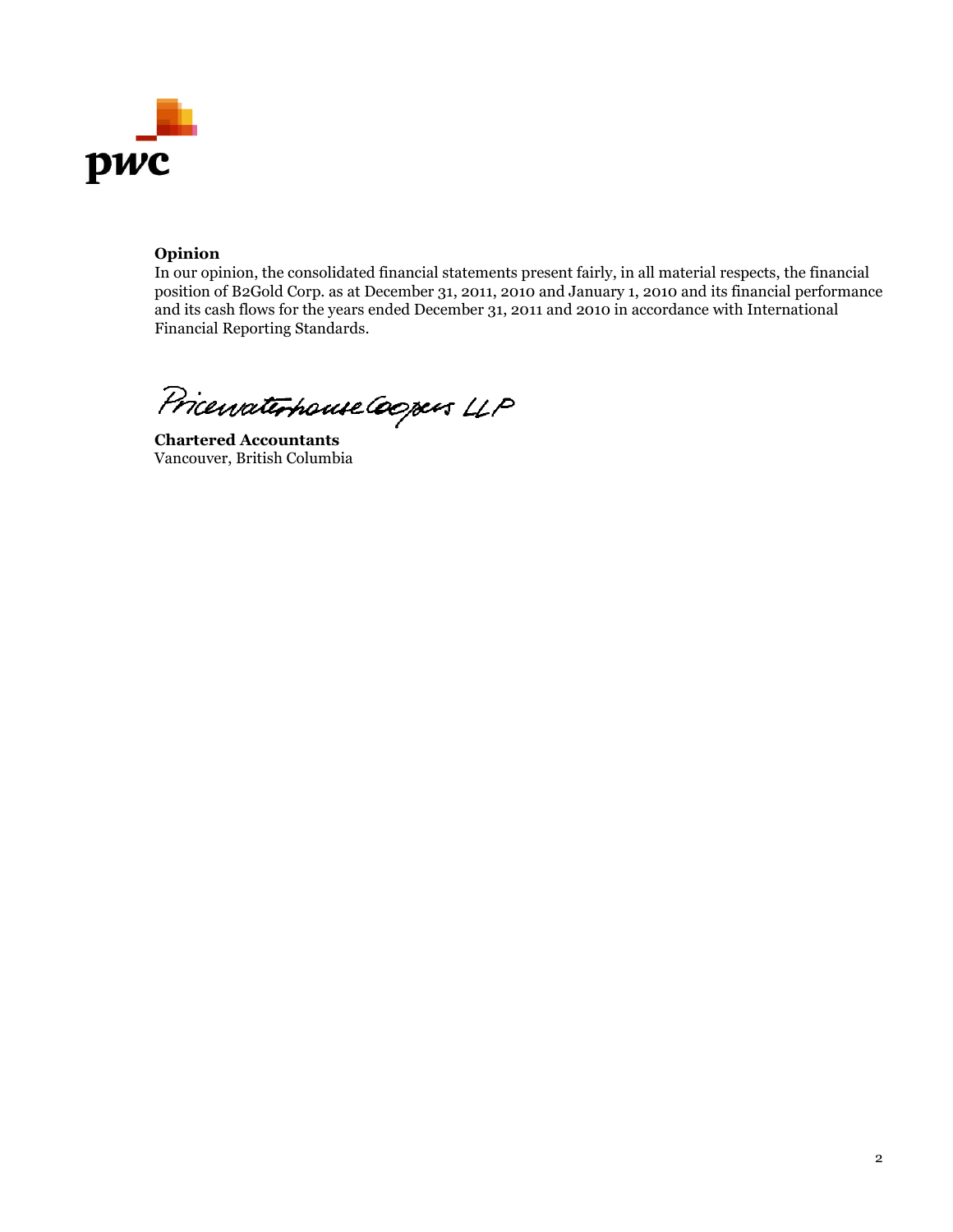## *CONSOLIDATED STATEMENTS OF OPERATIONS AND COMPREHENSIVE INCOME FOR THE YEARS ENDED DECEMBER 31*

(Expressed in thousands of United States dollars, except shares and per share amounts)

|                                                                                                                                                                                                                                                         |          | 2011                                                   |          | 2010<br>(Note 19)                                                        |
|---------------------------------------------------------------------------------------------------------------------------------------------------------------------------------------------------------------------------------------------------------|----------|--------------------------------------------------------|----------|--------------------------------------------------------------------------|
| Gold revenue                                                                                                                                                                                                                                            | \$       | 225,352                                                | \$       | 127,521                                                                  |
| Cost of sales                                                                                                                                                                                                                                           |          |                                                        |          |                                                                          |
| <b>Production costs</b><br>Depreciation and depletion<br>Royalties and production taxes<br>Other                                                                                                                                                        |          | (75, 229)<br>(26, 175)<br>(12, 229)<br>(692)           |          | (62, 762)<br>(14, 739)<br>(7, 178)                                       |
| <b>Total cost of sales</b>                                                                                                                                                                                                                              |          | (114, 325)                                             |          | (84, 679)                                                                |
| <b>Gross profit</b>                                                                                                                                                                                                                                     |          | 111,027                                                |          | 42,842                                                                   |
| General and administrative<br>Share-based payments<br>Accretion of mine restoration provisions (Note 10)<br>Foreign exchange (loss)/ gains<br>Gain on sale of interest in Kupol EW licenses (Note 8)<br>Write-off of mining interests (Note 8)<br>Other |          | (16, 635)<br>(6, 190)<br>(1, 267)<br>(114)<br>(1, 127) |          | (13,044)<br>(1,943)<br>(1, 192)<br>1,208<br>24,062<br>(2,841)<br>(3,274) |
| <b>Operating income (loss)</b>                                                                                                                                                                                                                          |          | 85,694                                                 |          | 45,818                                                                   |
| Interest and financing costs<br>Loss on derivative warrant liability (Note 19)<br>Community relations<br>Other                                                                                                                                          |          | (611)<br>(4, 042)<br>(532)                             |          | (4,704)<br>(9,984)<br>(933)<br>(1, 387)                                  |
| Income before withholding and other taxes                                                                                                                                                                                                               |          | 80,509                                                 |          | 28,810                                                                   |
| Current income tax, withholding and other taxes (Note 15)<br>Deferred income tax (Note 15)                                                                                                                                                              |          | (6, 292)<br>(17, 917)                                  |          | (2, 240)<br>(6, 539)                                                     |
| Net income and comprehensive income for the year                                                                                                                                                                                                        | \$       | 56,300                                                 | \$       | 20,031                                                                   |
| Attributable to:<br>Shareholders of the Company<br>Non-controlling interests (Note 17)                                                                                                                                                                  | \$       | 56,300                                                 | \$       | 20,031                                                                   |
| Net income and comprehensive income for the year                                                                                                                                                                                                        | \$       | 56,300                                                 | \$       | 20,031                                                                   |
| Earnings per share (attributable to shareholders of the Company)<br>Basic<br><b>Diluted</b>                                                                                                                                                             | \$<br>\$ | 0.17<br>0.16                                           | \$<br>\$ | 0.07<br>0.06                                                             |
| Weighted average number of common shares<br>outstanding (in thousands)<br>Basic<br>Diluted                                                                                                                                                              |          | 338,541<br>344,812                                     |          | 307,068<br>313,572                                                       |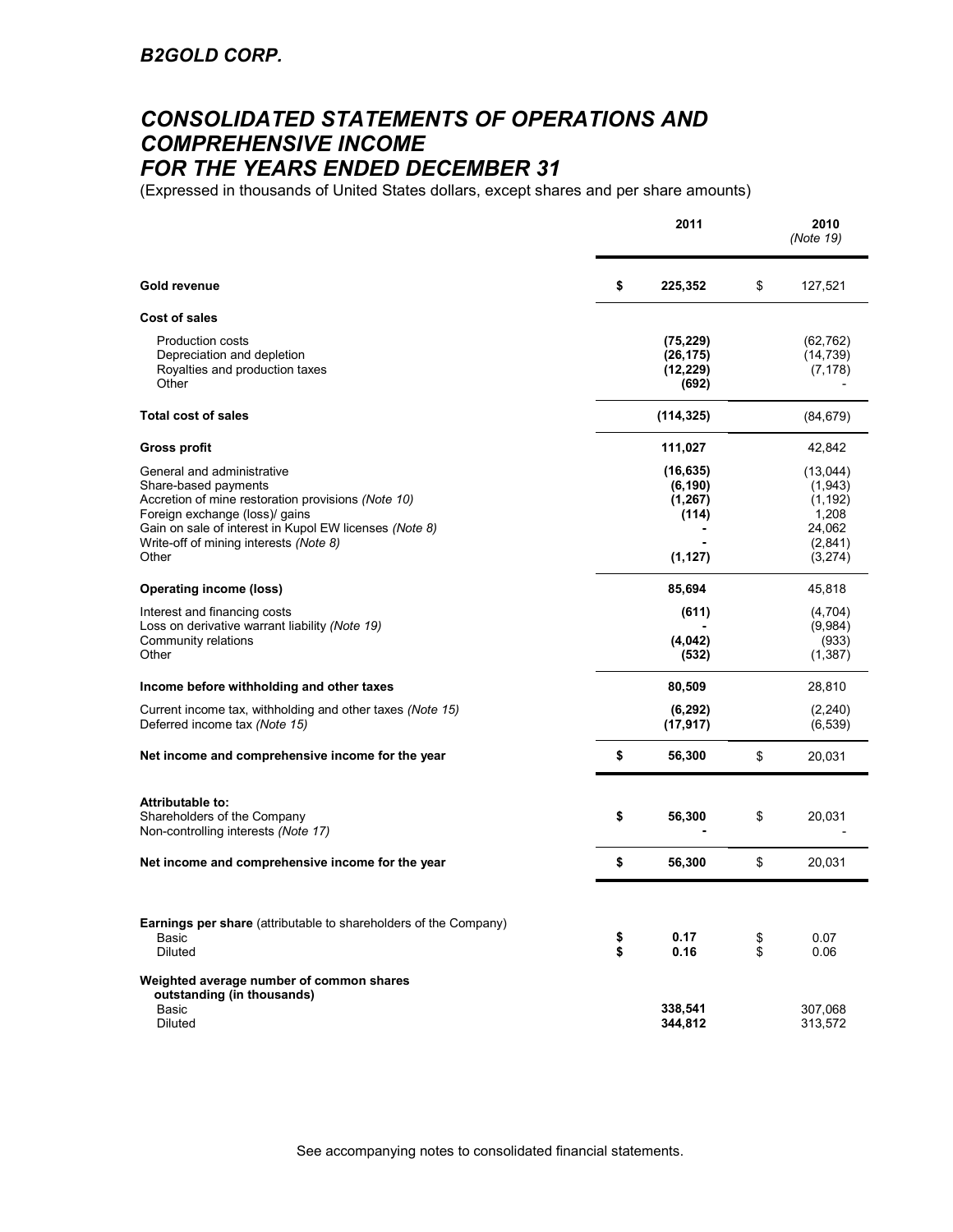## *CONSOLIDATED STATEMENTS OF CASH FLOWS FOR THE YEARS ENDED DECEMBER 31*

(Expressed in thousands of United States dollars)

|                                                                                              | 2011                    | 2010<br>(Note 19)        |
|----------------------------------------------------------------------------------------------|-------------------------|--------------------------|
| <b>Operating activities</b>                                                                  |                         |                          |
| Net income for the year<br>Mine restoration provisions settled<br>Non-cash charges (credits) | \$<br>56,300<br>(1,049) | \$<br>20,031<br>(1, 417) |
| Depreciation and depletion                                                                   | 26,175                  | 14,739                   |
| Deferred income tax expense                                                                  | 17,917                  | 6,539                    |
| Share based payments                                                                         | 6,190                   | 1,943                    |
| Accretion of mine restoration provisions<br>Amortization of deferred financing costs         | 1,267<br>358            | 1,192<br>3,703           |
| Gain on sale of interest in Kupol EW licenses                                                |                         | (24,062)                 |
| Write-off of mining interests                                                                |                         | 2,841                    |
| Loss on derivative warrant liability                                                         |                         | 9,984                    |
| Other                                                                                        | 1,772                   | 1,330                    |
| Cash provided by operating activities before changes in non-cash working<br>capital          | 108,930                 | 36,823                   |
| Changes in non-cash working capital                                                          |                         |                          |
| Accounts receivable and prepaids                                                             | (1,179)                 | (680)                    |
| Value-added and other tax receivables                                                        | (6, 820)                | (2, 352)                 |
| Inventories                                                                                  | (6, 795)                | (7, 327)                 |
| Accounts payable and accrued liabilities                                                     | 6,379                   | 4,911                    |
| Income and other taxes payable                                                               | 1,832                   | 3,925                    |
| Cash provided by operating activities after changes in non-cash working capital              | 102,347                 | 35,300                   |
| <b>Financing activities</b>                                                                  |                         |                          |
| Common shares issued for cash (Note 11)                                                      | 7,943                   | 57,116                   |
| Interest and commitment fees paid                                                            | (301)                   | (974)                    |
| Related party loans, repayments                                                              | (21)                    | (959)                    |
| Credit Facility Ioan, repayments (Note 9)                                                    |                         | (21,000)                 |
| Credit Facility, draw downs (Note 9)                                                         |                         | 7,500                    |
| Cash provided by financing activities                                                        | 7,621                   | 41,683                   |
| <b>Investing activities</b>                                                                  |                         |                          |
| Cash proceeds from sale of interest in Kupol EW licenses (Note 8)                            |                         | 33,000                   |
| Libertad Mine, development and sustaining capital                                            | (28,098)                | (18, 769)                |
| Libertad Mine, Jabali development                                                            | (7, 834)                |                          |
| Libertad, exploration                                                                        | (10, 747)               | (5,010)                  |
| Limon Mine, development and sustaining capital<br>Limon Mine, exploration                    | (20, 784)<br>(3, 299)   | (6, 558)<br>(3, 392)     |
| Gramalote, exploration and development                                                       | (14, 890)               | (3,019)                  |
| Cebollati, exploration                                                                       | (4, 185)                | (1,008)                  |
| Radius, exploration                                                                          | (2,865)                 | (1,633)                  |
| Auryx Gold Arrangement, net cash acquired (Note 6)                                           | 17,821                  |                          |
| Calibre, exploration                                                                         | (1, 340)                | (2,839)                  |
| Other                                                                                        | (1, 467)                | (667)                    |
| Cash used in investing activities                                                            | (77, 688)               | (9,895)                  |
| Increase in cash and cash equivalents                                                        | 32,280                  | 67,088                   |
| Cash and cash equivalents, beginning of year                                                 | 70,012                  | 2,924                    |
| Cash and cash equivalents, end of year                                                       | \$<br>102,292           | \$<br>70,012             |
| Supplementary cash flow information (Note 12)                                                |                         |                          |

See accompanying notes to consolidated financial statements.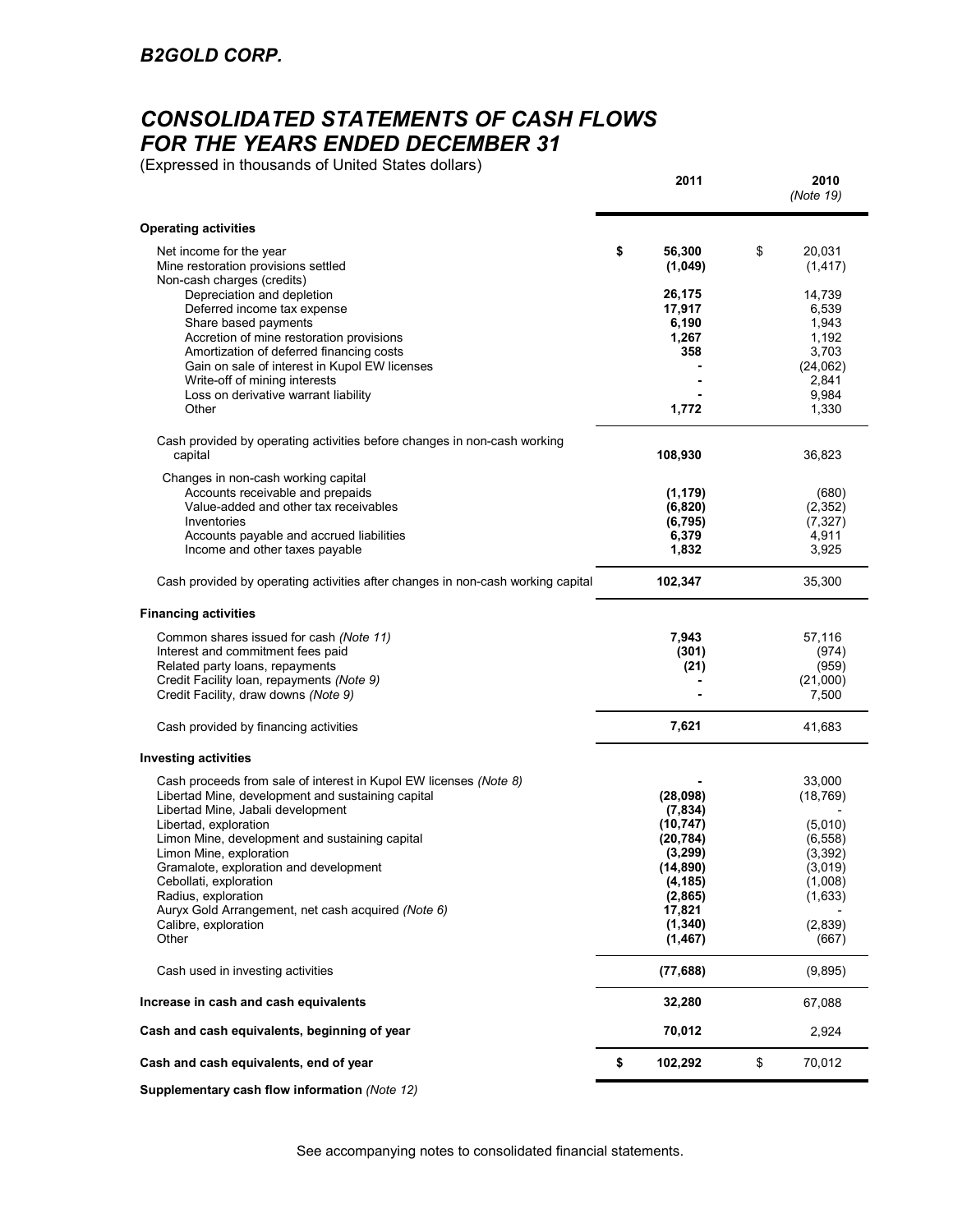## *B2GOLD CORP.*

## *CONSOLIDATED BALANCE SHEETS*

(Expressed in thousands of United States dollars)

|                                                                                                                                                                                                | As at<br>December 31,<br>2011              | As at<br>December 31,<br>2010<br>(Note 19)      | As at<br>January 1,<br>2010<br>(Note 19)                |
|------------------------------------------------------------------------------------------------------------------------------------------------------------------------------------------------|--------------------------------------------|-------------------------------------------------|---------------------------------------------------------|
| Assets                                                                                                                                                                                         |                                            |                                                 |                                                         |
| <b>Current</b>                                                                                                                                                                                 |                                            |                                                 |                                                         |
| Cash and cash equivalents<br>Accounts receivable and prepaids<br>Value-added and other tax receivables (Note 16)<br>Inventories (Note 7)<br>Marketable securities<br>Note receivable           | \$<br>102,292<br>6,372<br>14,149<br>26,695 | \$<br>70,012<br>4,962<br>6,168<br>19,438<br>483 | \$<br>2,924<br>4,925<br>3,173<br>10,263<br>369<br>1,700 |
|                                                                                                                                                                                                | 149,508                                    | 101,063                                         | 23,354                                                  |
| Mining interests (Notes 8 and Note 21 - Schedules)                                                                                                                                             | 412,537                                    | 232,535                                         | 213,335                                                 |
| Other assets                                                                                                                                                                                   | 996                                        | 1,056                                           | 1,780                                                   |
|                                                                                                                                                                                                | \$<br>563,041                              | \$<br>334,654                                   | \$<br>238,469                                           |
| Liabilities                                                                                                                                                                                    |                                            |                                                 |                                                         |
| Current                                                                                                                                                                                        |                                            |                                                 |                                                         |
| Accounts payable and accrued liabilities<br>Current taxes payable<br>Current portion of mine restoration provisions (Note 10)<br>Related party loans<br>Derivative warrant liability (Note 19) | \$<br>22,610<br>6,254<br>1,376<br>81       | \$<br>10,581<br>4,422<br>1,389<br>102           | \$<br>9,554<br>497<br>658<br>1,061<br>6,276             |
|                                                                                                                                                                                                | 30,321                                     | 16,494                                          | 18,046                                                  |
| Credit Facility (Note 9)                                                                                                                                                                       |                                            |                                                 | 8,642                                                   |
| Mine restoration provisions (Note 10)                                                                                                                                                          | 26,731                                     | 18,714                                          | 14,930                                                  |
| Deferred income taxes (Note 15)                                                                                                                                                                | 26,638                                     | 6,539                                           |                                                         |
| <b>Employee benefits accrual</b>                                                                                                                                                               | 4,017                                      | 2,776                                           | 2,022                                                   |
| <b>Other liabilities</b>                                                                                                                                                                       |                                            |                                                 | 475                                                     |
|                                                                                                                                                                                                | 87,707                                     | 44,523                                          | 44,115                                                  |
| <b>Equity</b>                                                                                                                                                                                  |                                            |                                                 |                                                         |
| Shareholders' equity<br>Share capital (Note 11)<br>Issued:                                                                                                                                     |                                            |                                                 |                                                         |
| $-382,494,656$ common shares (Dec 31, 2010 - 337,570,170)                                                                                                                                      | 435,048                                    | 312,829                                         | 233,842                                                 |
| Contributed surplus (Note 11)                                                                                                                                                                  | 22,712                                     | 19,971                                          | 23,212                                                  |
| Retained earnings/ (accumulated deficit)                                                                                                                                                       | 13,631                                     | (42, 669)                                       | (62,700)                                                |
|                                                                                                                                                                                                | 471,391                                    | 290,131                                         | 194,354                                                 |
| Non-controlling interests (Notes 6 and 17)                                                                                                                                                     | 3,943                                      |                                                 |                                                         |
|                                                                                                                                                                                                | 475,334                                    | 290,131                                         | 194,354                                                 |
|                                                                                                                                                                                                | \$<br>563,041                              | \$<br>334,654                                   | \$<br>238,469                                           |
| Acquisition of Auryx GoldCorp. (Note 6)<br>Subsequent events (Notes 6, 9 and 20)                                                                                                               |                                            |                                                 |                                                         |
| <b>Approved by the Board</b><br>"Clive T. Johnson"                                                                                                                                             | Director                                   | "Robert J. Gayton"                              | Director                                                |

See accompanying notes to consolidated financial statements.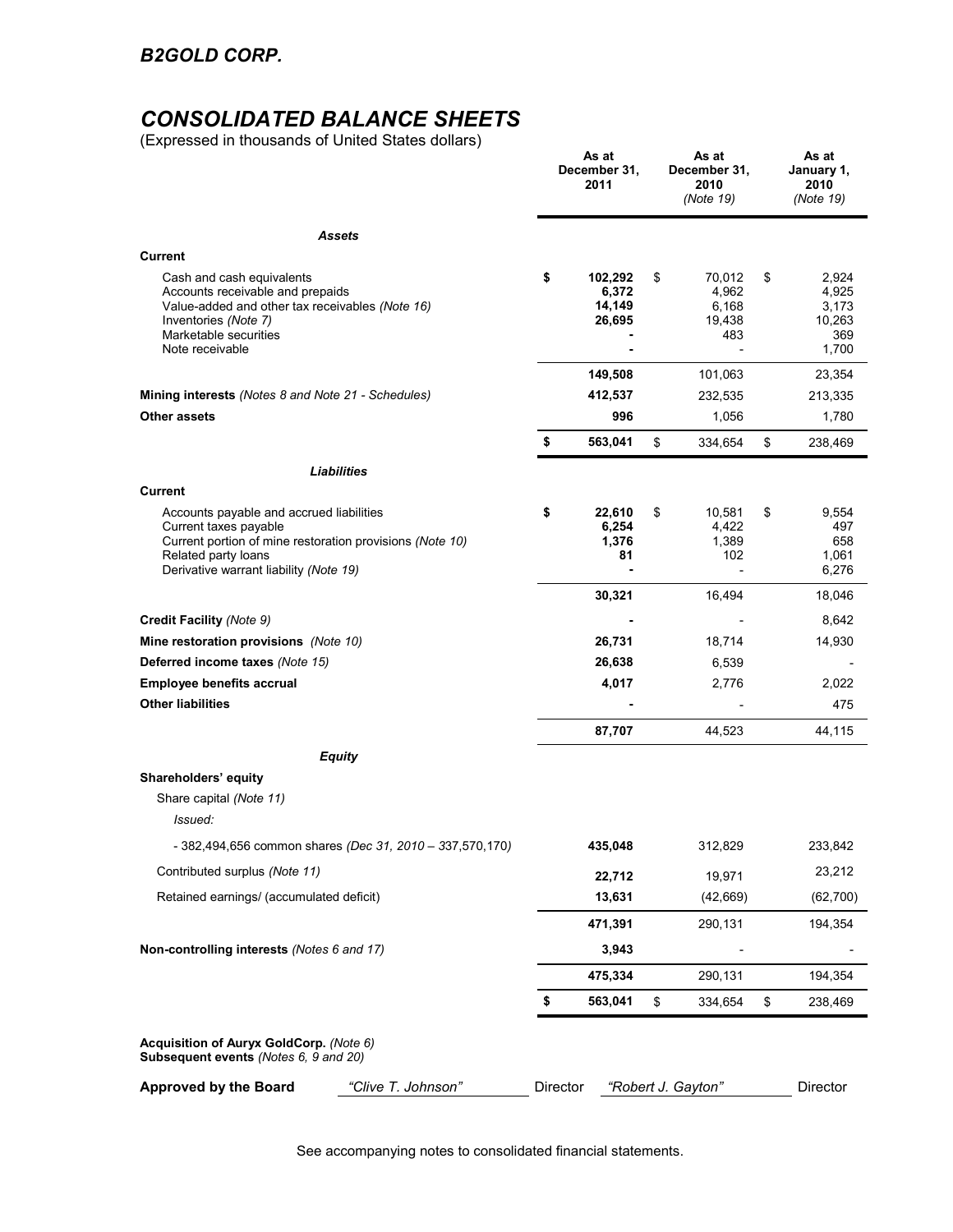## *CONSOLIDATED STATEMENTS OF CHANGES IN EQUITY FOR THE YEARS ENDED DECEMBER 31*

(Expressed in thousands of United States dollars)

|                                                                                                              | 2011 |                         |    |                        |    |                                           |                                         |   |                   |
|--------------------------------------------------------------------------------------------------------------|------|-------------------------|----|------------------------|----|-------------------------------------------|-----------------------------------------|---|-------------------|
|                                                                                                              |      | <b>Share</b><br>capital |    | Contributed<br>surplus |    | <b>Retained</b><br>earnings/<br>(deficit) | Non-<br>controlling<br><b>interests</b> |   | Total<br>equity   |
| Balance at December 31, 2010                                                                                 | \$   | 312,829                 | S. | 19,971                 | \$ | $(42,669)$ \$                             |                                         | S | 290,131           |
| Total comprehensive income for the year<br>Shares issued for Auryx Gold (Note 6)<br>Shares issued for cash:  |      | 107,435                 |    |                        |    | 56,300                                    |                                         |   | 56,300<br>107,435 |
| Exercise of stock options                                                                                    |      | 5,908                   |    |                        |    |                                           |                                         |   | 5,908             |
| Exercise of warrants                                                                                         |      | 2,014                   |    |                        |    |                                           |                                         |   | 2,014             |
| Incentive Plan - shares issued from trust<br>Shares issued for finder's fee                                  |      | 21<br>150               |    |                        |    |                                           |                                         |   | 21<br>150         |
|                                                                                                              |      |                         |    | 6,190                  |    |                                           |                                         |   | 6,190             |
| Share based payments - expensed<br>Share based payments – capitalized to mining                              |      |                         |    |                        |    |                                           |                                         |   |                   |
| interests                                                                                                    |      |                         |    | 481                    |    |                                           |                                         |   | 481               |
| Stock options and warrants issued on Auryx<br>Gold acquisition (Note 6)                                      |      |                         |    | 4,943                  |    |                                           |                                         |   | 4,943             |
| Non-controlling interest acquired on Auryx Gold<br>acquisition (Note 6)                                      |      |                         |    |                        |    |                                           | 3,943                                   |   | 3,943             |
| Tax on expired warrants                                                                                      |      |                         |    | (2, 182)               |    |                                           |                                         |   | (2, 182)          |
| Transfer to share capital the fair value<br>assigned to stock options & warrants from<br>contributed surplus |      | 6,691                   |    | (6,691)                |    |                                           |                                         |   |                   |
| Balance at December 31, 2011                                                                                 |      | 435,048                 | S  | 22,712                 | 5  | 13,631                                    | \$<br>3,943                             | S | 475,334           |

|                                                                                                                                                              | 2010 |                  |      |                               |   |                                           |  |                                  |    |                 |
|--------------------------------------------------------------------------------------------------------------------------------------------------------------|------|------------------|------|-------------------------------|---|-------------------------------------------|--|----------------------------------|----|-----------------|
|                                                                                                                                                              |      | Share<br>capital |      | <b>Contributed</b><br>surplus |   | <b>Retained</b><br>earnings/<br>(deficit) |  | Non-<br>controlling<br>interests |    | Total<br>equity |
| Balance at January 1, 2010                                                                                                                                   | \$   | 233,842          | - \$ | $23,212$ \$                   |   | $(62,700)$ \$                             |  |                                  | S. | 194,354         |
| Total comprehensive income for the year<br>Shares issued for cash:                                                                                           |      |                  |      |                               |   | 20,031                                    |  |                                  |    | 20,031          |
| Equity financing                                                                                                                                             |      | 29,157           |      |                               |   |                                           |  |                                  |    | 29,157          |
| Exercise of stock options                                                                                                                                    |      | 3,730            |      |                               |   |                                           |  |                                  |    | 3,730           |
| Exercise of warrants                                                                                                                                         |      | 24,229           |      |                               |   |                                           |  |                                  |    | 24,229          |
| Share based payments - expensed                                                                                                                              |      |                  |      | 1,943                         |   |                                           |  |                                  |    | 1,943           |
| Share based payments – capitalized to mining<br>interests                                                                                                    |      |                  |      | 427                           |   |                                           |  |                                  |    | 427             |
| Transfer to share capital the fair value<br>of derivative warrant liability upon exercise<br>of related warrants<br>Transfer to share capital the fair value |      | 16,260           |      |                               |   |                                           |  |                                  |    | 16,260          |
| assigned to stock options & warrants from<br>contributed surplus                                                                                             |      | 5,611            |      | (5,611)                       |   |                                           |  |                                  |    |                 |
| Balance at December 31, 2010                                                                                                                                 | S    | 312,829          | S    | 19,971                        | 5 | $(42, 669)$ \$                            |  |                                  |    | 290,131         |

See accompanying notes to consolidated financial statements.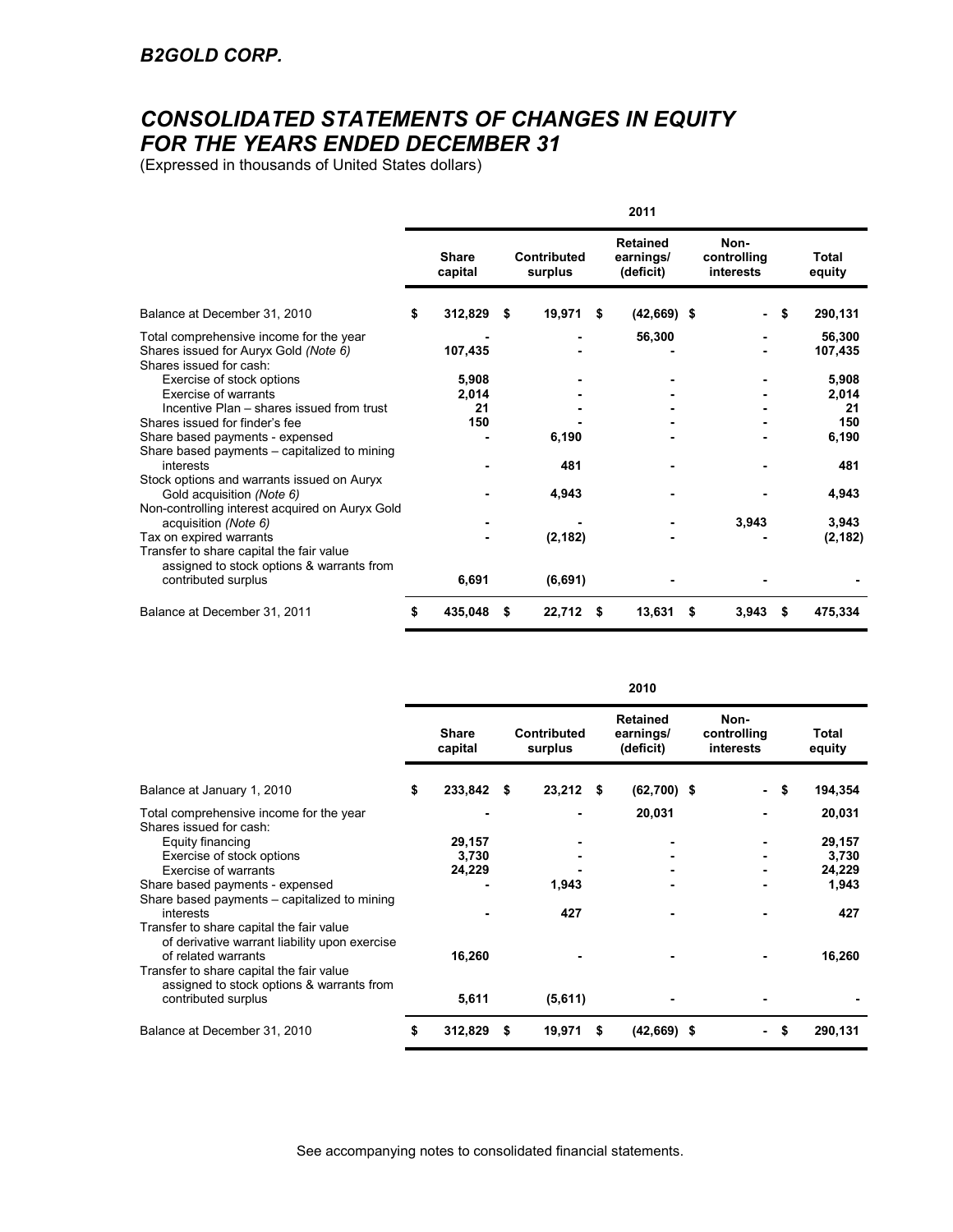### *December 31, 2011 and 2010*

(All tabular amounts are in thousands of United States dollars unless otherwise stated)

### *1 Nature of operations*

B2Gold Corp. ("B2Gold" or the "Company") is a Vancouver-based gold producer with mining operations in Nicaragua and a portfolio of development and exploration assets in Colombia, Namibia, Nicaragua, and Uruguay. The Company operates the Libertad Mine and the Limon Mine in Nicaragua. The Company owns or has a material interest in the Gramalote and Mocoa properties (Colombia), the newly acquired Otjikoto property (Namibia) and the Bellavista property (Costa Rica). The Company also has options to earn an interest in two joint ventures in Nicaragua with Calibre Mining Corp. and Radius Gold Inc., respectively.

On December 22, 2011, B2Gold completed a business combination with Auryx Gold Corp. ("Auryx Gold") in which B2Gold acquired all of the outstanding common shares of Auryx Gold *(Note 6)*.

B2Gold is a public company which is listed on the Toronto Stock Exchange and the OTCQX. B2Gold's head office is located at Suite 3100, Three Bentall Centre, 595 Burrard Street, Vancouver, British Columbia, V7X 1J1.

### *2 Basis of preparation and first-time adoption of International Financial Reporting Standards*

B2Gold's consolidated financial statements ('financial statements") have been prepared in accordance with Canadian generally accepted accounting principles as set out in the Handbook of the Canadian Institute of Chartered Accountants ("CICA Handbook"). In 2010, the CICA Handbook was revised to incorporate International Financial Reporting Standards ("IFRS") requiring publicly accountable enterprises to apply such standards effective for years beginning on or after January 1, 2011. Accordingly, the Company has commenced reporting on the basis of IFRS in these financial statements. In these financial statements, the term Canadian GAAP refers to Canadian GAAP before the adoption of IFRS.

These financial statements have been prepared in accordance with IFRS as issued by the International Accounting Standards Board. These are the Company's first consolidated financial statements prepared in accordance with IFRS and IFRS 1 "First-time Adoption of International Financial Reporting Standards" ("IFRS 1") has been applied. Subject to certain IFRS 1 transition elections disclosed in Note 19, the Company has consistently applied the same accounting policies in its opening IFRS balance sheet as at January 1, 2010 and throughout all years presented, as if these policies had always been in effect. Note 19 discloses the impact of the transition to IFRS on the Company's reported balance sheet and the statement of comprehensive income, including the nature and effect of significant changes in accounting policies from those used in the Company's consolidated financial statements for the year ended December 31, 2010.

The consolidated financial statements were authorized for issue by the Board of Directors on March 28, 2012.

### *3 Summary of significant accounting policies*

The significant accounting policies used in the preparation of these financial statements are described below. The exemptions in applying IFRS for the first time are set out in Note 19.

#### *Principles of consolidation*

The financial statements of the Company consolidate the accounts of B2Gold and its subsidiaries. All intercompany transactions, balances, and unrealized gains and losses from intercompany transactions are eliminated on consolidation.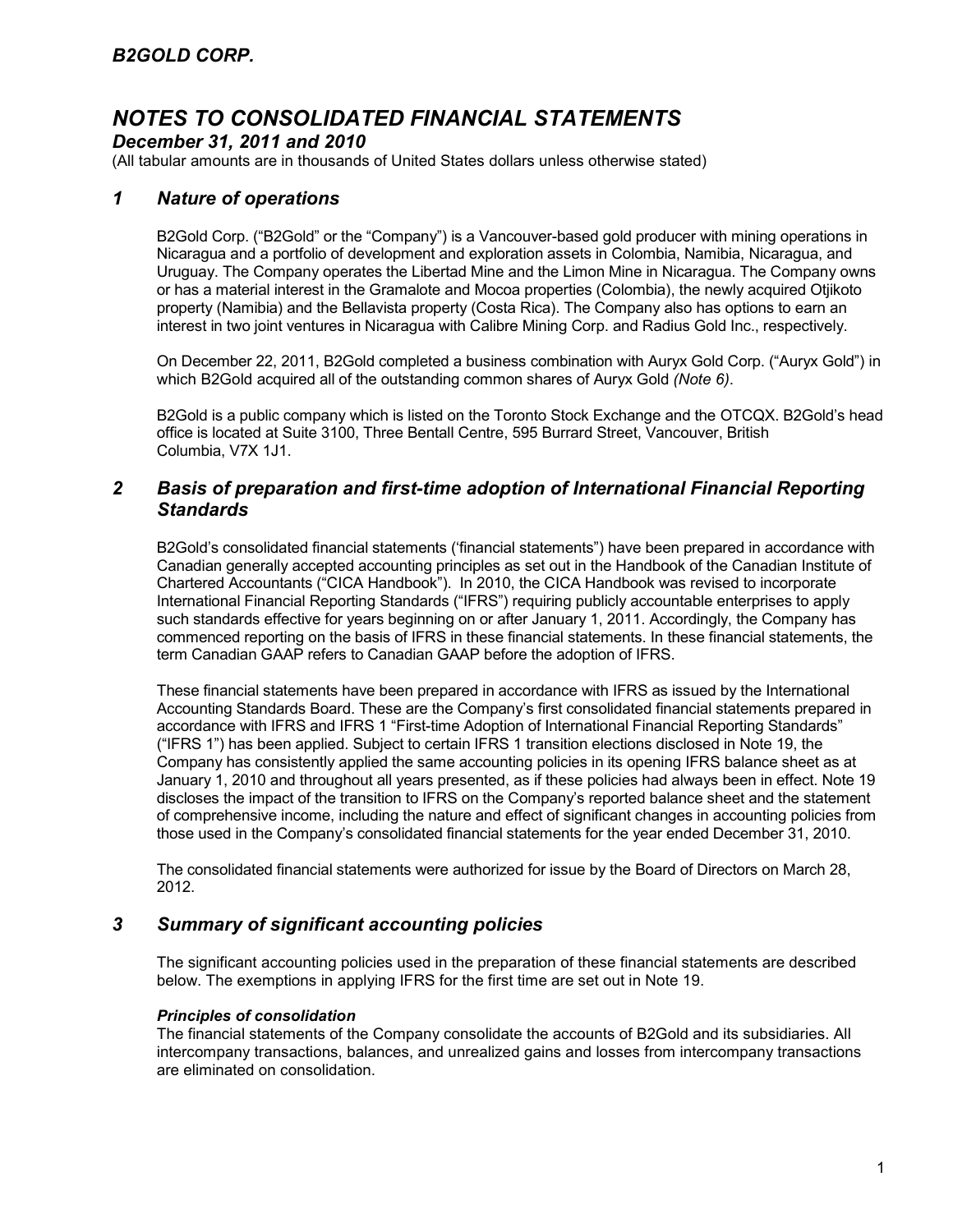## *December 31, 2011 and 2010*

(All tabular amounts are in thousands of United States dollars unless otherwise stated)

The Company's most significant wholly owned and partially owned subsidiaries are presented below:

|                                                     | % interest |
|-----------------------------------------------------|------------|
| - Desarrollo Minero de Nicaragua, S.A. ("Libertad") | 100        |
| - Triton Minera S.A. ("Limon")                      | 95         |
| - Auryx Gold Namibia (Pty) Ltd. ("Otjikoto")        | 92         |
| - Mocoa Ventures Ltd. ("Mocoa")                     | 100        |
| - Weeping Apple, S.A. ("Cebollati")                 | 100        |
|                                                     |            |

Subsidiaries are those entities (including special purpose entities) which B2Gold controls, either directly or indirectly, by having the power to govern the financial and operating policies so as to obtain benefits from its activities. The existence and effect of potential voting rights that are currently exercisable or convertible are considered when assessing whether B2Gold controls another entity. Subsidiaries are fully consolidated from the date on which control is obtained by B2Gold and are de-consolidated from the date that control ceases.

The Company's Gramalote and Quebradona properties located in Colombia operate as incorporated joint ventures with AngloGold Ashanti Limited ("AngloGold") which are accounted for as jointly controlled entities ("JCEs"). The Company does not control, either directly or indirectly, these JCEs. B2Gold accounts for its interest in these JCEs using the equity method.

The Company established a trust arrangement under its Incentive Plan *(Note 11*) for the benefit of its directors, officers, employees and service providers. The Company consolidates this trust as it has the power to control its financial and operating policies and obtain the benefits from its activities.

#### *Investments in joint ventures*

A joint venture is a contractual arrangement whereby two or more parties undertake an economic activity that is subject to joint control. Joint control is the contractually agreed sharing of control such that significant operating and financial decisions require the unanimous consent of the parties sharing control. The Company's joint ventures consist of jointly controlled entities (involving the establishment of a corporation). On acquisition, an equity method investment is initially recognized at cost. Additional funding into an investee is recorded as an increase in the carrying value of the investment. The carrying amount is adjusted by the Company's share of post-acquisition net income or loss, depreciation, amortization or impairment.

#### *Foreign currency translation*

The functional currency of the Company and all of its operations is the United States dollar. The Company's foreign currency transactions are translated into the United States dollar using the exchange rates prevailing at the dates of the transactions. Monetary assets and liabilities are translated using the period end exchange rates and gains or losses included in the statement of operations. Non-monetary assets and liabilities are translated using the historic rates. Exchange gains and losses on foreign currency translation are included in operations for the period.

#### *Financial instruments*

The Company recognizes financial assets and liabilities on the balance sheet when the Company becomes party to the contractual provisions of the instrument.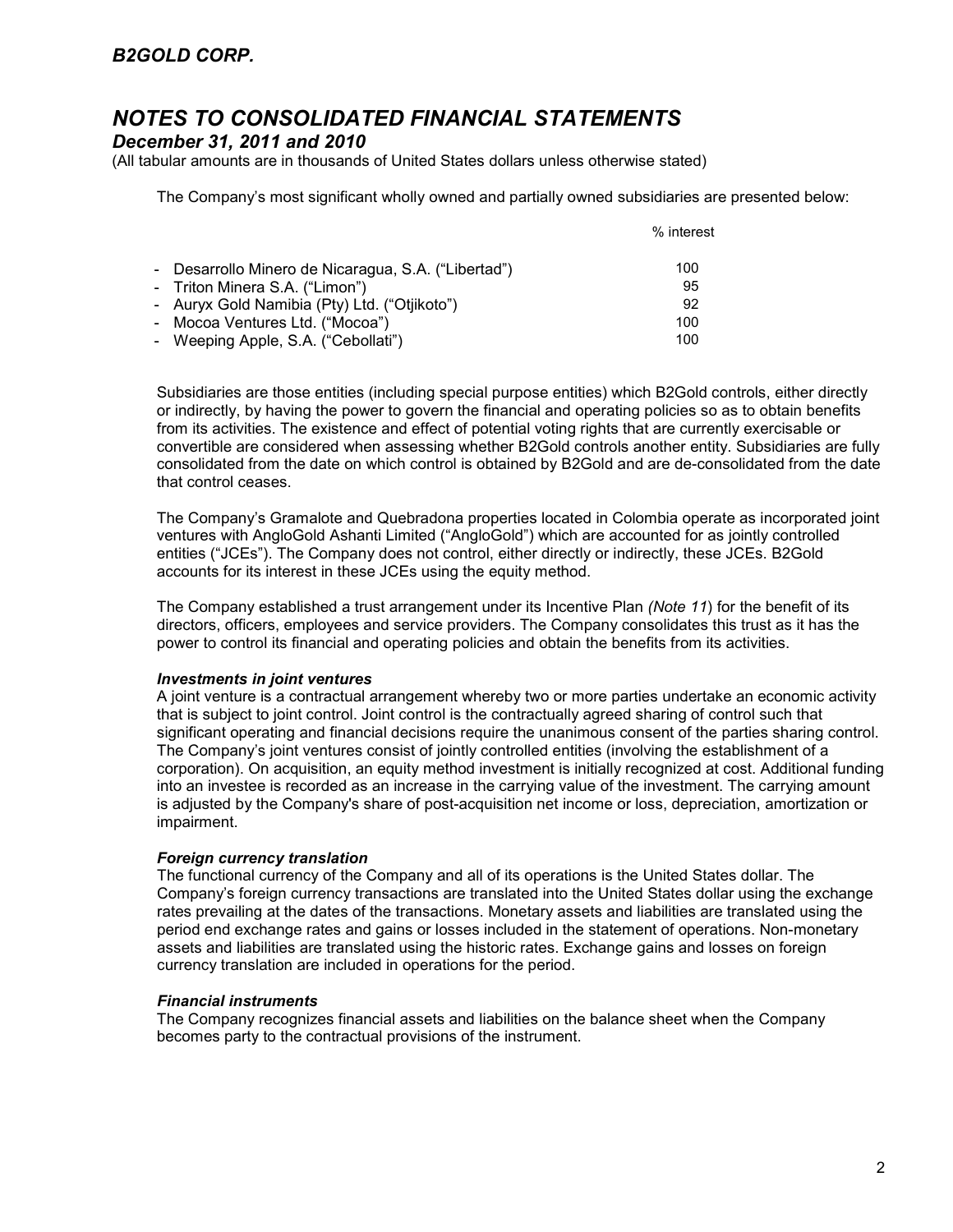### *December 31, 2011 and 2010*

(All tabular amounts are in thousands of United States dollars unless otherwise stated)

#### *Cash and cash equivalents*

Cash and cash equivalents includes cash on hand, deposits held with banks, and other short-term highly liquid investments with original maturities of three months or less. Cash and cash equivalents are designated as loans and receivables.

#### *Accounts receivable, accounts payable and accrued liabilities*

Accounts receivable, accounts payable and accrued liabilities are non-interest bearing and are initially measured at fair value, subsequently recorded at amortized cost which approximate fair values due to the short terms to maturity. Where necessary, accounts receivables are net of allowances for uncollectable amounts. Accounts receivable are designated as loans and receivables and accounts payable and accrued liabilities are designated as financial liabilities.

#### *Investments in marketable securities*

Marketable securities are comprised of publicly traded common shares. They are classified as "fair value through profit and loss" which is measured at fair value and the resulting gain or loss is recognized in the statements of operations.

#### *Debt*

Debt is initially recorded at fair value, measured as total proceeds received less direct issuance costs. Debt is subsequently measured at amortized cost, calculated using the effective interest rate method.

#### *Derivative instruments*

Derivative instruments, including embedded derivatives, are recorded at "fair value through profit or loss" and accordingly recorded on the balance sheet date at fair value. Unrealized gains and losses on derivatives held for trading are recorded as part of other gains or losses in earnings. Fair values for derivative instruments are determined using valuation techniques, using assumptions based on market conditions existing at the balance sheet date.

#### *Impairment of financial assets*

At each reporting date, the Company assesses whether there is objective evidence that a financial asset is impaired. If such evidence exists, the Company recognizes an impairment loss. The loss is the difference between the amortized cost of the loan or receivable and the present value of the estimated future cash flows, discounted using the instrument's original effective interest rate. The carrying amount of the asset is reduced by this amount either directly or indirectly through the use of an allowance account.

Impairment losses on financial assets carried at amortized cost are reversed in subsequent periods if the amount of the loss decreases and the decrease can be related objectively to an event occurring after the impairment was recognized.

#### *Mine restoration provisions*

Future obligations to retire an asset including site closure, dismantling, remediation and on going treatment and monitoring are initially recognized and recorded as a liability based on estimated future cash flows discounted at a risk free rate. The measurement determination is based on estimated future cash flows, the current risk-free discount rate, and an estimated inflation factor. The value of restoration provisions is adjusted at each reporting period for changes to factors including the expected amount of cash flows required to discharge the liability, the timing of such cash flows and the risk-free interest rate. The liability is added to the carrying amount of the associated asset, and this additional carrying amount is depreciated over the life of the asset. The liability is accreted to full value over time through periodic charges to earnings. This unwinding of the discount is charged to accretion expense in the statement of operations. As reclamation work is performed or liabilities are otherwise settled, the recorded amount of the liability is reduced.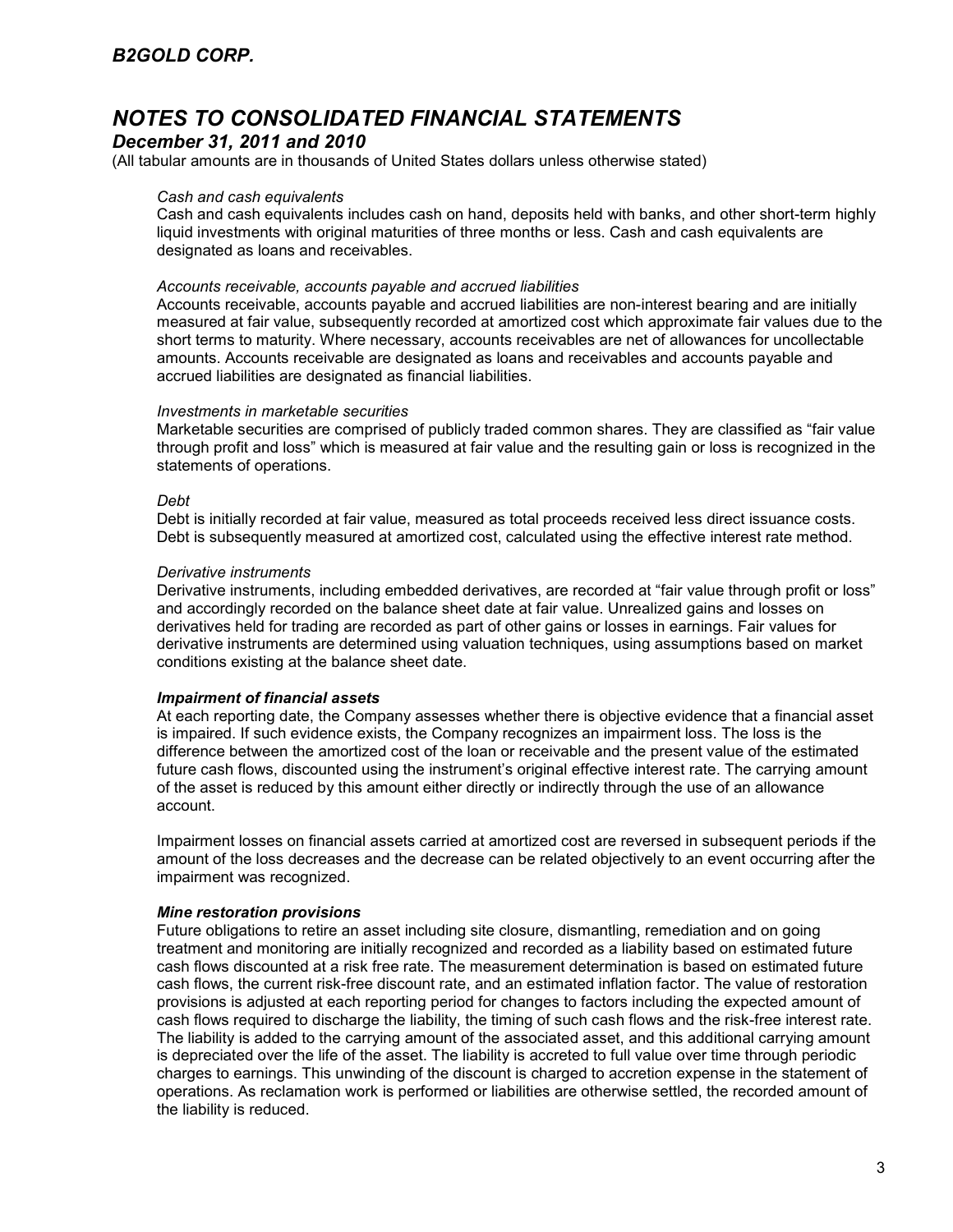### *December 31, 2011 and 2010*

(All tabular amounts are in thousands of United States dollars unless otherwise stated)

#### *Inventories*

Gold and silver bullion, in-process and stockpile inventories are recorded at the lower of average cost and net realizable value. The cost of finished goods and work-in-progress comprises raw materials, direct labour, and other direct costs, as well as stripping in the production stage and related production overheads (based on normal operating capacity) including applicable depreciation on property, plant and equipment. Net realizable value is the estimated selling price less applicable selling expenses.

When inventories have been written down to net realizable value, a new assessment of net realizable value is made in each subsequent period. When circumstances that caused the write down no longer exist, the amount of the write down is reversed.

Materials and supplies inventories are valued at the lower of average cost and net realizable value. Cost includes acquisition, freight and other directly attributable costs.

#### *Mining interests*

Mining interests include "property, plant and equipment", "mineral properties and mine development costs", "deferred stripping", "exploration and evaluation expenditures", capitalized borrowing costs and impairment.

#### *Property, plant and equipment*

Property, plant and equipment are recorded at cost. Repairs and maintenance expenditures are charged to operations; major improvements and replacements which extend the useful life of an asset are capitalized. Property, plant and equipment are amortized over the life of the mine using the units-ofproduction ("UOP") method based on the recoverable ounces from the estimated proven and probable reserves and a portion of the measured and indicated resources that are reasonably expected to be converted to proven and probable reserves. Mobile equipment, tailings dam and equipment are depreciated on a straight-line basis over three to six years as appropriate, net of residual value. The Company allocates the amount initially recognized in respect of an item of property, plant and equipment to its significant parts and depreciates separately each such part. Residual values, method of amortization and useful lives of the assets are reviewed annually and adjusted if appropriate.

During the commissioning phase of a new mine, pre-production expenditures, net of incidental revenue, are capitalized to plant and equipment.

#### *Mineral properties and mine development costs*

Mineral properties and mine development costs are stated at cost less accumulated depreciation and are accounted for on an individual project basis. When production commences, these costs are amortized using the UOP method, based on recoverable ounces from the estimated proven and probable reserves and a portion of measured and indicated resources that are reasonably expected to be converted to proven and probable reserves.

Non-recoverable costs for projects determined not to be commercially feasible are expensed in the period in which the determination is made or when the carrying value of the project is determined to be impaired.

#### *Deferred stripping*

Stripping costs incurred during the production phase of a mine are considered production costs and are included in the cost of inventory produced during the period in which stripping costs are incurred, unless the stripping activity can be shown to be a betterment of the mineral property. Betterment occurs when stripping activity increases future output of the mine by providing access to additional reserves. Stripping costs incurred to prepare the ore body for extraction are capitalized as mine development costs and are amortized on a UOP basis over the reserves and resources to which they relate.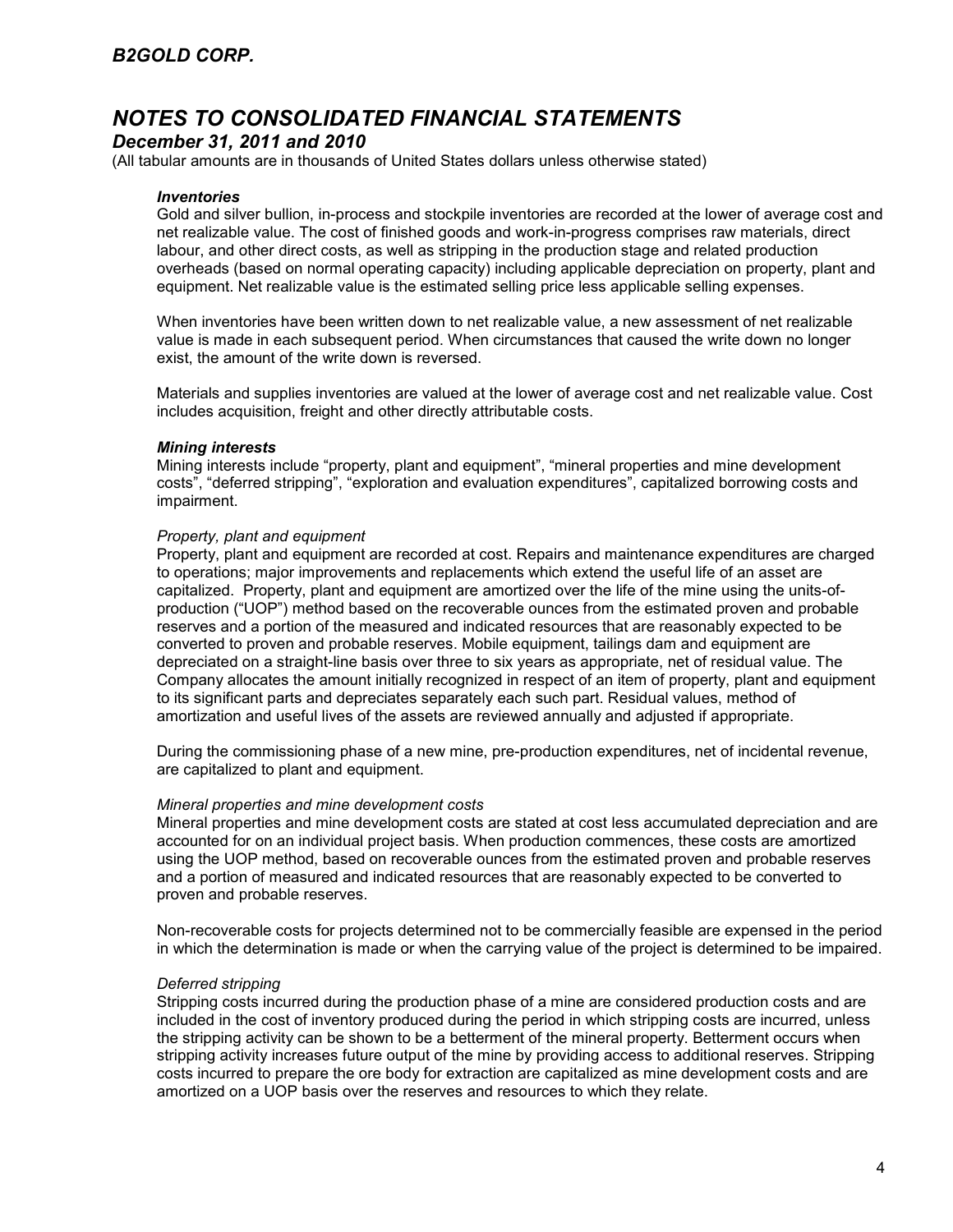### *December 31, 2011 and 2010*

(All tabular amounts are in thousands of United States dollars unless otherwise stated)

#### *Exploration and Evaluation Expenditures*

The Company defers the cost of acquiring, maintaining its interest, exploring and developing mineral properties as exploration and evaluation until the properties are placed in production, abandoned, sold or considered to be impaired in value. When a production decision has been made on a property, exploration and evaluation expenditures are reclassified to "mineral properties and mine development costs". If no minable ore body is discovered, such costs are expensed in the period in which it is determined the property has no future economic value. Exploration costs that do not relate to any specific property are expensed as incurred.

#### *Borrowing costs*

Borrowing costs attributable to the acquisition or construction of qualifying assets that take a substantial period of time to make ready for their intended use are added to the cost of the assets, until such time as the assets are substantially complete and ready for their intended use. The amount of borrowing costs capitalized cannot exceed the actual amount of borrowing costs incurred in a period. All other borrowing costs are expensed in the period in which they are incurred.

#### *Impairment*

The carrying amounts of non-current assets are tested for impairment when events or changes in circumstances indicate that the carrying amount may not be recoverable. If there are indicators of impairment, the recoverable amount of the asset is estimated in order to determine the extent of the impairment. An impairment loss is recognized for the amount by which the asset's carrying amount exceeds its recoverable amount and is recorded as an expense in the statement of operations.

The recoverable amount is the higher of an asset's "fair value less costs to sell" and "value-in-use". Where the asset does not generate cash flows that are independent from other assets, the recoverable amount of the cash-generating unit to which the asset belongs is determined. "Fair value less costs to sell" is determined as the amount that would be obtained from the sale of the asset in an arm's length transaction between knowledgeable and willing parties. For mining assets this would generally be determined based on the present value of the estimated future cash flows arising from the continued development, use or eventual disposal of the asset. In assessing these cash flows and discounting them to the present value, assumptions used are those that an independent market participant would consider appropriate. In assessing "value-in-use", the estimated future cash flows expected to arise from the continuing use of the assets in their present form and from their disposal are discounted to their present value using a pre-tax discount rate that reflects current market assessments of the time value of money and risks specific to the asset.

Impairment losses are evaluated for potential reversals when events or circumstances warrant such consideration. Where an impairment loss is subsequently reversed, the amount of such reversal is limited such that, the revised carrying amount of the asset or cash-generating unit does not exceed the carrying amount that would have been determined had no impairment loss been recognized for the asset or cashgenerating unit in the prior years. A reversal of an impairment loss is recognized into earnings immediately.

#### *Share based payments*

The cost of stock options and other equity-settled share-based payment arrangements is recorded based on the estimated fair-value at the grant date and charged to earnings over the vesting period. The Company grants stock options to certain employees. Stock options vest over three years or less and expire after five years. Each tranche is considered a separate award with its own vesting period and grant date fair value. The fair value of each tranche is measured at the date of grant using the Black-Scholes option pricing model. Compensation expense is recognized over the tranche's vesting period by a charge to earnings, with a corresponding increase to contributed surplus based on the number of awards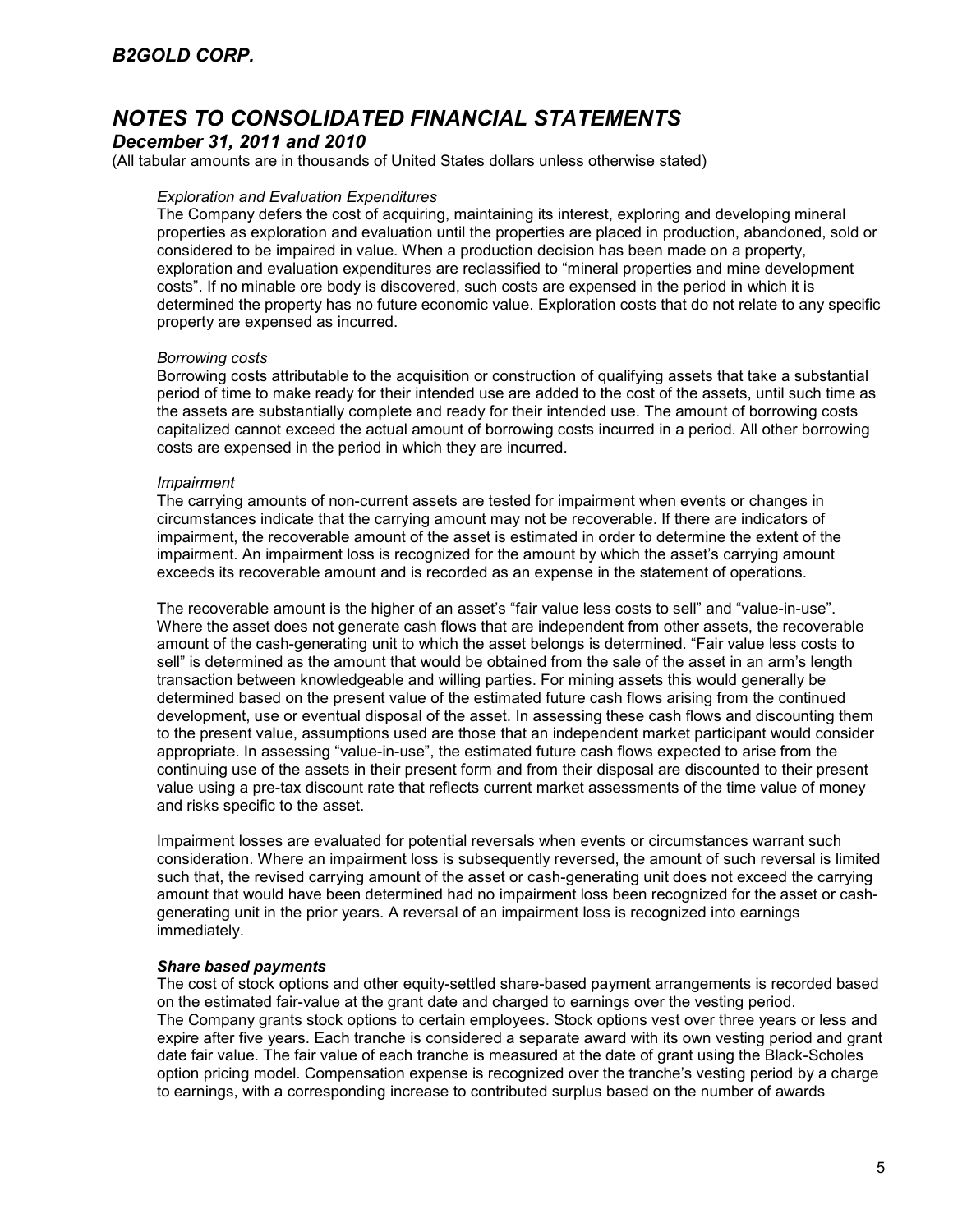### *December 31, 2011 and 2010*

(All tabular amounts are in thousands of United States dollars unless otherwise stated)

expected to vest. The number of awards expected to vest is reviewed at least annually, with any impact being recognized immediately.

#### *Current and deferred income taxes*

Income tax comprises current and deferred tax. Income tax is recognized in the statement of operations except to the extent that it relates to items recognized directly in equity, in which case the income tax is also recognized directly in equity. Taxes on income in interim periods are recorded using the tax rate that would be applicable to expected annual profit.

Current tax is the expected tax payable on taxable income for the year, using tax rates enacted or substantively enacted, at the end of the reporting period.

Deferred tax is recognized in respect of temporary differences arising between the tax bases of assets and liabilities and their carrying amounts in the financial statements. Deferred income tax is determined on a non-discounted basis using tax rates and laws that have been enacted or substantively enacted at the balance sheet date and are expected to apply when the deferred tax asset or liability is reversed. Deferred tax assets are recognized to the extent that it is probable that the assets can be recovered.

Deferred income tax is provided on temporary differences arising on investments in subsidiaries and associates, except, in the case of subsidiaries, where the timing of the reversal of the temporary difference is controlled by the Company and it is probable that the temporary difference will not reverse in the foreseeable future. As an exception, deferred tax assets and liabilities are not recognized if the temporary differences arise from the initial recognition of goodwill or an asset or liability in a transaction (other than in a business combination) that affects neither accounting profit nor taxable profit.

Deferred income tax assets and liabilities are presented as non-current.

#### *Revenue*

Gold revenue is recognized when it is probable that the economic benefits will flow to the Company, delivery has occurred, the sales price is reasonably determinable, and collectability is reasonably assured. These criteria are generally met at the time the product is shipped and delivered to the customer and, depending on the delivery conditions, title and risk have passed to the customer and acceptance of the product, when contractually required, has been obtained. Gold revenue is measured based on the price specified in the sales contract, net of discounts, at the time of sale

Silver revenue is accounted for as a by-product and is recorded as a credit to operating costs.

#### *Earnings per share*

Basic earnings per share is calculated by dividing the net income (loss) for the period by the weighted average number of common shares outstanding during the period.

Diluted earnings per share is calculated using the treasury share method whereby all "in the money" options, warrants and equivalents are assumed to have been exercised at the beginning of the period and the proceeds from the exercise are assumed to have been used to purchase common shares at the average market price during the period.

#### *Derivative warrant liability*

The Company's Canadian dollar denominated common share purchase warrants relating to the acquisition of Central Sun Mining Inc. ("Central Sun") on March 26, 2009 are considered derivative instruments under IFRS as they are denominated in Canadian dollars while the Company's functional currency is the United States dollar. These warrants are required to be treated as a derivative liability as the amount of cash the Company will receive on exercise of the warrants will vary depending on the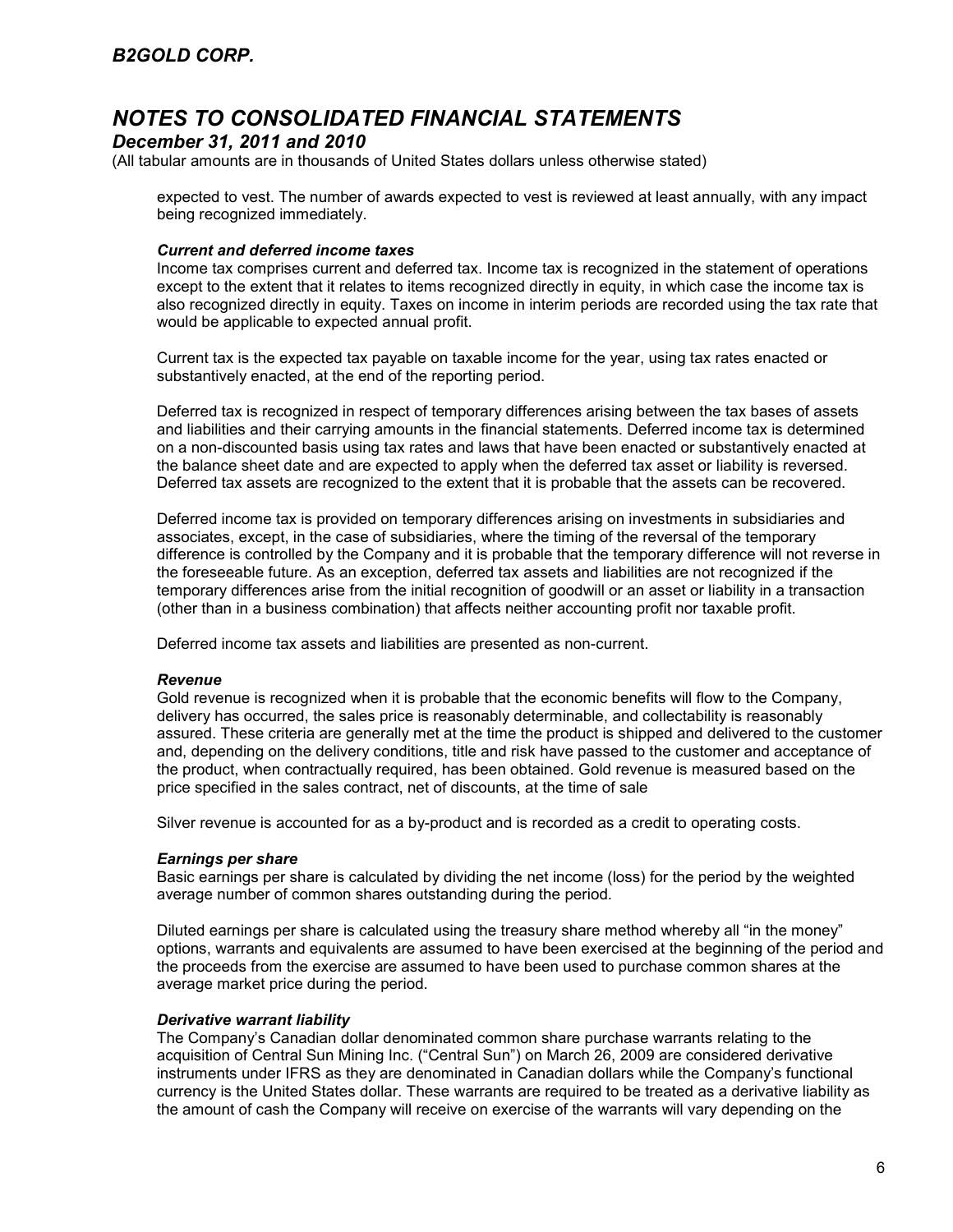### *December 31, 2011 and 2010*

(All tabular amounts are in thousands of United States dollars unless otherwise stated)

exchange rate. These warrants are classified as a derivative liability and recognized at fair value. Changes in the fair value of these warrants are recognized in earnings until such time as the warrants are exercised or expire.

## *4 Recent accounting pronouncements*

#### *Financial Instruments: Classification and Measurement – IFRS 9*

This is the first part of a new standard on classification and measurement of financial assets that will replace IAS 39, "Financial Instruments: Recognition and Measurement". IFRS 9 has two measurement categories: amortized cost and fair value. All equity instruments are measured at fair value. A debt instrument is recorded at amortized cost only if the entity is holding it to collect contractual cash flows and the cash flows represent principal and interest. Otherwise it is measured at fair value with changes in fair value through profit or loss. In addition, this new standard has been updated to include guidance on financial liabilities and derecognition of financial instruments. This standard is effective for years beginning on or after January 1, 2015. The extent of the impact of adoption of IFRS 9 has not yet been determined.

#### *Joint Arrangements – IFRS 11*

This standard replaces the guidance in IAS 31 Interests in Joint Ventures. Under IFRS 11, joint arrangements are classified as either joint operations (the Company presently does not have any joint operations) or joint ventures. Joint venture entities are now accounted for using the equity method.

Upon application of IFRS 11, entities which had previously accounted for joint ventures using proportionate consolidation shall collapse the proportionately consolidated net asset value into a single investment balance at the beginning of the earliest period presented. The investment's opening balance is tested for impairment in accordance with IAS 28 and IAS 36 "Impairment of Assets".

Any impairment losses are recognized as an adjustment to opening retained earnings at the beginning of the earliest period presented. The Company intends to adopt IFRS 11 in its financial statements for the annual period beginning on January 1, 2013. The Company does not expect IFRS 11 to have a material impact on the consolidated financial statements.

#### *Disclosure of Interests in Other Entities – IFRS 12*

This IFRS shall be applied by companies with an interest in subsidiaries, joint arrangements, associates or unconsolidated structured entities. The application of this standard intends to enable users of the financial statements to evaluate the nature of and risks associated with its interests in other entities, and the effects of those interests on its financial position, financial performance and cash flows. Companies will be required to disclose information about significant judgments and assumptions made in determining the control of another entity, the joint control of an arrangement or significant influence over another entity and the type of joint arrangement when the arrangement has been structured through a separate vehicle. This standard is effective for years beginning on or after January 1, 2013. The Company does not expect IFRS 12 to have a material impact on the consolidated financial statements.

#### *Fair value measurement – IFRS 13*

This IFRS aims to improve consistency and reduce complexity by providing a precise definition of fair value and a single source of fair value measurement and disclosure requirements for use across IFRS. The requirements do not extend the use of fair value accounting but provide guidance on how it should be applied where its use is already required or permitted by other standards within IFRS. This standard is effective for years beginning on or after January 1, 2013. The extent of the impact of adoption of IFRS 13 has not yet been determined.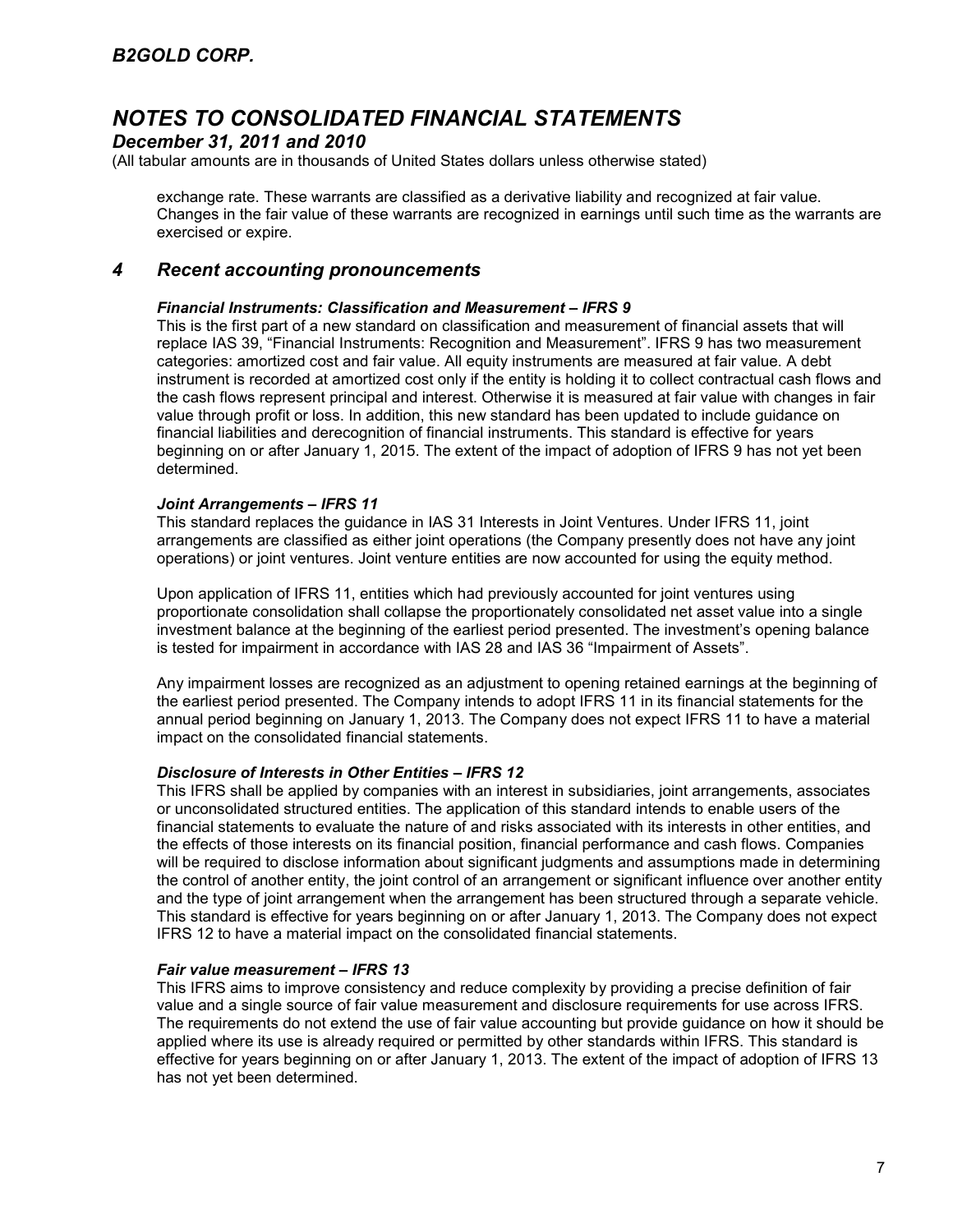### *December 31, 2011 and 2010*

(All tabular amounts are in thousands of United States dollars unless otherwise stated)

#### *Stripping Costs in the Production Phase of a Surface Mine – IFRIC 20*

This interpretation applies to waste removal costs that are incurred in open pit mining activity during the production phase of the mine. Recognition of a stripping activity asset requires the asset to be related to an identifiable component of the ore body. Stripping costs that relate to inventory produced should be accounted for as a current production cost in accordance with IAS 2, "Inventories". Stripping costs that generate a benefit of improved access and meet the definition of an asset should be accounted for as an addition to an existing asset. Existing stripping costs on the balance sheet at transition that do not relate to a specific ore body should be written off to opening retained earnings. The stripping activity asset shall be depreciated on a systematic basis, over the expected useful life of the identified component of the ore body that becomes more accessible as a result of the stripping activity. This interpretation is effective for years beginning on or after January 1, 2013. The Company does not expect IFRIC 20 to have a material impact on the consolidated financial statements as the Company currently applies comparable principles to those found in this interpretation.

## *5 Significant accounting judgements and estimation uncertainties*

The preparation of these financial statements in conformity with IFRS 1 requires estimates and assumptions that affect the amounts reported in these financial statements. These estimates and assumptions concerning the future will, by definition, seldom equal actual results. The following are the estimates and judgments applied by management that most significantly affect the Company's financial statements. These estimates and judgments have a significant risk of causing a material adjustment to the carrying amounts of assets and liabilities within the next financial year.

#### *Ore reserve and resource estimates*

Ore reserves are estimates of the amount of ore that can be economically and legally extracted from the Company's mining properties. The Company estimates its ore reserves and a mineral resource based on information compiled by appropriately qualified persons relating to the geological data on the size, depth and shape of the ore body, and requires complex geological judgments to interpret the data. The estimation of recoverable reserves is based upon factors such as estimates of foreign exchange rates, commodity prices, future capital requirements, and production costs along with geological assumptions and judgments made in estimating the size and grade of the ore body. Changes in the reserve or resource estimates may impact the carrying value of mining interests, mine restoration provisions, recognition of deferred tax assets, and depreciation and amortization charges.

#### *Exploration and evaluation expenditures*

The application of the Company's accounting policy for exploration and evaluation expenditures requires judgment in determining whether it is likely that future economic benefits are likely either from future exploitation or sale or where activities have not reached a stage which permits a reasonable assessment of the existence of reserves. The deferral policy requires management to make certain estimates and assumptions about future events or circumstances, in particular whether an economically viable extraction operation can be established. Estimates and assumptions made may change if new information becomes available. If, after an expenditure is capitalized, information becomes available suggesting that the recovery of expenditure is unlikely, the amount capitalized is written off in the statement of comprehensive income in the period when the new information becomes available.

#### *Mine restoration provisions*

The Company's mining and exploration activities are subject to various laws and regulations governing the protection of the environment. Significant judgments and estimates are made when estimating the nature and costs associated with mine restoration provisions. Due to the nature of mine closure plans, cash expenditures are expected to occur over a significant period of time with the majority of the expenditures expected to occur in the years from 2018 to 2023. When considering the effect of the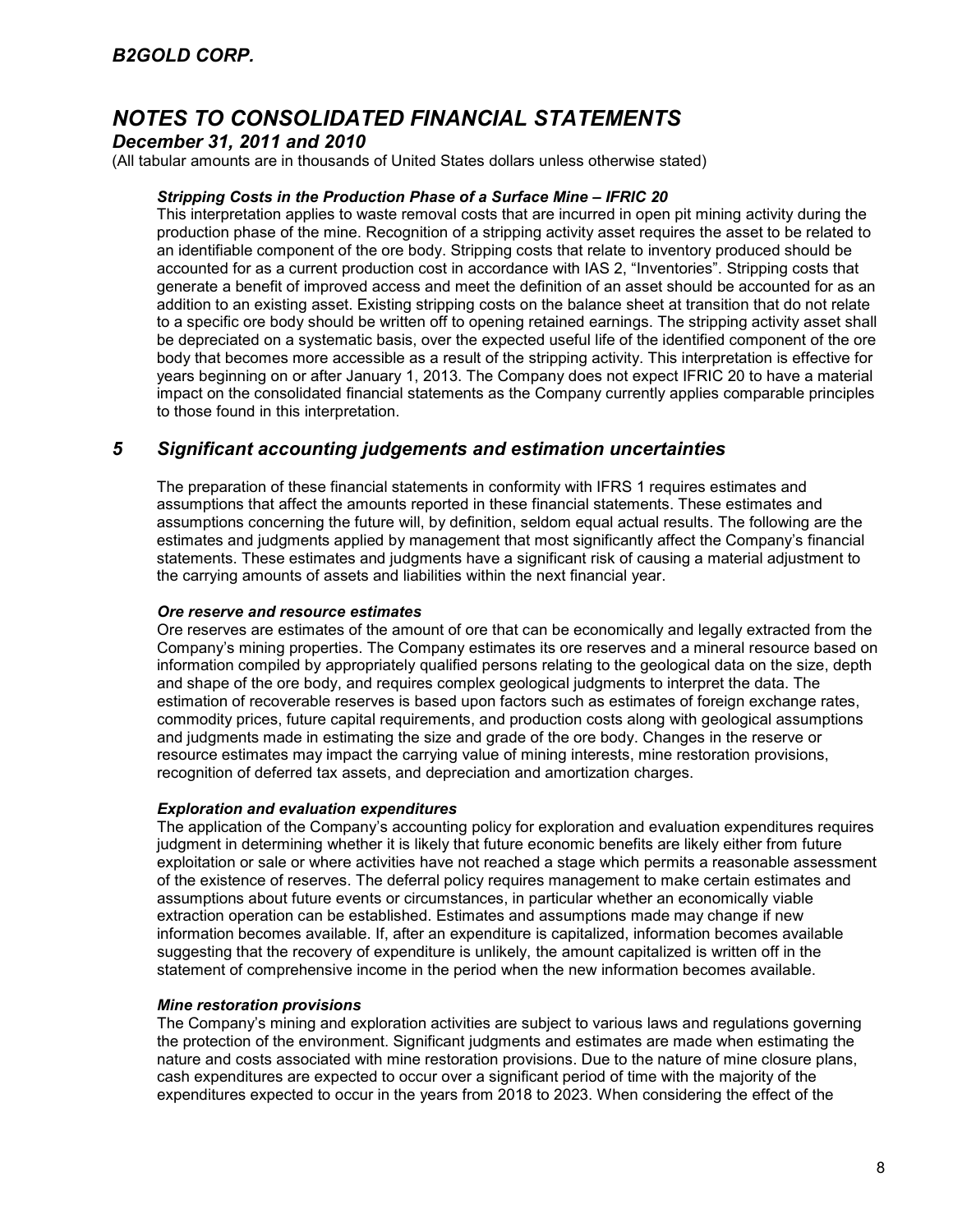### *December 31, 2011 and 2010*

(All tabular amounts are in thousands of United States dollars unless otherwise stated)

extended time period over which costs are expected to be incurred, combined with the estimated discount rate and inflation factors, the fair value of the mine restoration provisions could materially change from period to period due to changes in the underlying assumptions.

#### *Deferred income taxes and valuation allowances*

The Company is periodically required to estimate the tax basis of assets and liabilities. Where applicable tax laws and regulations are either unclear or subject to varying interpretations, it is possible that changes in these estimates could occur that materially affect the amounts of deferred income tax assets and liabilities recorded in the financial statements. Changes in deferred tax assets and liabilities generally have a direct impact on earnings in the period that the changes occur.

Each period, the Company evaluates the likelihood of whether some portion or all of each deferred tax asset will not be realized. This evaluation is based on historic and future expected levels of taxable income, the pattern and timing of reversals of taxable temporary timing differences that give rise to deferred tax liabilities, and tax planning initiatives. Levels of future taxable income are affected by, among other things, market gold prices, production costs, quantities of proven and probable gold reserves, interest rates and foreign currency exchange rates.

## *6 Acquisition of Auryx Gold Corp.*

On December 22, 2011, B2Gold and Auryx Gold completed the combination of the two companies by way of a plan of arrangement (the "Arrangement"). Under the terms of the Arrangement, B2Gold acquired all of the issued and outstanding common shares of Auryx Gold based on an exchange ratio of 0.23 of a common share of B2Gold (the "Exchange Ratio"), plus a cash payment of \$0.001, for each Auryx Gold common share. All of the outstanding stock options of Auryx Gold were exchanged under the Arrangement and the former holders thereof received options to purchase common shares of B2Gold based on the Exchange Ratio. All outstanding warrants to acquire common shares of Auryx Gold will, pursuant to their terms, be exercisable for common shares of B2Gold based on the Exchange Ratio. Upon closing, Auryx Gold became a wholly-owned subsidiary of B2Gold. The Arrangement has been accounted for by B2Gold as a purchase of net assets.

Pursuant to the Arrangement, B2Gold issued an aggregate of 37,187,002 common shares to the former Auryx Gold shareholders, representing approximately 9.7% of B2Gold's common shares issued and outstanding after closing of the Arrangement. An additional 5,305,740 common shares of B2Gold have been authorized for issuance upon the exercise of the stock options and warrants held by the former holders of the Auryx Gold convertible securities.

Auryx Gold is an exploration company focusing on gold projects in Namibia. Auryx Gold is currently advancing the Otjikoto gold project, located 300 kilometres north of Namibia's capital city, Windhoek. Auryx Gold holds a 92% interest in the Otjikoto gold project in Namibia and a 100% interest in two additional exploration projects in Namibia.

Total consideration paid of \$114.6 million included the fair value of 37,187,002 B2Gold shares issued at Cdn.\$2.95 per share (based on the closing price of B2Gold shares on December 22, 2011), and 3,176,501 B2Gold replacement options and 2,129,239 share purchase warrants, including agent's options, with a fair value of \$3.4 million and \$1.5 million, respectively, plus B2Gold transaction costs of \$2.1 million. The options and warrants have been valued using the Black-Scholes option pricing model based on a risk-free annual interest rate of approximately 1%, an expected volatility of up to 62%, an expected average life of up to 2.5 years and a dividend yield of nil.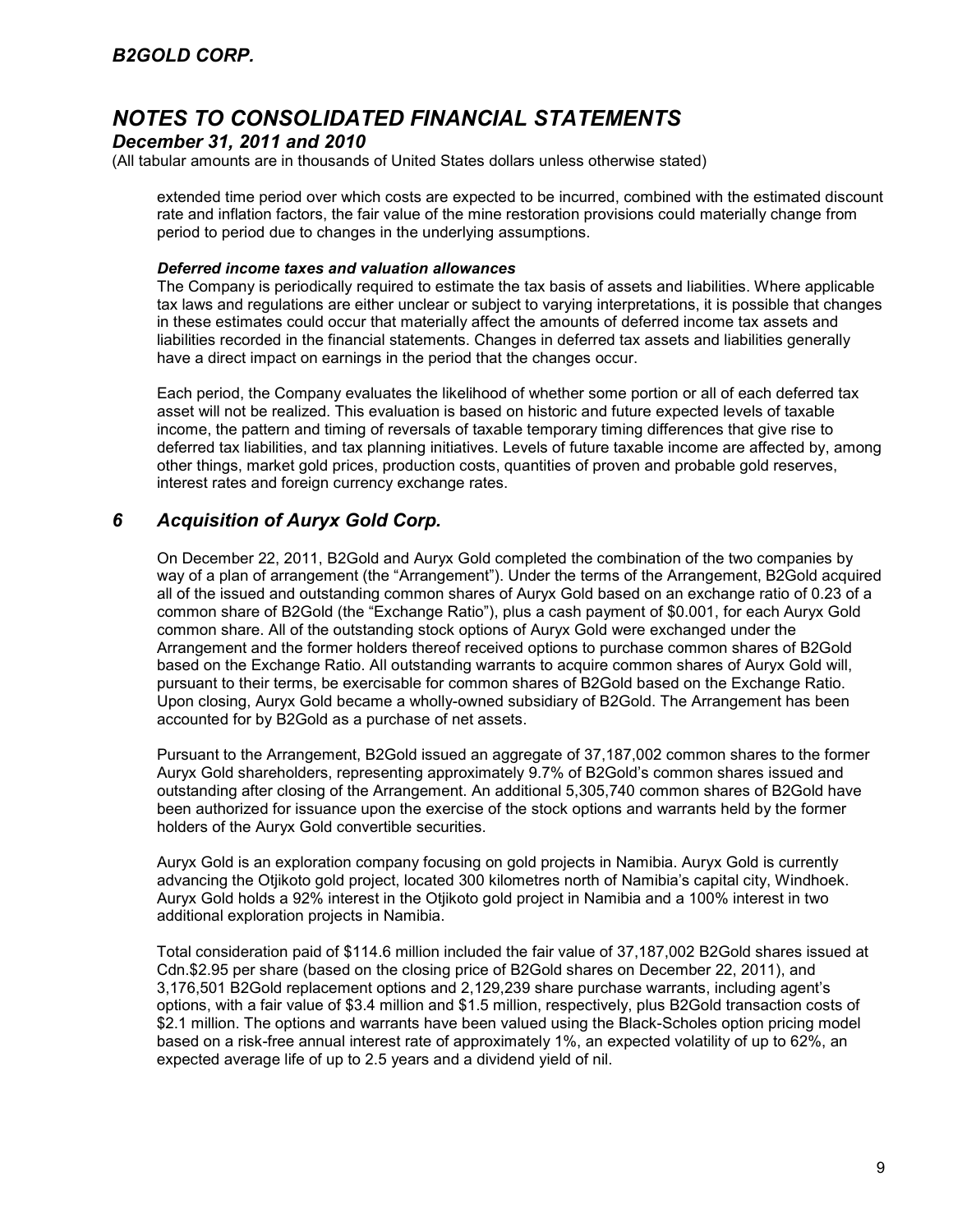### *December 31, 2011 and 2010*

(All tabular amounts are in thousands of United States dollars unless otherwise stated)

The purchase price was calculated as follows:

| 107,435 |
|---------|
| 157     |
| 4.943   |
| 2.103   |
| 114.638 |
|         |

The following table sets forth the allocation of the purchase price to the fair value of the assets and liabilities acquired.

| Purchase price allocation:                         |         |
|----------------------------------------------------|---------|
| Cash and cash equivalents                          | 20.081  |
| Accounts receivable and prepaids                   | 231     |
| Value-added and other tax receivables              | 1.161   |
| Mining interests - Otjikoto - development property | 102.804 |
| Accounts payable and accrued liabilities           | (5,696) |
| Non-controlling interest                           | (3,943) |
|                                                    | 114.638 |
|                                                    |         |

Included in accounts payable and accrued liabilities is \$3.9 million relating to Auryx Gold's purchase of the farms Felsenquelle and Otjikoto (the "Farms"). On March 10, 2011, Auryx Gold, through one of its subsidiaries, purchased the Farms, on which certain of its exploration licenses are located, for Namibian \$59,191,280. Half of the purchase price had been paid on transfer. The remaining balance of Namibian \$29,595,640 or \$3,900,000, whichever amount is higher at the date of settlement, is payable no later than 10 business days after the anniversary date of the registration date of the Farms. Subsequent to December 31, 2011, on March 9, 2012, the Company paid the remaining balance owing of Namibian \$29,595,640 (approximately \$3.9 million).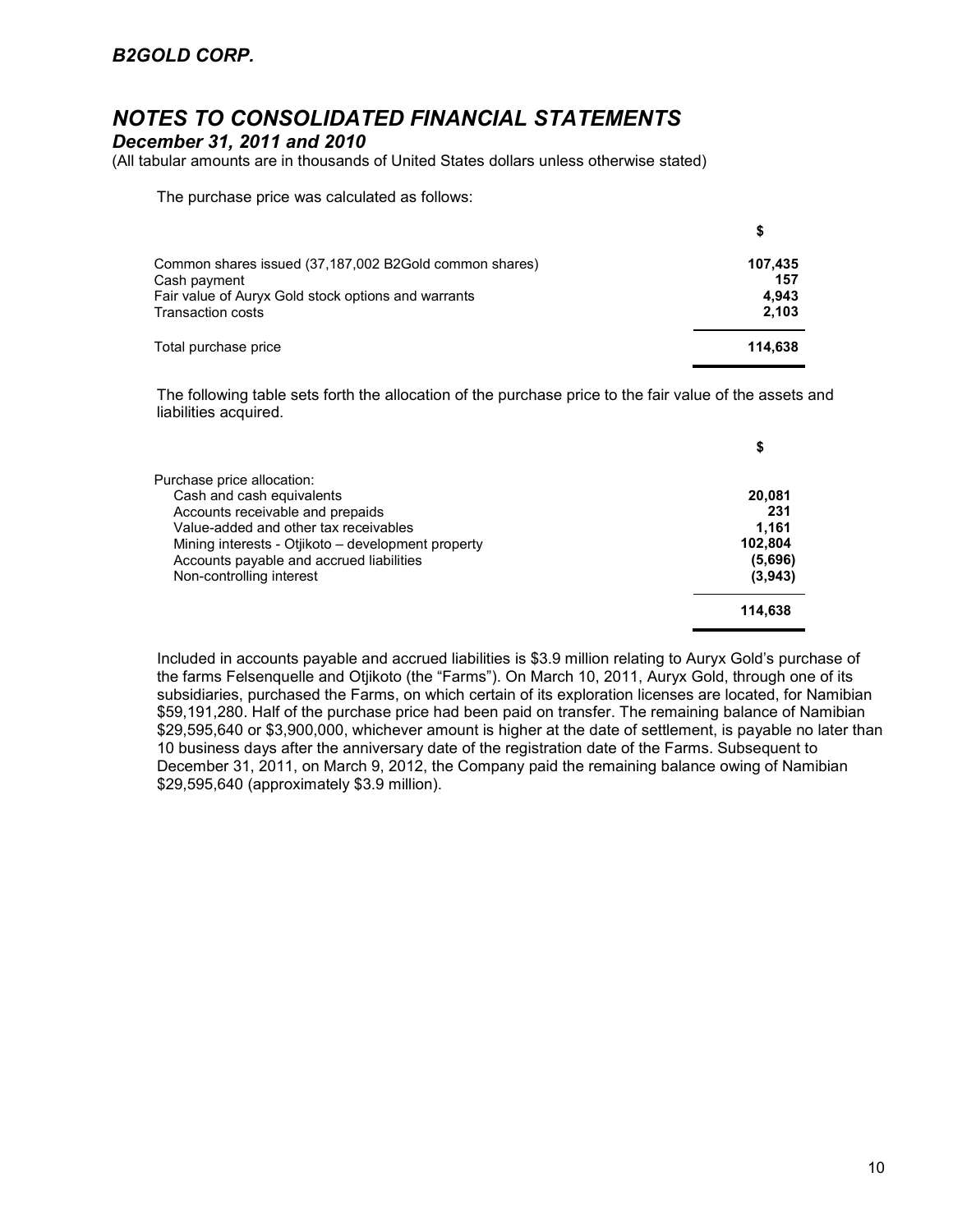## *December 31, 2011 and 2010*

(All tabular amounts are in thousands of United States dollars unless otherwise stated)

## *7 Inventories*

|                          | As at<br>December 31.<br>2011<br>S | As at<br>December 31.<br>2010<br>\$ | As at<br>January 1,<br>2010<br>\$ |
|--------------------------|------------------------------------|-------------------------------------|-----------------------------------|
| Gold and silver bullion  | 8,598                              | 5,785                               | 203                               |
| In-process inventory     | 2,753                              | 2,696                               | 1,781                             |
| Ore stock-pile inventory | 223                                | 124                                 | 68                                |
| Materials and supplies   | 15.121                             | 10.833                              | 8,211                             |
|                          | 26,695                             | 19.438                              | 10,263                            |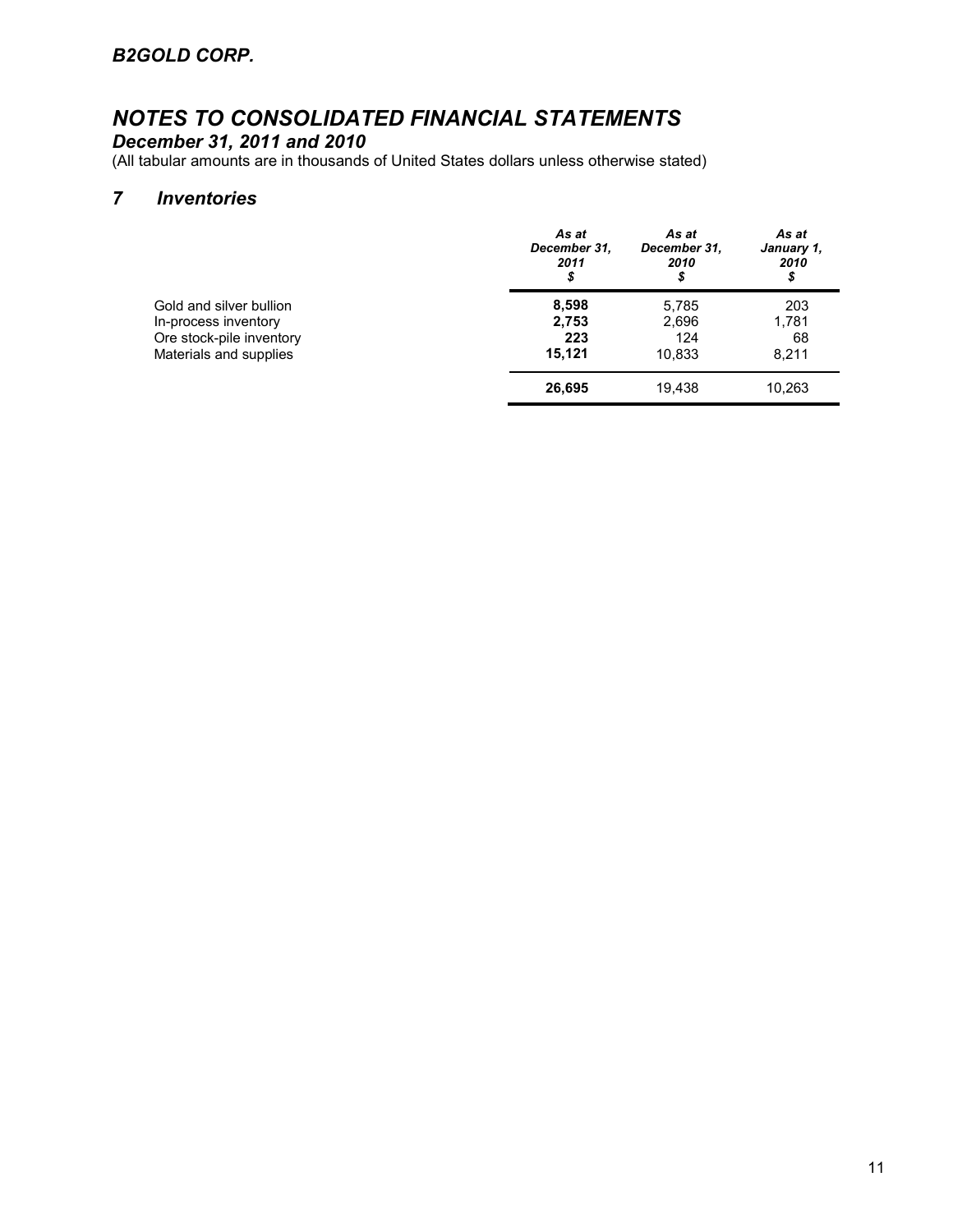## *B2GOLD CORP.*

## *NOTES TO CONSOLIDATED FINANCIAL STATEMENTS*

### *December 31, 2011 and 2010*

(All tabular amounts are in thousands of United States dollars unless otherwise stated)

### *8 Mining interests*

|                                                                                                                                   | As at<br>December 31,<br>2011<br>\$ | As at<br>December 31,<br>2010<br>\$<br>(Note 19) | As at<br>January 1,<br>2010<br>\$<br>(Note 19) |
|-----------------------------------------------------------------------------------------------------------------------------------|-------------------------------------|--------------------------------------------------|------------------------------------------------|
| Property, plant & equipment (depletable)<br>Libertad Mine (including Jabali), Nicaragua                                           |                                     |                                                  |                                                |
| Cost<br>Accumulated depreciation and depletion                                                                                    | 172,568<br>(28, 773)                | 124,812<br>(9,657)                               | 101,280                                        |
|                                                                                                                                   | 143,795                             | 115,155                                          | 101,280                                        |
| Limon Mine, Nicaragua                                                                                                             |                                     |                                                  |                                                |
| Cost<br>Accumulated depreciation and depletion                                                                                    | 72,229<br>(16, 719)                 | 41,657<br>(9, 207)                               | 28,792<br>(2, 281)                             |
|                                                                                                                                   | 55,510                              | 32,450                                           | 26,511                                         |
| Mineral properties (non-depletable)<br>Otjikoto, Namibia (Note 6)                                                                 | 102,804                             |                                                  |                                                |
| Mocoa, Colombia                                                                                                                   | 23,795                              | 23,359                                           | 22,958                                         |
| Cebollati, Uruguay                                                                                                                | 5,565                               | 1,070                                            |                                                |
| Radius, Nicaragua                                                                                                                 | 4,667                               | 1,758                                            | 345                                            |
| Calibre, Nicaragua                                                                                                                | 1,590                               | 238                                              | 241                                            |
| Kupol East and West Licenses, Russia                                                                                              |                                     |                                                  | 7,840                                          |
| Other                                                                                                                             | 228                                 |                                                  |                                                |
|                                                                                                                                   | 138,649                             | 26,425                                           | 31,384                                         |
| Corporate & other                                                                                                                 |                                     |                                                  |                                                |
| Bellavista, Costa Rica<br>Office, furniture and equipment, net                                                                    | 3,071<br>732                        | 2,841<br>16                                      | 2,206<br>40                                    |
|                                                                                                                                   | 3,803                               | 2,857                                            | 2,246                                          |
|                                                                                                                                   | 341,757                             | 176,887                                          | 161,421                                        |
| Investments (incorporated joint ventures)<br>accounted for using the equity method<br>Gramalote, Colombia<br>Quebradona, Colombia | 69,579<br>1,201                     | 54,648<br>1,000                                  | 51,914                                         |
|                                                                                                                                   | 70,780                              | 55,648                                           | 51,914                                         |
|                                                                                                                                   | 412,537                             | 232,535                                          | 213,335                                        |

#### *Libertad Mine*

The Libertad Mine achieved commercial production on February 1, 2010. Ore processing at the Libertad Mine began on December 15, 2009 with the first doré bar produced on January 5, 2010. Prior to commercial production on February 1, 2010, net revenues and expenses derived from Libertad mining activities (including \$0.7 million of gold sales revenue in January 2010) were included in mine development costs.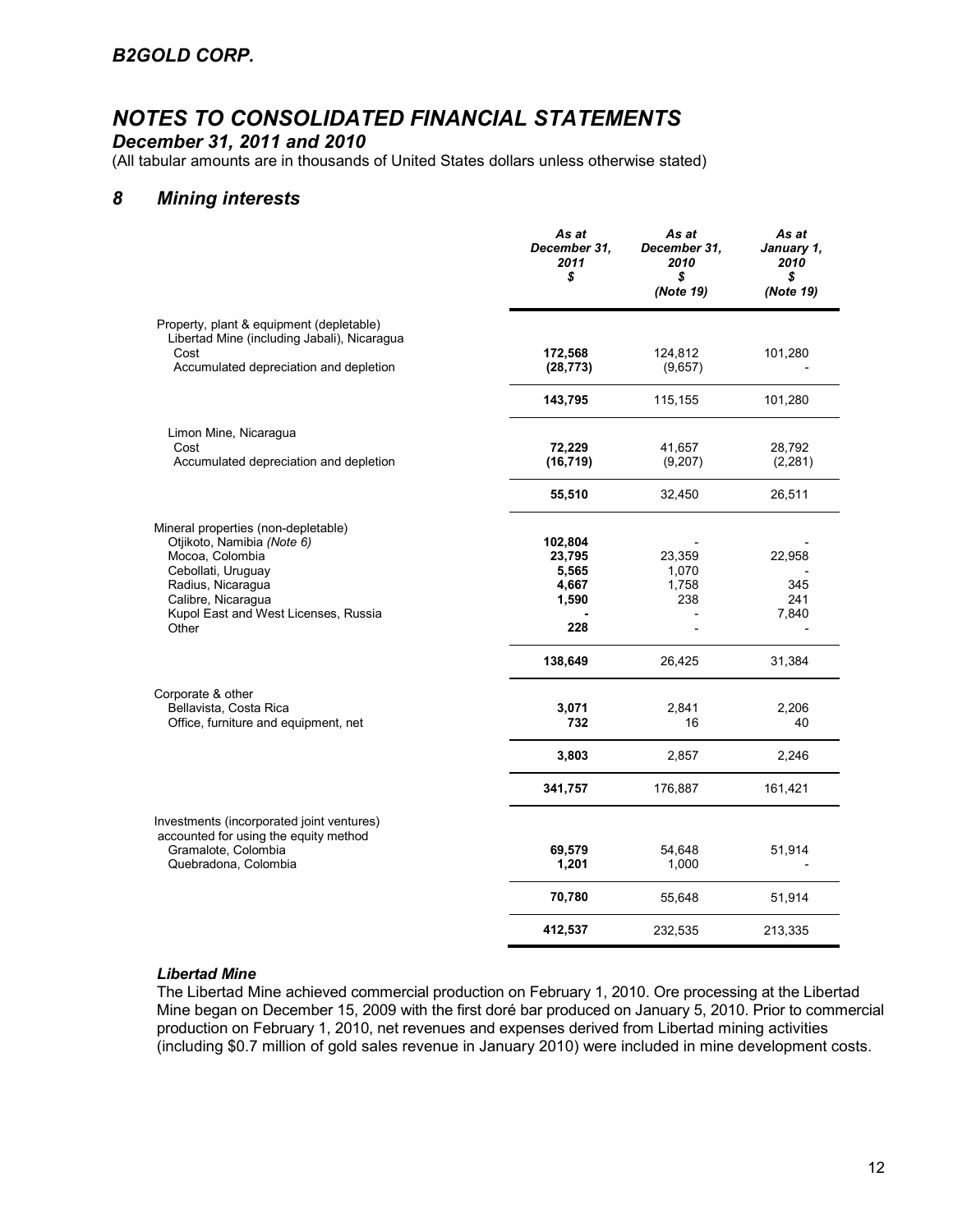### *December 31, 2011 and 2010*

(All tabular amounts are in thousands of United States dollars unless otherwise stated)

#### *Gramalote (B2Gold 49%/ AngloGold 51%)*

On August 12, 2010, the Company and AngloGold reached an agreement amending the Gramalote Joint Venture Agreement. Under the amended terms, AngloGold will retain its 51% interest and will become manager of the joint venture project. The Company retains a 49% interest and has equal representation on the joint venture management committee which must unanimously agree each annual program and budget for Gramalote exploration and development. Each joint venture partner will fund its share of expenditures pro rata. A prefeasibility study is scheduled to be completed in June 2012 and a final feasibility study is planned for the fourth quarter of 2013.

#### *Calibre option agreement*

Pursuant to an Option Agreement dated July 21, 2009, the Company had the right to acquire from Calibre Mining Corp. ("Calibre") up to a 65% interest in potential mining projects in the Borosi gold-silver-copper prospect in northeast Nicaragua. The initial Option Agreement provided that the Company could acquire a 51% interest in 11 exploration and exploitation mineral concessions with terms ranging from 20 to over 35 years by funding Cdn.\$8 million of exploration expenditures on the property over a three year period ending July 1, 2012. The Option Agreement was amended on October 19, 2010 reducing the area of interest covered under the initial Option Agreement. Under the amended agreement, the Company can earn a 51% interest in the remaining concession areas by completing Cdn.\$8 million in expenditures by July 1, 2014. The Company may elect to carry an individual prospect within the amended concession area through to a Preliminary Economic Assessment for an additional 14% interest in the prospect. In the fourth quarter of 2010, the Company wrote-off approximately \$2.8 million of exploration costs relating to targets abandoned under the initial Option Agreement.

#### *Radius option agreement*

Pursuant to an Option Agreement with Radius Gold Inc. ("Radius") dated December 23, 2009, the Company has the right to acquire a 60% interest in the Trebol, Pavon and San Pedro exploration properties in Nicaragua (six concessions with 25 year terms) by expending \$4 million on the properties within four years. The Company may also earn a 70% interest in certain additional areas by applying for concessions and expending \$2 million on the concession area within three years of the grant of a concession. In addition, the Company has the option to acquire a 100% interest in the Pavon resource property, by putting the property into production within three years of giving notice of its election to develop the property. Radius will be entitled to certain production payments on gold produced from the property based on the prevailing price of gold (e.g., \$150 per ounce at a price of \$1,000 per ounce of gold). The Company is the operator for all exploration and development work.

#### *Cebollati*

On September 2, 2010, the Company reached an agreement with a private Uruguayan company, to option the Cebollati gold property located in Uruguay. Under the terms of the option agreement, the Company will earn an 80% interest in the Cebollati property by paying \$1 million in stages by January 31, 2012 (completed) and funding all exploration work through feasibility. Additional obligations include the completion of a feasibility study, a per ounce gold payment and a Net Smelter Return for additional production.

#### *Sale of interest in Kupol East and West Licenses*

On July 22, 2010, the Company reached an agreement with Kinross Gold Corporation ("Kinross") to sell to a subsidiary of Kinross, its right to acquire an interest in the Kupol East and West Licenses. The Company has had the right to acquire and earn in to half of Kinross' interest in these licenses. In consideration of the acquisition by Kinross of the Company's right to acquire an interest in the licenses, Kinross paid \$33 million to the Company and will make contingent payments of \$15 million for each incremental million ounces of gold of National Instrument ("NI") 43-101 compliant proven and probable reserves contained by the Kupol East and West License areas, up to a maximum of nine million ounces of gold (100% basis). In addition, the Company would receive payments equal to 1.5% of Net Smelter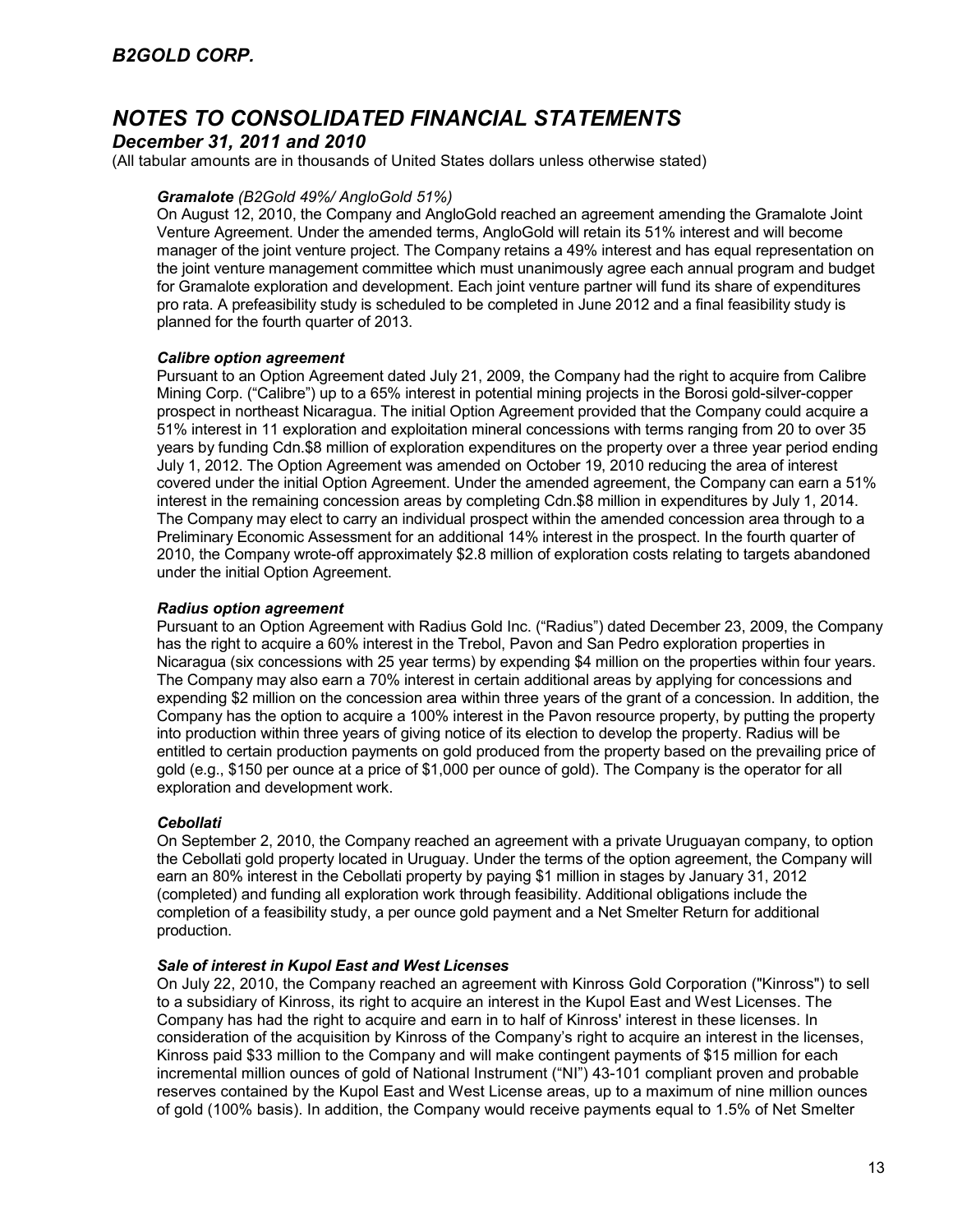### *December 31, 2011 and 2010*

(All tabular amounts are in thousands of United States dollars unless otherwise stated)

Returns from the commencement of production from the area covered by the Kupol East and West Licenses, subject to a right for Kinross to repurchase the royalty for \$30 million. The sale resulted in a gain of \$24.1 million in the third quarter of 2010. For accounting purposes, no value has been assigned to the contingent consideration receivable.

## *9 Credit Facility for \$25 million*

The Company entered into an agreement relating to a \$20 million secured revolving credit facility (the "Credit Facility") with Macquarie Bank Limited ("Macquarie") on November 6, 2009. The term of the Credit Facility was for two years with a maturity date of December 31, 2011 and an interest rate of LIBOR plus 5.5%. Under the Credit Facility, the Company granted a general security agreement over its assets and the shares and assets of certain of the Company's material subsidiaries, and certain of the Company's material subsidiaries guaranteed the obligations of the Company relating to the Credit Facility. On February 12, 2010, the Company entered into an amending agreement pursuant to which the Credit Facility was increased to \$25 million. Subsequent to December 31, 2011, the maturity date of the Credit Facility was extended to December 31, 2013.

As at December 31, 2009, the Company had drawn down a total of \$13.5 million under the Credit Facility and an additional \$7.5 million in the first and second quarters of 2010. In the third quarter of 2010, the balance owing under the Credit Facility was fully repaid (\$1 million on May 21, 2010 and \$20 million on August 30, 2010). As at December 31, 2011, the full amount of the Credit Facility is available for draw down by the Company. The Company is paying a commitment fee of 1.75% per annum to Macquarie, reduced to 1% per annum effective January 1, 2011, payable quarterly on the undrawn balance of the Credit Facility.

On November 9, 2009, the Company issued to Macquarie 11,063,565 share purchase warrants ("Macquarie warrants") in connection with the Credit Facility which were exercisable at a price of Cdn.\$0.97 per share until November 9, 2012. As at December 31, 2011, all of the Macquarie warrants had been exercised (9,063,565 in 2010 and 2,000,000 in 2011).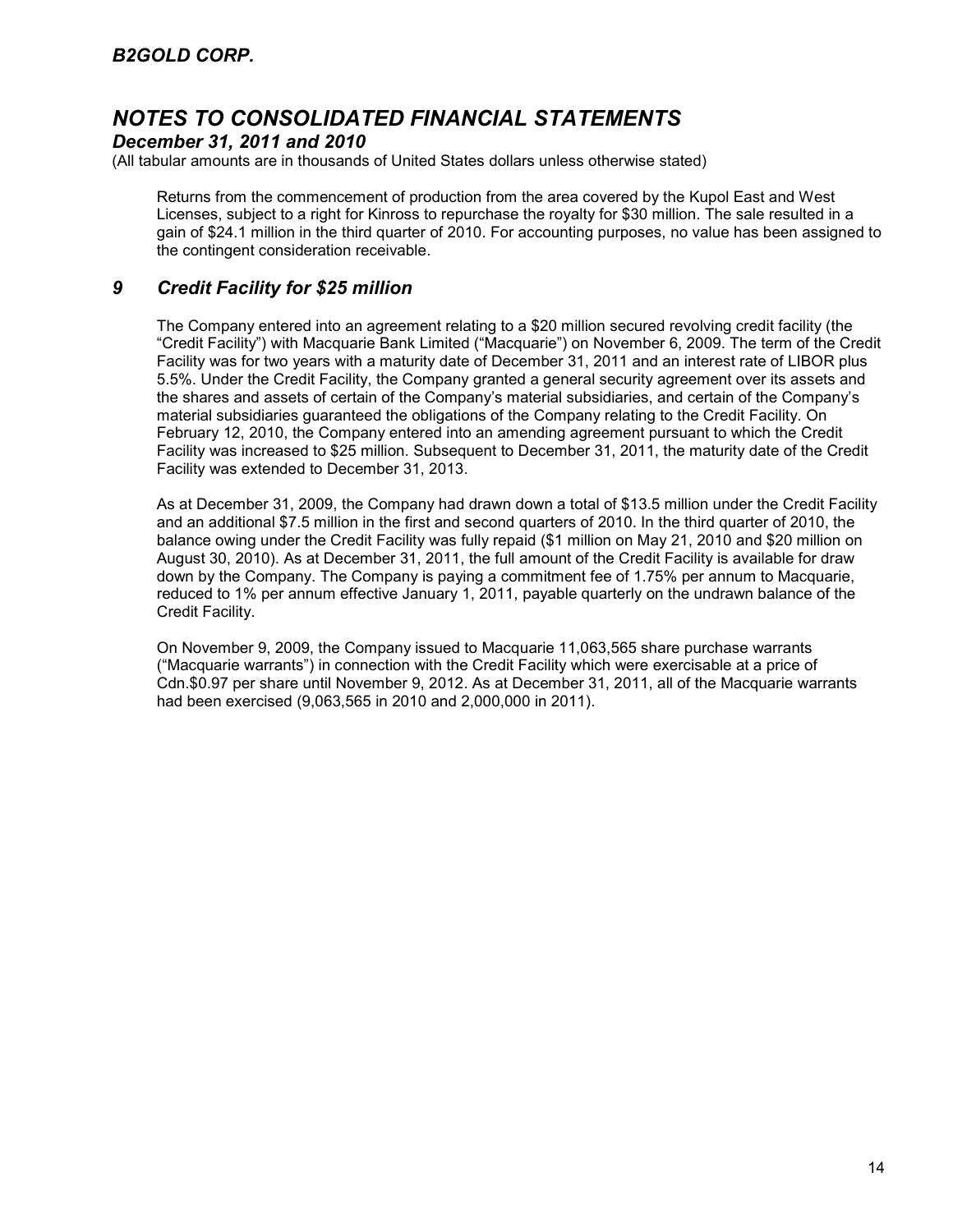*December 31, 2011 and 2010*

(All tabular amounts are in thousands of United States dollars unless otherwise stated)

## *10 Mine restoration provisions*

The Company's mine restoration provisions consist primarily of costs associated with mine reclamation and closure activities. These activities, which tend to be site specific, generally include costs for earthworks, including detoxification and recontouring, revegetation, water treatment and demolition. In calculating the fair value of the Company's mine restoration provisions as at December 31, 2011, management used a risk-free rate applicable to each geographic location ranging from 3% to 7% and inflation rates ranging from 3% to 5%. The undiscounted cash flows, before inflation adjustments, estimated to settle the mine restoration provisions was approximately \$31.3 million at December 31, 2011. Due to the nature of mine closure plans, cash expenditures are expected to occur over a significant period of time with the majority of the expenditures expected to occur in the years from 2018 to 2023.

The following table shows the movement in the liability for mine restoration provisions:

|                            | 2011<br>\$ | 2010<br>\$ |
|----------------------------|------------|------------|
| Balance, beginning of year | 20,103     | 15,588     |
| Reclamation spending       | (1,049)    | (1, 417)   |
| Accretion expense          | 1,267      | 1,192      |
| Change in obligation       | 7,786      | 4,740      |
| Balance, end of year       | 28,107     | 20,103     |
| Less: current portion      | (1,376)    | (1,389)    |
|                            | 26,731     | 18,714     |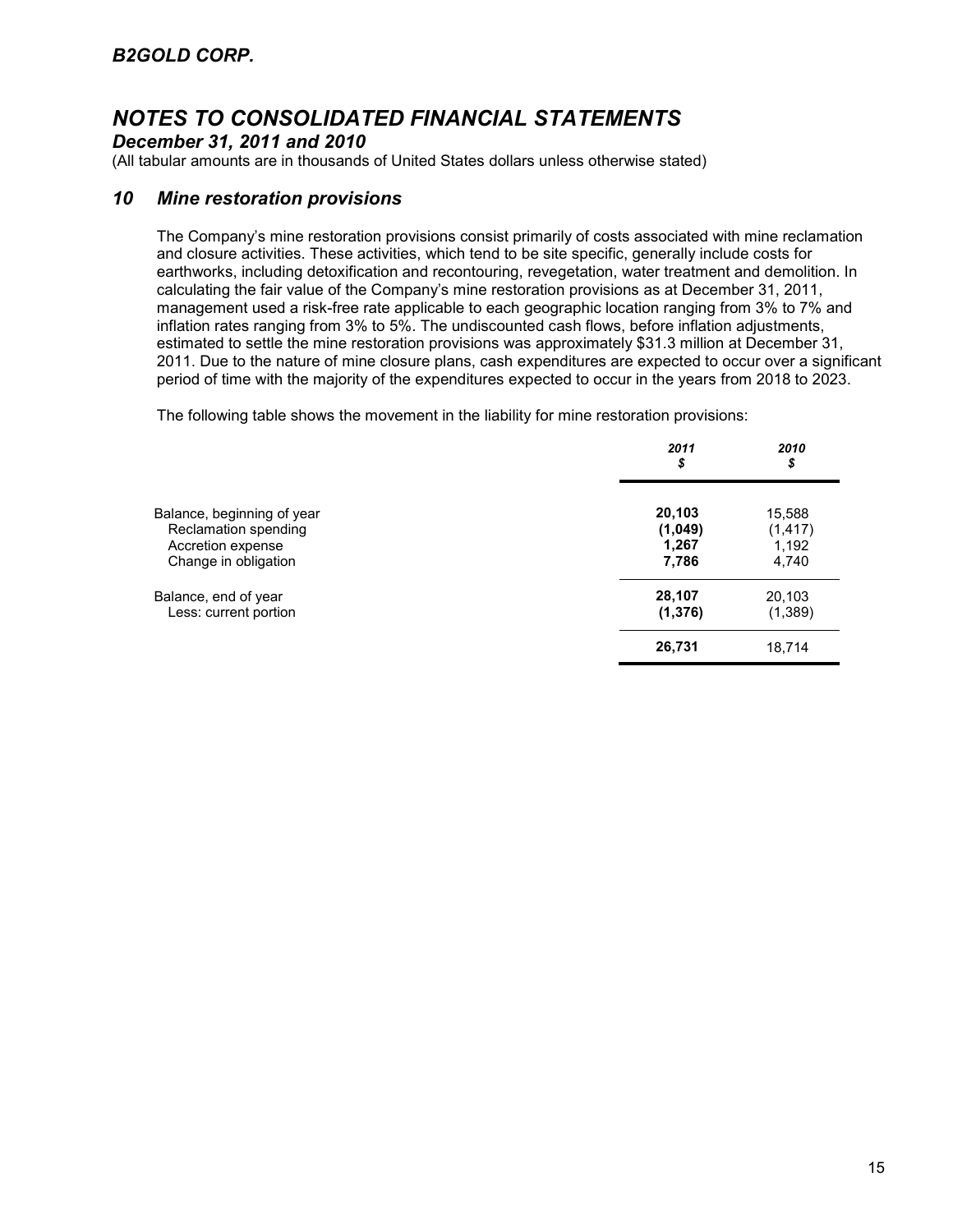*December 31, 2011 and 2010*

(All tabular amounts are in thousands of United States dollars unless otherwise stated)

### *11 Capital stock*

The Company's authorized share capital consists of an unlimited number of common shares and an unlimited number of preferred shares. At December 31, 2011, the Company had 382,494,656 common shares outstanding, including 3,955,000 common shares being held in trust under the Company's Incentive Plan (described below). No preferred shares were outstanding.

|                                                                                              | 2011                      |                     | 2010                      |                     |  |
|----------------------------------------------------------------------------------------------|---------------------------|---------------------|---------------------------|---------------------|--|
|                                                                                              | <b>Shares</b><br>('000's) | <b>Amount</b><br>\$ | <b>Shares</b><br>(1000's) | <b>Amount</b><br>\$ |  |
| Balance, beginning of year                                                                   | 337,570                   | 312,829             | 282,531                   | 233,842             |  |
| Issued during the period:<br>Auryx Gold acquisition, December 22, 2011                       |                           |                     |                           |                     |  |
| (Note 6)                                                                                     | 37,187                    | 107,435             |                           |                     |  |
| For cash, net of costs                                                                       |                           |                     | 25,624                    | 29,157              |  |
| For cash, on exercise of stock options                                                       | 5,700<br>2,000            | 5,908<br>2,014      | 4,388                     | 3,730               |  |
| For cash, on exercise of warrants<br>For cash, Incentive Plan (see below)                    |                           | 21                  | 25,027                    | 24,229              |  |
| For finder's fee                                                                             | 38                        | 150                 |                           |                     |  |
| Transfer to share capital the fair value of<br>derivative warrant liability upon exercise of |                           |                     |                           |                     |  |
| related warrants<br>Transfer to share capital the fair value                                 |                           |                     |                           | 16,260              |  |
| assigned to stock options/share purchase<br>warrants exercised from contributed<br>surplus   |                           | 6,691               |                           | 5,611               |  |
|                                                                                              | 44,925                    | 122,219             | 55,039                    | 78,987              |  |
| Balance, end of year                                                                         | 382,495                   | 435,048             | 337,570                   | 312,829             |  |

On December 22, 2011, the Company issued (or made available for issue) approximately 37.2 million common shares in exchange for all of the issued and outstanding shares of Auryx Gold *(Note 6)*.

During 2011, the Company received \$5.9 million and \$2 million pursuant to the exercise of 5.7 million stock options and 2 million Macquarie warrants, respectively.

During 2010, the Company received \$3.7 million and \$24.2 million pursuant to the exercise of 4.4 million stock options and 25 million warrants (including \$15.3 million pursuant to the exercise of 15.9 million warrants held by former Central Sun warrant holders and \$8.7 million from the exercise of 9.1 million Macquarie warrants), respectively.

On February 18, 2010, the Company completed a bought deal equity financing and issued 25,624,111 common shares, including 3,342,276 common shares issued on exercise of the over-allotment option, at Cdn.\$1.25 per share, for gross proceeds of approximately Cdn.\$32 million. As part of the offering, AngloGold exercised its pre-emptive right granted by the Company to maintain its percentage of holdings of approximately 10% of the common shares of the Company by acquiring 2,624,111 common shares. The Company paid the underwriters a commission equal to 5% of the gross proceeds of the offering upon closing, excluding the common shares purchased by AngloGold for which no commission was payable, for an aggregate commission of Cdn.\$1.44 million.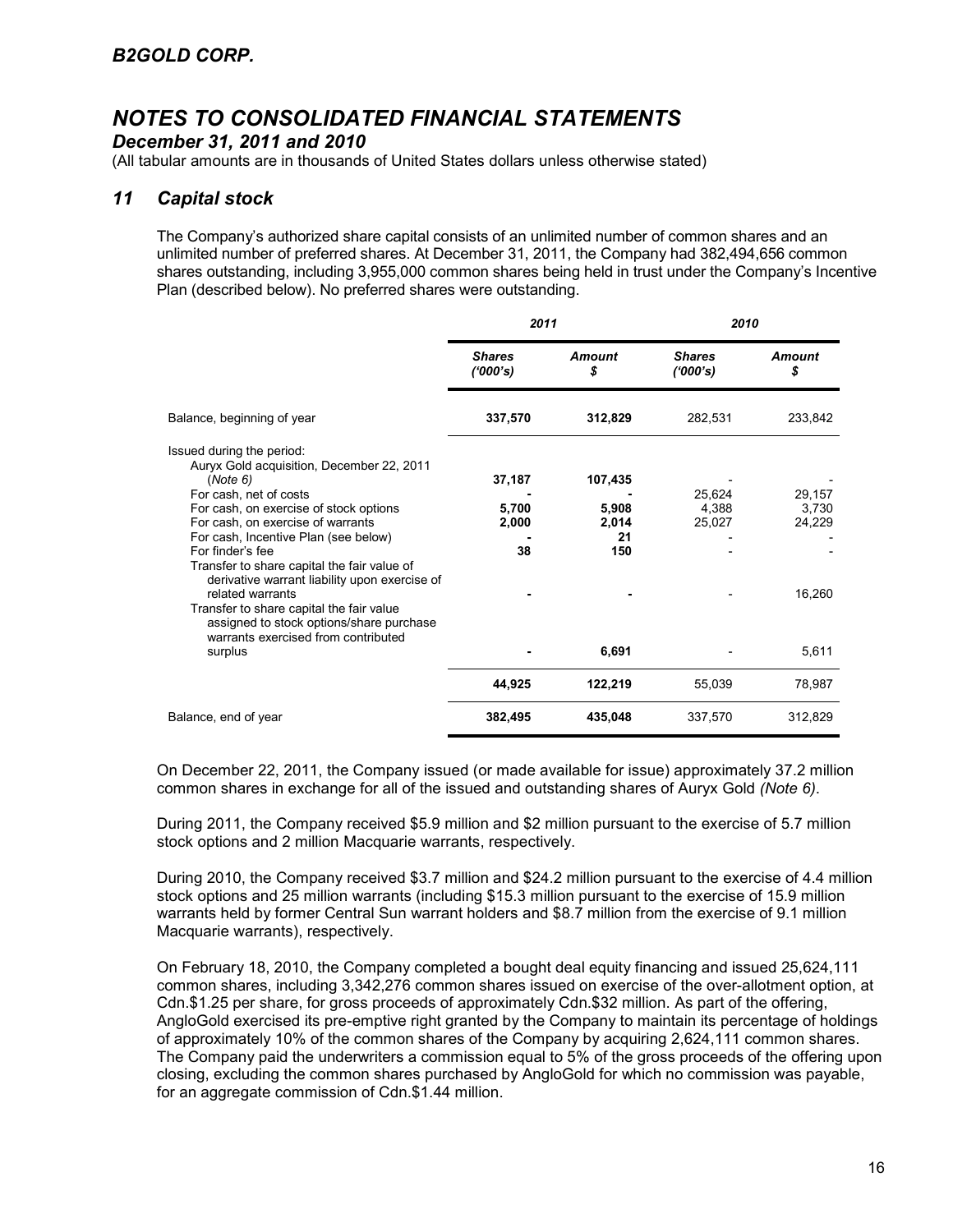### *December 31, 2011 and 2010*

(All tabular amounts are in thousands of United States dollars unless otherwise stated)

#### *Incentive plan*

On June 29, 2007, the Company established the B2Gold Incentive Plan (the "Incentive Plan") for the benefit of directors, officers, employees and service providers of the Company and issued to the trustees of the Incentive Plan options to acquire 4,955,000 common shares. On October 12, 2007, following the exercise of these options, an aggregate of 4,955,000 common shares were issued to and paid for by the trustees of the Incentive Plan. These shares were held in trust by the trustees pursuant to the terms of the Incentive Plan. The Company is required under IFRS to consolidate the trust. The Company recognizes a share-based compensation expense with respect to these incentive shares, when these shares are granted to the ultimate beneficiaries by the trust. The proceeds received from the trustees have been classified as related party loans on the Consolidated Balance Sheet.

On July 5, 2011, 1,000,000 common shares were awarded from the trust under the Incentive Plan to a senior employee, George Johnson, of the Company. In connection with the award, the Company recorded a share-based compensation expense of \$3.4 million (the market value of the shares on the date of the award). At December 31, 2011, 3,955,000 common shares remain held in the Company's Incentive Plan trust.

At the time the Incentive Plan was established, it was assumed that allocations from the Plan would occur outside the Company. The Company was controlled by individuals, who report the shares in the Plan on their Insiders Reports, and there is no requirement to consult the Company regarding distributions. It was also assumed, therefore that any distribution would not be recorded by the Company. Furthermore, since these shares were issued from treasury in 2007 and held by the trust this transaction has not resulted in any changes to the overall outstanding shares of the Company.

#### *Restricted share unit plan*

On May 6, 2011, the Company's Board of Directors approved a Restricted Share Unit Plan (the "RSU Plan") whereby restricted share units ("RSU") may be granted to directors, executive officers and employees of the Company. Adoption of the RSU Plan was part of the Company's continuing effort to build upon and enhance long term shareholder value. The RSU Plan reflects the Company's commitment to a long term incentive compensation structure that aligns the interests of its directors, executive officers and employees with the interests of its shareholders. Unless otherwise determined by the Compensation Committee, one-third of the RSU will vest on each of the first, second and third anniversaries of the date that the RSU are granted. Once vested, each RSU is redeemable for one common share entitling the holder to receive the common share for no additional consideration. The Company has reserved 8,000,000 common shares for issuance under the RSU Plan. As at December 31, 2011, the Company had not granted any RSU's under the RSU Plan.

#### *Stock options*

During 2011, approximately 3 million stock options were granted to employees and directors with exercise prices ranging from Cdn.\$2.31 per share to Cdn.\$3.40 per share. These stock options have a term of five years. One-third of these options will vest every year over a three-year period. The estimated fair value of these options totalling approximately \$4.5 million is being recognized over the vesting period. The fair value was calculated using the Black-Scholes option pricing model based on a risk-free annual interest rate of up to 1.90%, an expected life of 3.5 years, an expected volatility of up to 72%, and a dividend yield rate of nil.

During 2010, approximately 3.8 million stock options were granted to employees and consultants of the Company with exercise prices ranging from Cdn.\$1.25 to Cdn.\$2.57 per share. These stock options have a term of five years. The estimated fair value of these options totalling approximately \$3.9 million is being recognized over the vesting period using the Black-Scholes option pricing model, based on a risk-free annual interest rate of approximately 1.43%, an expected life of 3.5 years, an expected volatility of 72%, and a dividend yield rate of nil.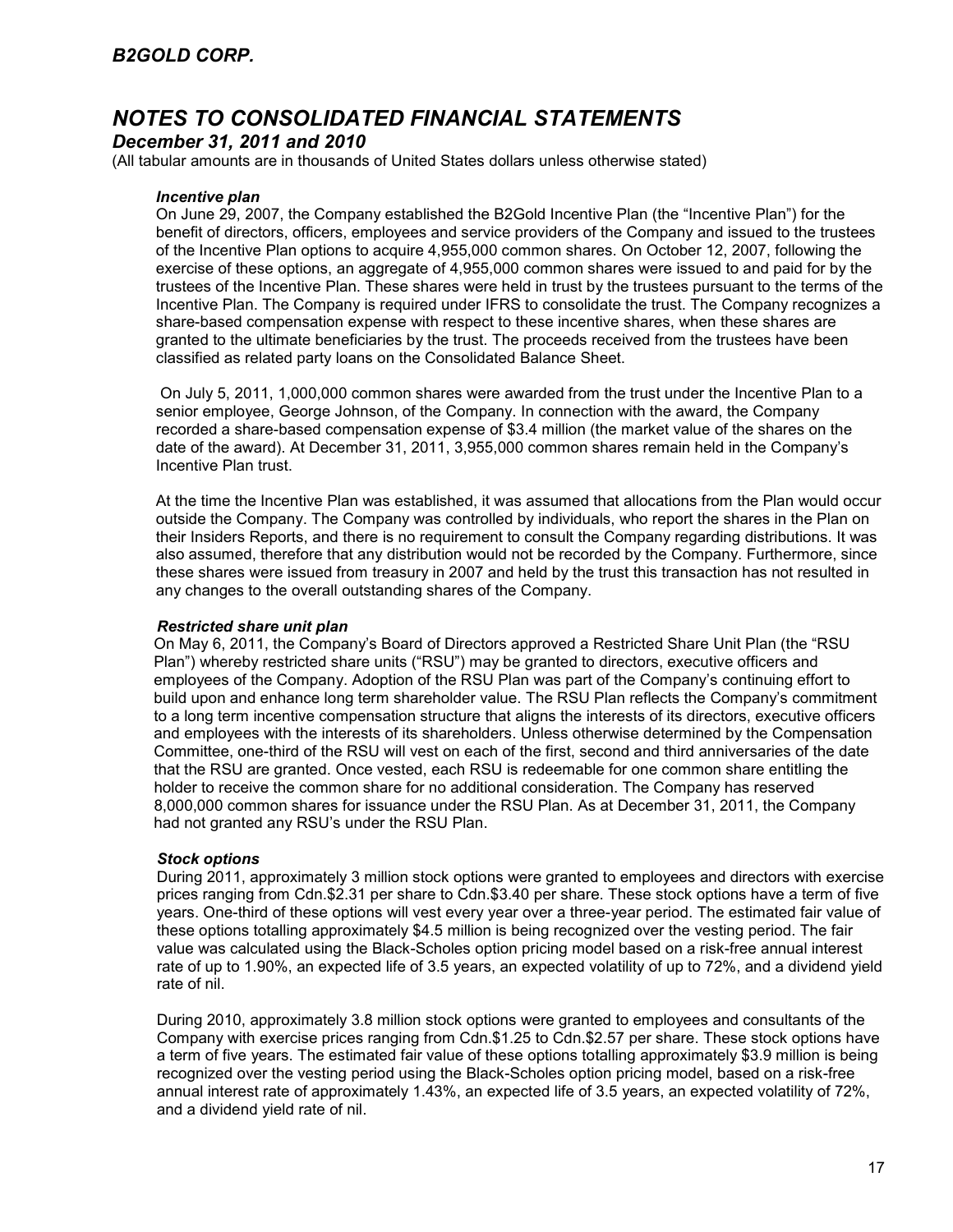## *B2GOLD CORP.*

## *NOTES TO CONSOLIDATED FINANCIAL STATEMENTS*

## *December 31, 2011 and 2010*

(All tabular amounts are in thousands of United States dollars unless otherwise stated)

Option pricing models require the input of highly subjective assumptions regarding the expected volatility. Changes in assumptions can materially affect the fair value estimate, and therefore, the existing models do not necessarily provide a reliable measure of the fair value of the Company's stock options at date of grant.

A summary of changes to stock options outstanding:

|                                                   | <b>Number of</b><br>outstanding<br>options<br>('000's) | <b>Weighted-</b><br>average<br>exercise price<br>$(in$ $Cdn.S)$ |
|---------------------------------------------------|--------------------------------------------------------|-----------------------------------------------------------------|
| Outstanding at December 31, 2009                  | 22,220                                                 | 1.38                                                            |
| Granted                                           | 3.795                                                  | 2.01                                                            |
| Exercised                                         | (4,388)                                                | 0.87                                                            |
| Forfeited or expired                              | (5.998)                                                | 2.22                                                            |
| Outstanding at December 31, 2010                  | 15,629                                                 | 1.35                                                            |
| Options issued on Auryx Gold acquisition (Note 6) | 3.176                                                  | 2.49                                                            |
| Granted                                           | 3,002                                                  | 2.90                                                            |
| Exercised                                         | (5,700)                                                | 1.02                                                            |
| Forfeited or expired                              | (825)                                                  | 3.52                                                            |
| Outstanding at December 31, 2011                  | 15,282                                                 | 1.90                                                            |

Stock options outstanding and exercisable as at December 31, 2011 are as follows:

|                      | <b>Range of</b><br>exercise price<br>$(in$ $Cdn.S)$ | Number of<br>outstanding<br>options<br>(1000's) | <b>Weighted-</b><br>average<br>vears<br>to expiry | <b>Weighted-</b><br>average<br>exercise<br>price<br>$(in$ $Cdn.S)$ | Number of<br>exercisable<br>options<br>(1000's) | <b>Weighted-</b><br>average<br>exercise<br>price<br>$(in$ $Cdn.S)$ |
|----------------------|-----------------------------------------------------|-------------------------------------------------|---------------------------------------------------|--------------------------------------------------------------------|-------------------------------------------------|--------------------------------------------------------------------|
| Issued:              |                                                     |                                                 |                                                   |                                                                    |                                                 |                                                                    |
| 2009 (Central Sun    |                                                     |                                                 |                                                   |                                                                    |                                                 |                                                                    |
| replacement options) | $0.95 - 3.45$                                       | 2.026                                           | 0.58                                              | 1.39                                                               | 2.026                                           | 1.39                                                               |
| 2009                 | 0.80                                                | 4.058                                           | 2.59                                              | 0.80                                                               | 4.058                                           | 0.80                                                               |
| 2010                 | $1.25 - 2.57$                                       | 3,137                                           | 3.69                                              | 2.13                                                               | 1.586                                           | 1.85                                                               |
| 2011                 | $2.31 - 3.40$                                       | 2.885                                           | 4.18                                              | 2.92                                                               |                                                 |                                                                    |
| 2011 (Auryx Gold     |                                                     |                                                 |                                                   |                                                                    |                                                 |                                                                    |
| replacement options) | $2.18 - 4.00$                                       | 3,176                                           | 3.79                                              | 2.49                                                               | 3.176                                           | 2.49                                                               |
|                      |                                                     | 15,282                                          | 3.10                                              | 1.90                                                               | 10,846                                          | 1.56                                                               |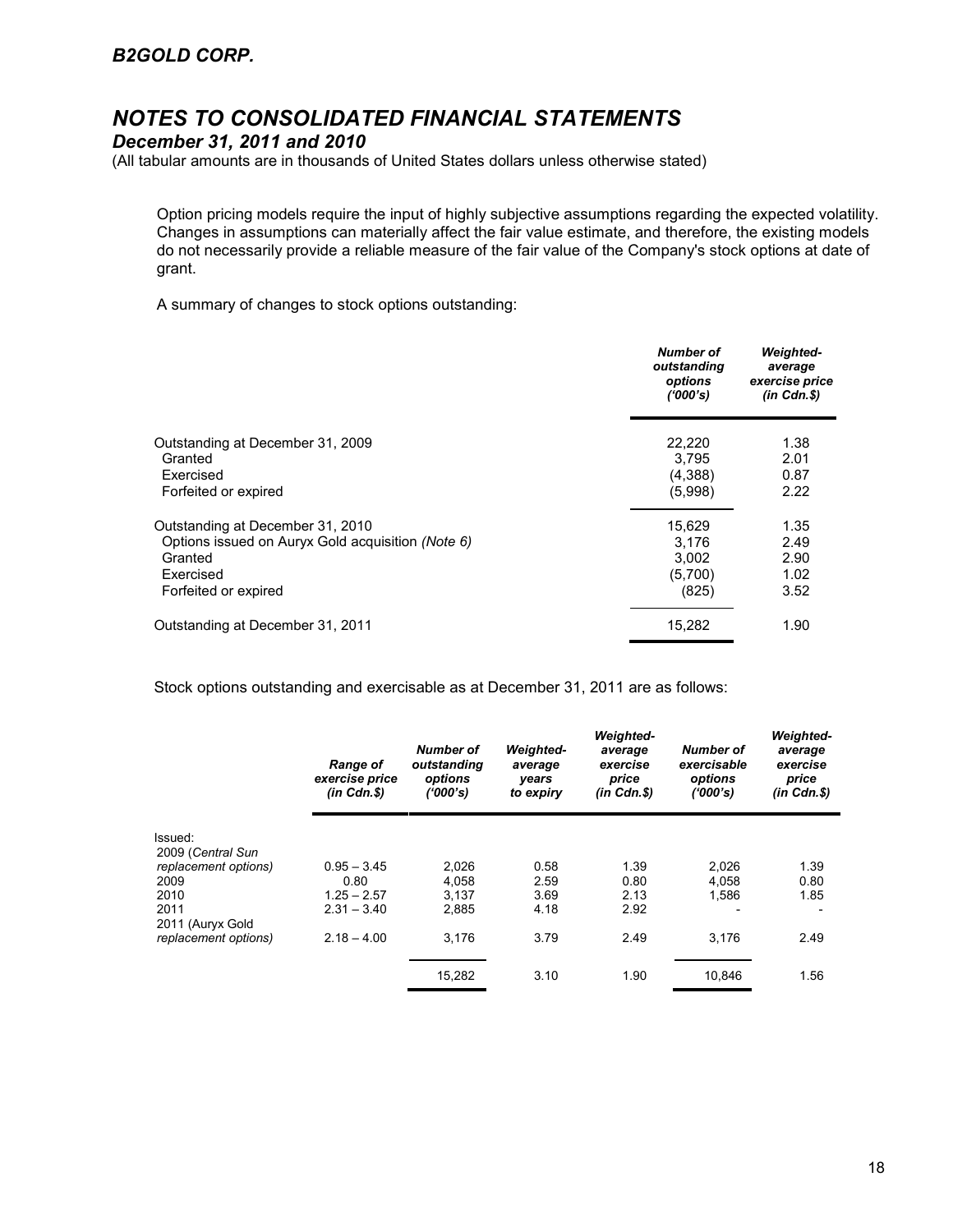## *December 31, 2011 and 2010*

(All tabular amounts are in thousands of United States dollars unless otherwise stated)

#### *Share purchase warrants*

A summary of changes to share purchase warrants outstanding:

|                                  | Number of<br>outstanding<br>warrants<br>(1000's) | <b>Weighted-</b><br>average<br>exercise price<br>$(in$ $Cdn.$ \$) |
|----------------------------------|--------------------------------------------------|-------------------------------------------------------------------|
| Outstanding at December 31, 2009 | 51,015                                           | 2.21                                                              |
| Exercised                        | (25.027)                                         | 0.98                                                              |
| Expired                          | (2,588)                                          | 2.09                                                              |
| Outstanding at December 31, 2010 | 23,400                                           | 3.54                                                              |
| Auryx Gold warrants (Note 6)     | 2.129                                            | 2.71                                                              |
| Exercised                        | (2,000)                                          | 0.97                                                              |
| Expired                          | (21, 400)                                        | 3.78                                                              |
| Outstanding at December 31, 2011 | 2,129                                            | 2.71                                                              |

On May 15, 2011, all of the 21.4 million warrants which had been issued to AngloGold on May 15, 2008 (pursuant to the "Agreement to Amend the Relationship, Farm-Out and Joint Venture Agreement and regarding Gramalote Limited and Other Matters") expired unexercised.

The following table shows the changes in contributed surplus:

|                                                                                           | 2011<br>\$ | 2010<br>\$ |
|-------------------------------------------------------------------------------------------|------------|------------|
| Balance, beginning of year                                                                | 19,971     | 23.212     |
| Stock options and warrants issued on Auryx Gold acquisition                               |            |            |
| (Note 6)                                                                                  | 4,943      |            |
| Share-based compensation - expensed                                                       | 6,190      | 1.943      |
| Share-based compensation - capitalized to mining interests                                | 481        | 427        |
| Tax on expired warrants<br>Transfer to share capital on the exercise of stock options and | (2, 182)   |            |
| share purchase warrants                                                                   | (6,691)    | (5,611)    |
| Balance, end of year                                                                      | 22.712     | 19.971     |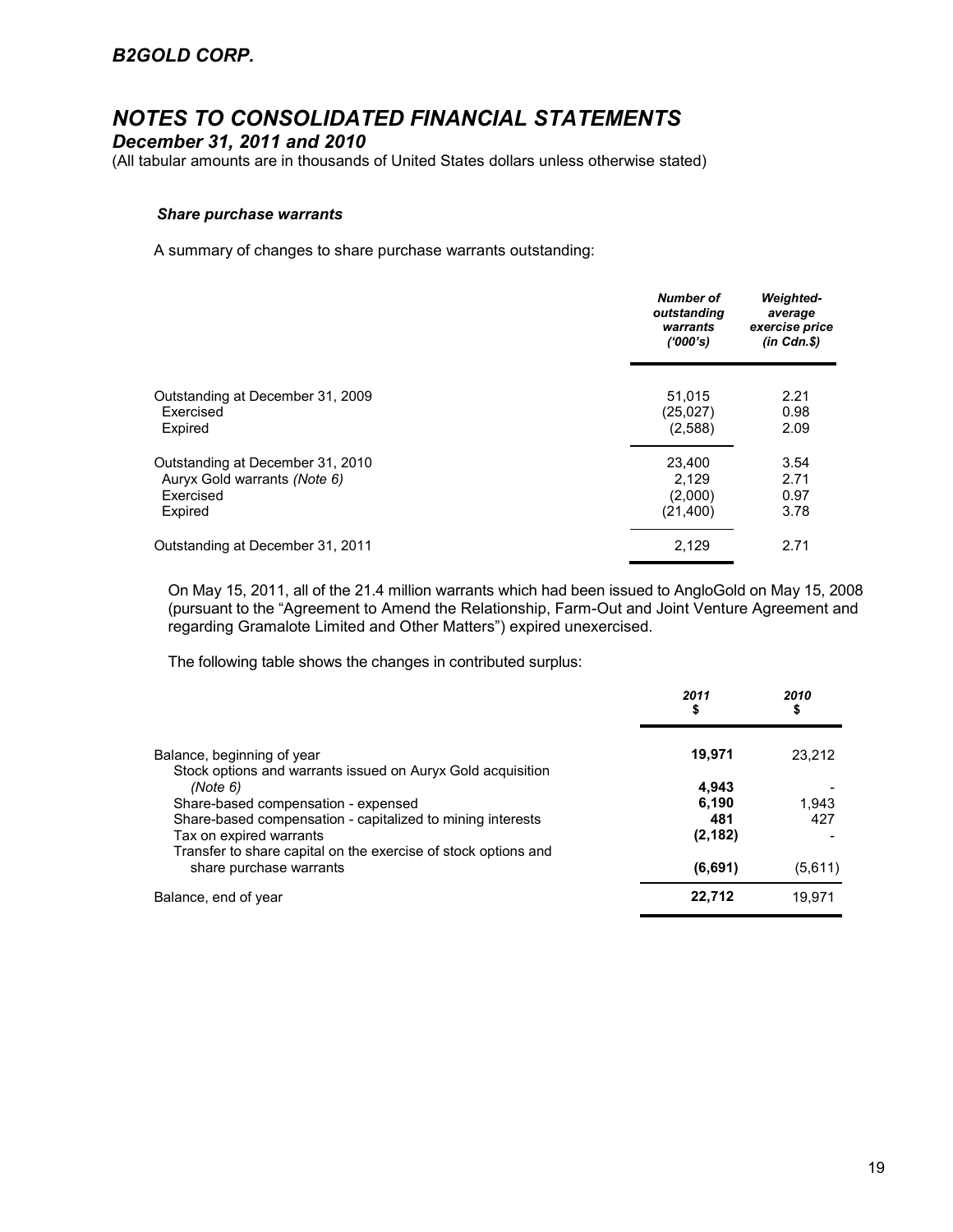## *B2GOLD CORP.*

## *NOTES TO CONSOLIDATED FINANCIAL STATEMENTS*

#### *December 31, 2011 and 2010*

(All tabular amounts are in thousands of United States dollars unless otherwise stated)

### *12 Supplementary cash flow information*

Supplementary disclosure of cash flow information is provided in the table below:

|                                                                                                                                   | 2011<br>S        | 2010<br>S |
|-----------------------------------------------------------------------------------------------------------------------------------|------------------|-----------|
| Non-cash investing and financing activities:                                                                                      |                  |           |
| Common shares issued for Auryx Gold acquisition (Note 6)<br>Fair value assigned to Auryx Gold stock options and warrants (Note 6) | 107.435<br>4.943 |           |
| Stock-based compensation, capitalized to resource property interests                                                              | 481              | 427       |
| Common shares issued for finder's fee (Note 11)                                                                                   | 150              |           |

## *13 Compensation of key management*

Key management includes the Company's directors, members of the Executive Committee and members of Senior Management. Compensation to key management included:

|                                                                   | 2011<br>S      | 2010<br>S    |
|-------------------------------------------------------------------|----------------|--------------|
| Salaries and short-term employee benefits<br>Share-based payments | 3,851<br>3.654 | 1,666<br>487 |
|                                                                   | 7,505          | 2,153        |

The increase in salaries and short-term employee benefits in 2011 compared to 2010 related mainly to bonuses paid to senior management in January 2011.

### *14 Expenses by nature*

|                                         | 2011   | 2010<br>\$ |
|-----------------------------------------|--------|------------|
| Wages and salaries (including benefits) | 19.425 | 13,922     |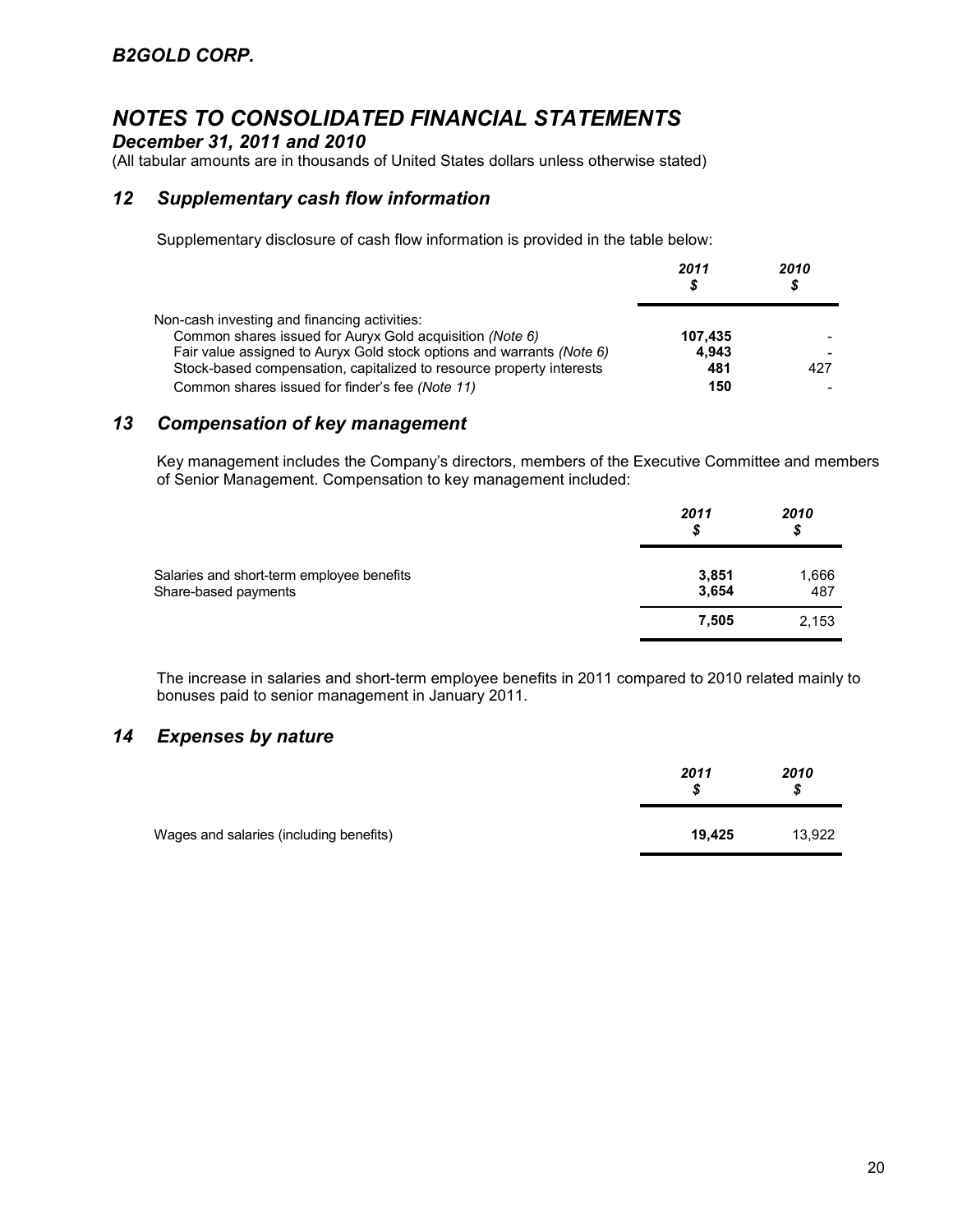### *December 31, 2011 and 2010*

(All tabular amounts are in thousands of United States dollars unless otherwise stated)

### *15 Income taxes*

Income tax expense differs from the amount that would result from applying the Canadian federal and provincial income tax rates to earnings from operations before taxes. These differences result from the following items:

|                                                                                                                                               | 2011<br>\$           | 2010<br>\$               |
|-----------------------------------------------------------------------------------------------------------------------------------------------|----------------------|--------------------------|
| Consolidated income before income taxes<br>Canadian federal and provincial income tax rates                                                   | 80,509<br>26.5%      | 28.810<br>28.5%          |
| Income tax expense at statutory rates                                                                                                         | 21,335               | 8,211                    |
| Increase (decrease) attributable to:                                                                                                          |                      |                          |
| Effects of different foreign statutory tax rates<br>Tax assets not previously recognized<br>Amounts under/ (over) provided for in prior years | (1, 475)<br>(732)    | (2,732)<br>(4,058)       |
| Change due to foreign exchange<br>Non-deductible expenditures<br>Losses for which no tax benefit has been recorded                            | (2)<br>1,983<br>979  | (342)<br>6,141<br>5,996  |
| Withholding tax and minimum tax<br>Non-taxable portion of losses/(gains)<br>Change in enacted tax rate                                        | 2,023<br>(29)<br>127 | 2,239<br>(6, 858)<br>182 |
| Income tax expense                                                                                                                            | 24,209               | 8,779                    |
| Current income tax, withholding and other taxes<br>Deferred income tax                                                                        | 6,292<br>17,917      | 2,240<br>6,539           |
| Income tax expense                                                                                                                            | 24,209               | 8.779                    |

All current and deferred income taxes relate to Nicaragua. Current taxes include withholding tax on charges between other subsidiaries of the Company and its Nicaraguan subsidiaries. The combined federal and provincial income tax rates declined in 2011 due to legislated reductions in income tax rates.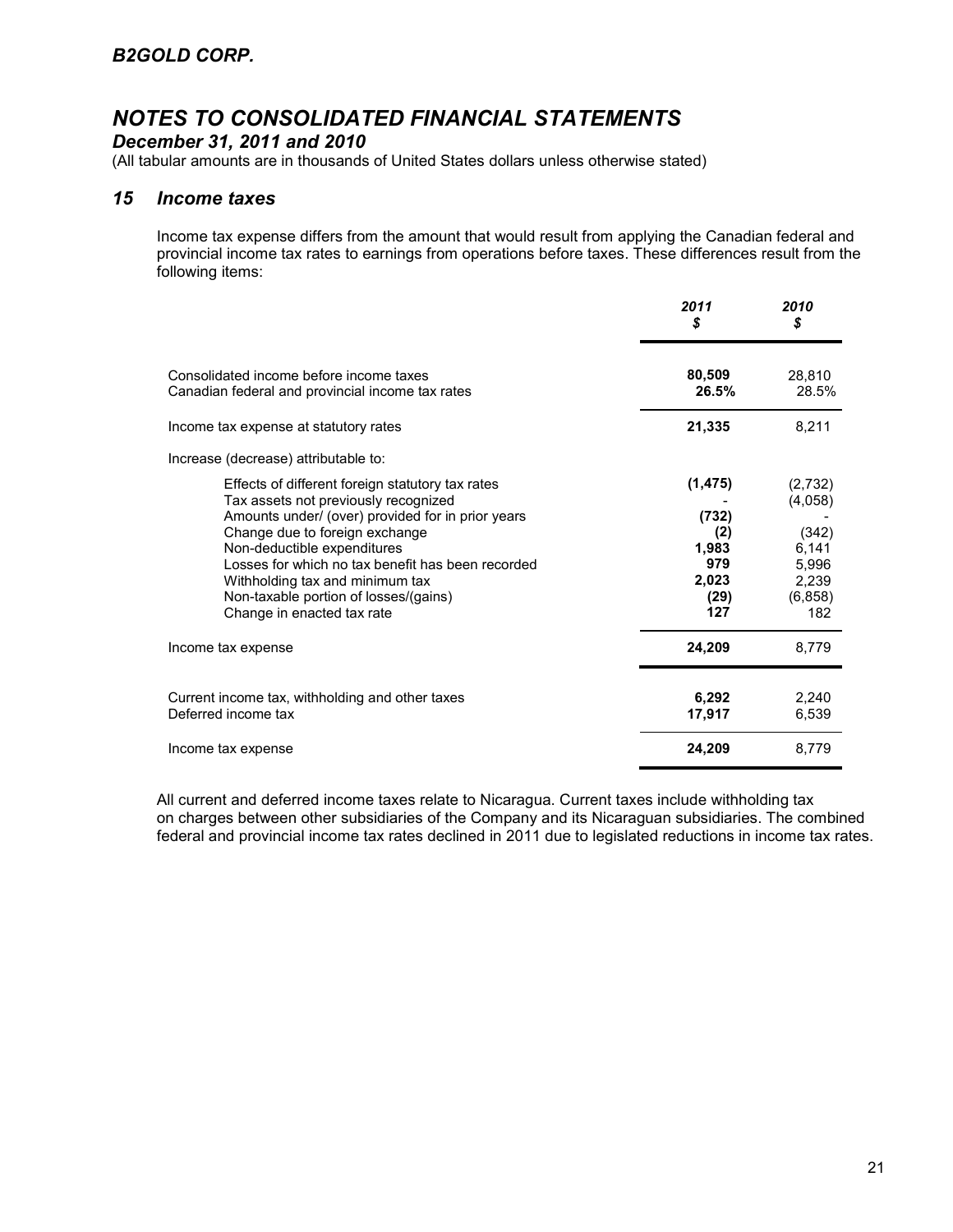## *B2GOLD CORP.*

## *NOTES TO CONSOLIDATED FINANCIAL STATEMENTS*

## *December 31, 2011 and 2010*

(All tabular amounts are in thousands of United States dollars unless otherwise stated)

The composition of the Company's net deferred income tax liabilities and deferred tax expense is as follows:

|                                                                                                                                                        | Deferred tax liabilities/<br>(assets)         |                                                | <b>Deferred income</b><br>tax expense                   |                                               |
|--------------------------------------------------------------------------------------------------------------------------------------------------------|-----------------------------------------------|------------------------------------------------|---------------------------------------------------------|-----------------------------------------------|
|                                                                                                                                                        | As at<br>December 31.<br>2011<br>\$           | As at<br>December 31.<br>2010<br>\$            | 2011<br>\$                                              | 2010<br>\$                                    |
| Operating loss carry-forwards<br>Current assets and liabilities<br>Mine restoration provisions<br>Mining interests<br>Other<br>Tax on expired warrants | (267)<br>(820)<br>(7, 160)<br>33,845<br>1,040 | (11,087)<br>(313)<br>(4, 121)<br>21,467<br>593 | 10,820<br>(507)<br>(3,039)<br>12,378<br>447<br>(2, 182) | 5,542<br>3,935<br>(2,311)<br>2,251<br>(2,878) |
|                                                                                                                                                        | 26,638                                        | 6,539                                          | 17,917                                                  | 6,539                                         |

The Company has the following unrecognized deferred tax assets:

|                                                                                                                 | As at<br>December 31.<br>2011<br>\$ | As at<br>December 31,<br>2010<br>\$ |
|-----------------------------------------------------------------------------------------------------------------|-------------------------------------|-------------------------------------|
| Operating loss carry-forwards<br>Share issue costs<br>Mine restoration provisions<br>Mining interests and other | 14,674<br>585<br>1,245<br>506       | 12,138<br>1,310<br>1,632<br>1,268   |
|                                                                                                                 | 17,010                              | 16,348                              |

The change for the year in the Company's net deferred tax position was as follows:

|                                                        | 2011<br>\$      | 2010<br>\$ |
|--------------------------------------------------------|-----------------|------------|
| Balance, beginning of year                             | 6,539           |            |
| Deferred income tax expense<br>Tax on expired warrants | 17,917<br>2,182 | 6,539      |
|                                                        | 20,099          | 6,539      |
| Balance, end of year                                   | 26,638          | 6,539      |

The Company had tax losses with tax benefit of \$14.7 million (2010 – \$12.1 million) which are not recognized as deferred tax assets. The Company recognizes the tax benefit of the tax losses only to the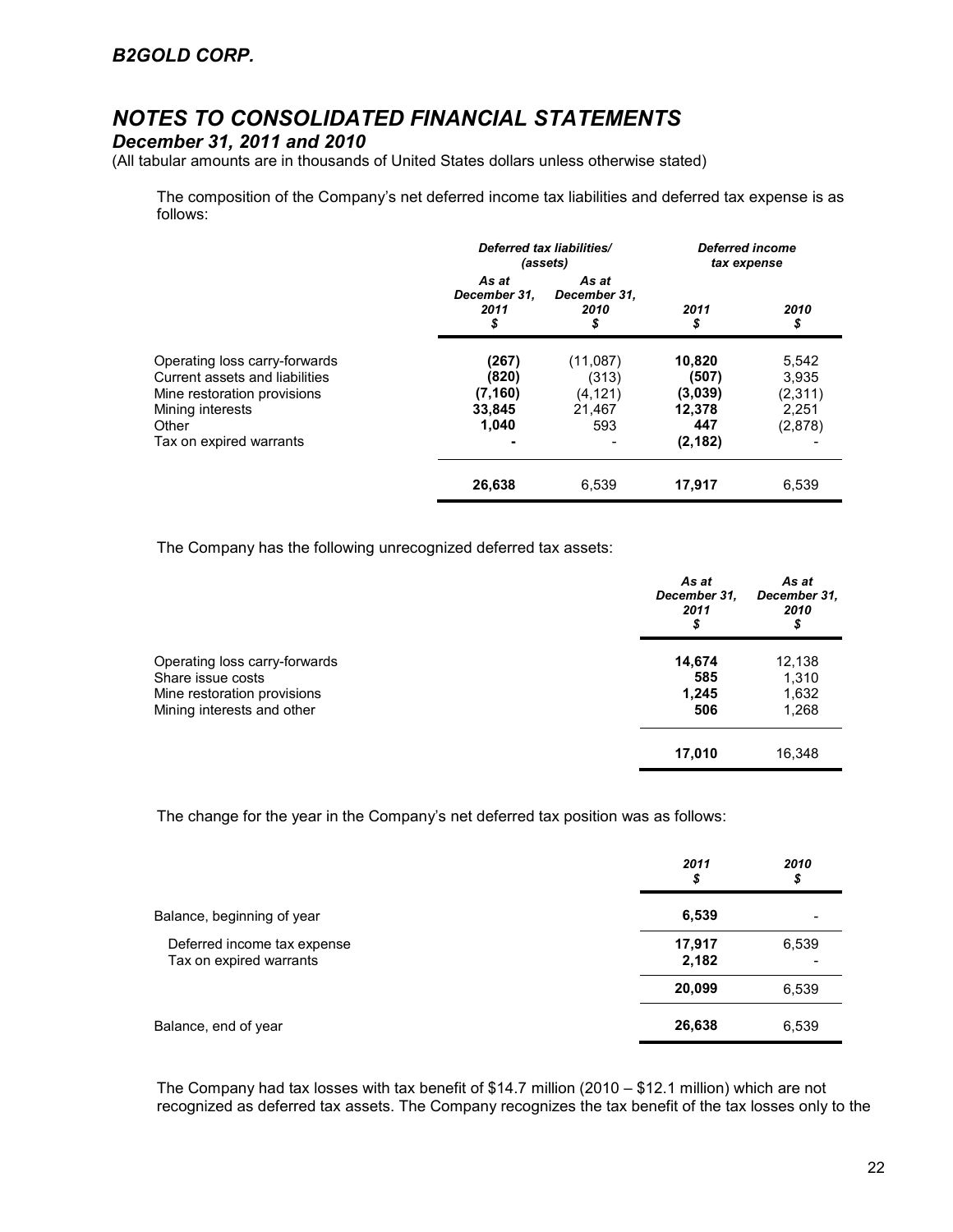### *December 31, 2011 and 2010*

(All tabular amounts are in thousands of United States dollars unless otherwise stated)

extent of anticipated future income that can be reduced by tax losses. The gross amount of the tax losses as at December 31, 2011 for which a tax benefit has not been recorded expire as follows:

| Year of expiry | Canada<br>\$ | <b>Costa Rica</b><br>\$ | Columbia<br>\$ | Nicaragua<br>S | <b>Total</b><br>\$ |
|----------------|--------------|-------------------------|----------------|----------------|--------------------|
|                |              |                         |                |                |                    |
| 2012           |              | 8,774                   |                | 11             | 8,785              |
| 2013           |              | 1,859                   |                | 250            | 2,109              |
| 2014           |              | 375                     |                | 3,033          | 3,408              |
| 2015           |              | 2                       |                |                |                    |
| 2016           |              | 86                      |                |                | 86                 |
| 2027           | 4,039        |                         |                |                | 4,039              |
| 2028           | 4,047        |                         |                |                | 4,047              |
| 2029           | 8,792        |                         |                |                | 8,792              |
| 2030           | 12,170       |                         |                |                | 12,170             |
| 2031           | 7,546        |                         |                |                | 7,546              |
| No expiry      | 668          |                         | 3,675          |                | 4,343              |
| Total          | 37,262       | 11,096                  | 3,675          | 3,294          | 55,327             |

In addition to the tax losses disclosed in the above table, on December 22, 2011, the Company acquired Auryx Gold *(Note 6)*. As this was accounted for as an asset acquisition, deferred taxes were not recorded on its acquisition. Auryx Gold has tax losses and tax basis from exploration costs in Namibia of approximately \$33.4 million which do not expire.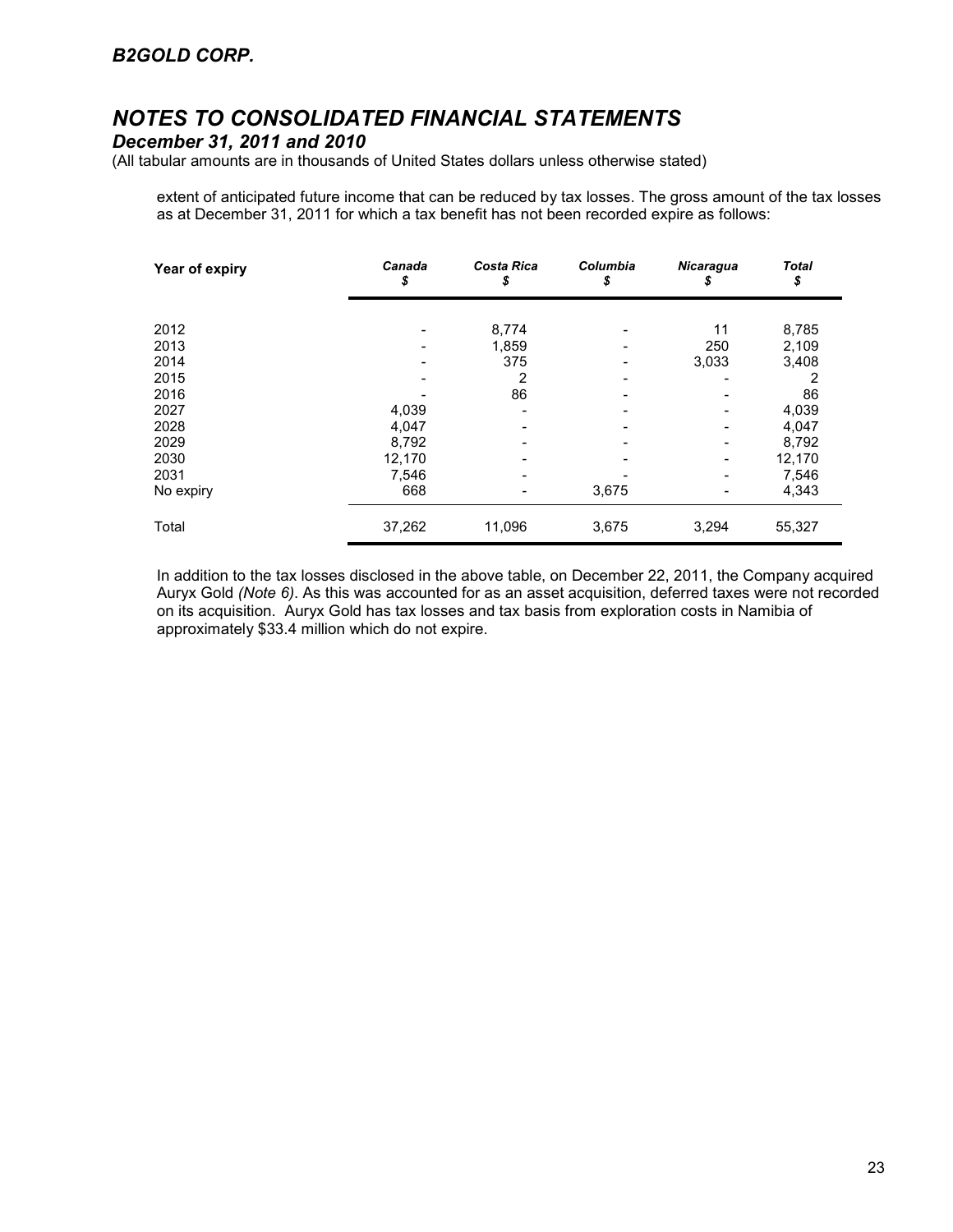### *December 31, 2011 and 2010*

(All tabular amounts are in thousands of United States dollars unless otherwise stated)

### *16 Financial instruments*

#### *Fair values*

The Company's financial instruments consist of cash and cash equivalents, accounts receivable, and accounts payable and accrued liabilities. The book values of cash and cash equivalents, accounts receivable, and accounts payable and accrued liabilities are representative of their respective fair values due to the short-term nature of these instruments.

Marketable securities (all of which were sold in 2011) were classified as Level 1 as at December 31, 2010 within the fair value hierarchy established by IFRS 7.

#### *Capital risk management*

The Company's objectives when managing its capital is to ensure it will be able to continue as a going concern while maximizing the return to shareholders. The selling price of gold, minimizing production costs and a successful exploration environment are key factors in helping the Company reach its capital risk management objectives. The capital structure of the Company includes shareholders' equity and the Credit Facility.

#### *Credit risk*

Credit risk refers to the risk that another entity will default on its contractual obligations which will result in a loss for the Company. As at December 31, 2011, the Company's maximum exposure to credit risk was the carrying value of cash and cash equivalents and accounts receivable. The Company limits its credit exposure on cash and cash equivalents by holding its deposits mainly with Canadian chartered banks.

As at December 31, 2011, \$12.8 million of the Company's value-added and other tax receivables were due from the Nicaraguan tax authority. Nicaraguan tax regulations allow taxpayers to: (a) request that refundable tax credits be used to offset other tax obligations or (b) request a cash refund. The regulations provide a specific process for obtaining approval, including required documentation and other information that needs to be reviewed by the Nicaraguan tax administration. However, the regulations do not provide a specific time frame for the tax administration to complete their approval process. The Company is following the process to request authorization to use excess tax credits to offset other tax obligations. The Company has successfully obtained such type of approvals in the past and the tax administration is currently processing approvals related to outstanding credits of the Company. However, in 2011, the approval process by the tax administration has become less efficient as a result of changes in key personnel (at the tax administration) along with a series of new policies to scrutinize requests for refunds and other mechanisms for compensation of excess credits, delaying the process for the Company to use its tax credits to offset other tax obligations.

#### *Liquidity risk*

Liquidity risk refers to the risk that the Company will not be able to meet its financial obligations when they become due or can only do so at excessive costs. The Company manages liquidity risk by maintaining sufficient cash balances to meet these needs.

As at December 31, 2011, the Company had cash and cash equivalents of \$102 million. Cash provided by operating activities before changes in non-cash working capital totalled \$109 million for the year ended December 31, 2011. The Company believes that it will be able to self-finance its planned capital and exploration expenditures for 2012 by using its mine operating cash flows and cash balances. The Company also has \$25 million available for draw down under the Credit Facility.

As at December 31, 2011, the Company had commitments to purchase 2.6 million gallons of diesel over the next 5 years valued at an estimated \$10.8 million. The timing and amount of these costs will depend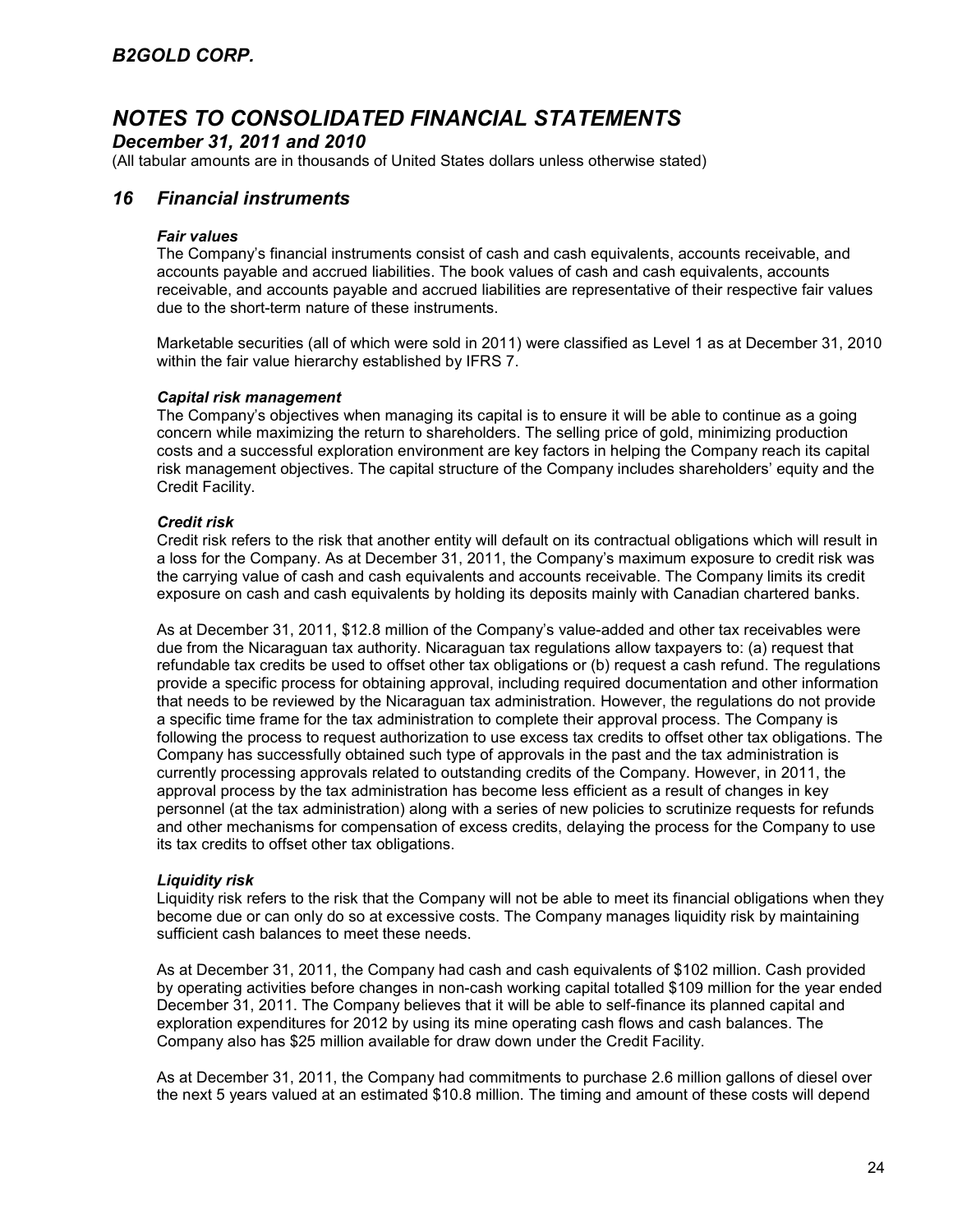### *December 31, 2011 and 2010*

(All tabular amounts are in thousands of United States dollars unless otherwise stated)

on diesel consumption but it is expected that \$5.7 million will be incurred in 2012, \$3.3 million in 2013 and the remainder in 2014.

#### *Market risk*

Market risk includes currency and price risk.

The Company's operations in foreign countries are subject to currency fluctuations and such fluctuations may materially affect the Company's financial position and results. The Company reports its financial results in United States dollars and incurs expenses in United States dollars, Canadian dollars, Nicaraguan córdobas, Colombian pesos, and Namibian dollars. As the exchange rates between the Nicaraguan córdoba, Colombian peso and Canadian dollar fluctuate against the United States dollar, the Company will experience foreign exchange gains and losses. The exchange rate between the córdoba and the United States dollar varies according to a pattern set by the Nicaraguan Central Bank. The córdoba has been annually devalued versus the United States dollar by means of a crawling peg mechanism which currently stands at approximately 5%. All of the Company's gold production activities are currently conducted in Nicaragua.

The Company also maintains cash and cash equivalents denominated in currencies other than the reporting currency, primarily in Canadian dollars. Based on the balances of its cash and cash equivalents at December 31, 2011, a 1% increase/ (decrease) in the exchange rate of the United States dollar to the Canadian dollar, on that date, would have resulted in a decrease/ (increase) in earnings of approximately \$0.3 million.

The Company's operations expose it to changes in the price of gold. Currently, the Company does not engage in any activities that would mitigate this risk. A 5% increase/(decrease) in the price of gold would have resulted in an increase/(decrease) in earnings of approximately \$11.3 million in 2011 based on gold revenue. The Company's earnings also could be affected by the prices of other commodities such as fuel and other consumable items, although to a lesser extent than by the price of gold. The prices of these commodities are affected by numerous factors beyond the Company's control.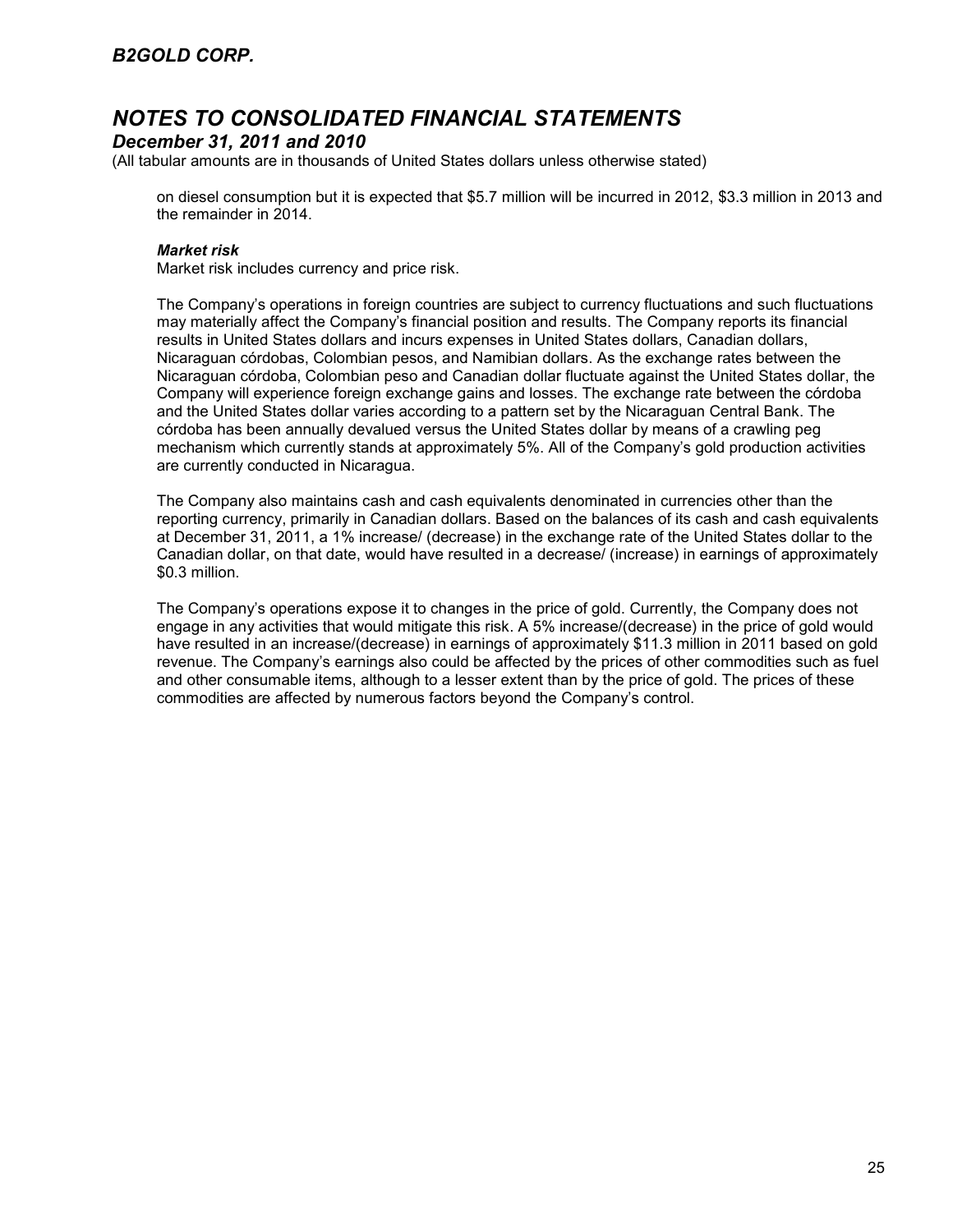*December 31, 2011 and 2010*

(All tabular amounts are in thousands of United States dollars unless otherwise stated)

## *17 Segmented information*

The Company is presently organized into four segments: (1) "Limon Mine", (2) "Libertad Mine" (3) "Other Mineral Properties" and (4) "Corporate and Other". The "Other Mineral Properties" segment consists of the Company's interests in mineral properties in Namibia (Otjikoto), Colombia (Gramalote, Mocoa, Quebradona), Nicaragua (Radius and Calibre), and Uruguay (Cebollati) which are at various stages of exploration/development. The "Corporate and Other" segment includes corporate operations and the Bellavista property in Costa Rica which is presently undergoing environmental and closure audits. Included in the "Other Mineral Properties" segment for 2010 is the \$24.1 million gain on the disposal of the Company's interest in the Kupol East and West Licenses *(Note 8)*.

The Company's segments are summarized in the following tables.

|                                                                | <b>Limon Mine *</b><br>\$ | <b>Libertad Mine</b><br>\$ | 2011<br><b>Other Mineral</b><br><b>Properties</b><br>S | Corporate &<br><b>Other</b><br>\$ | <b>Total</b><br>\$                 |
|----------------------------------------------------------------|---------------------------|----------------------------|--------------------------------------------------------|-----------------------------------|------------------------------------|
| <b>Assets</b><br>Cash<br>Accounts<br>receivable &              | 12,560                    | 44,060                     | 20,631                                                 | 25,041                            | 102,292                            |
| prepaids<br>Value-added &<br>other tax                         | 867                       | 4,918                      | 234                                                    | 353                               | 6,372                              |
| receivables<br>Inventories<br>Mining interests<br>Other assets | 4,584<br>10,532<br>55,510 | 8,192<br>16,163<br>143,795 | 1,161<br>209,429<br>477                                | 212<br>3,803<br>519               | 14,149<br>26,695<br>412,537<br>996 |
|                                                                | 84,053                    | 217,128                    | 231,932                                                | 29,928                            | 563,041                            |
| Capital<br>expenditures                                        | 24,083                    | 46,679                     | 23,907                                                 | 1,051                             | 95,720                             |
| <b>Gold revenue</b>                                            | 70,594                    | 154,758                    |                                                        |                                   | 225,352                            |
| <b>Production costs</b>                                        | 30,484                    | 44,745                     |                                                        |                                   | 75,229                             |
| <b>Depreciation &amp;</b><br>depletion                         | 7,603                     | 18,572                     |                                                        | 105                               | 26,280                             |
| Net income (loss)                                              | 18,600                    | 57,339                     | (518)                                                  | (19, 121)                         | 56,300                             |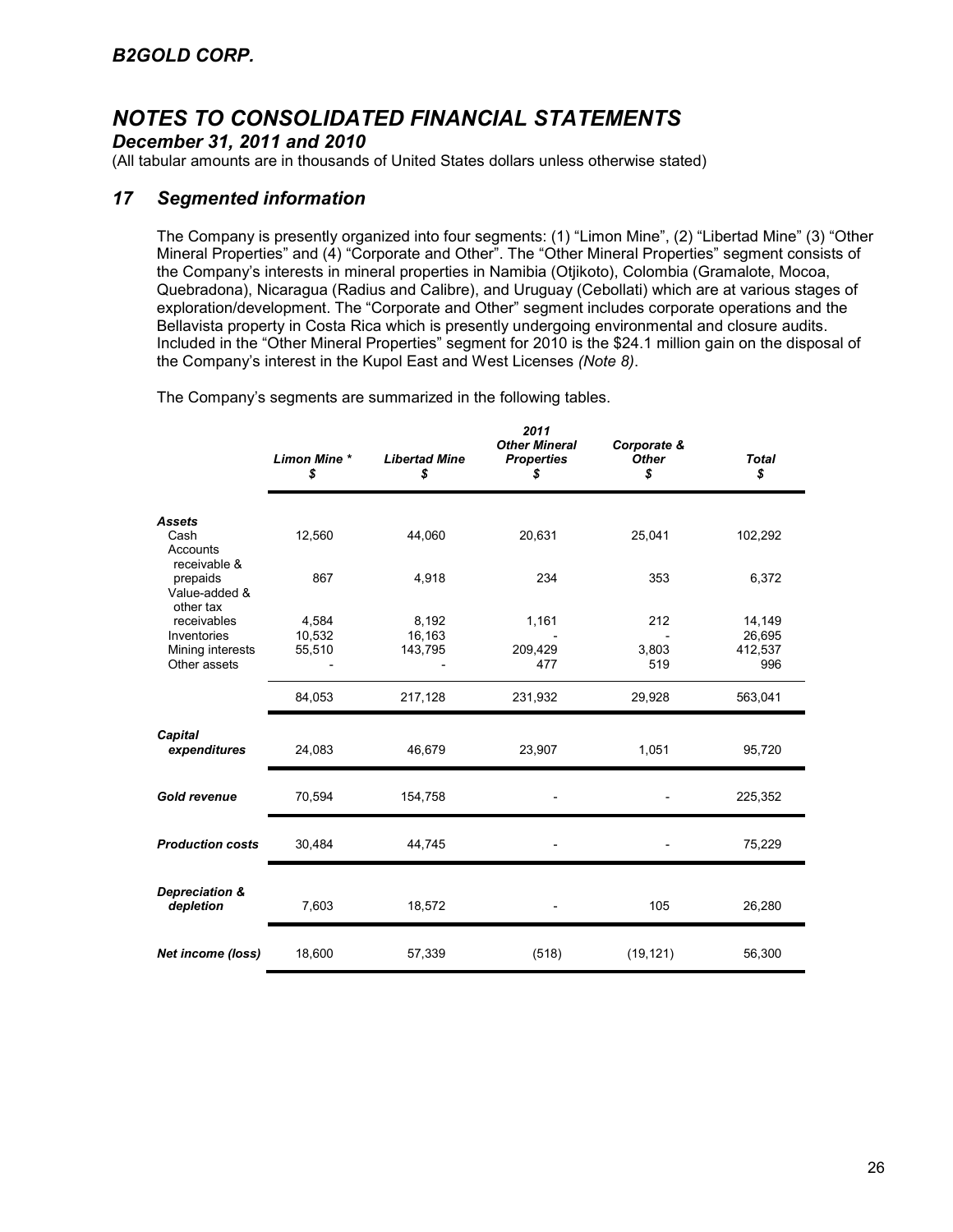### *December 31, 2011 and 2010*

(All tabular amounts are in thousands of United States dollars unless otherwise stated)

|                                                        | <b>Limon Mine *</b><br>\$ | <b>Libertad Mine</b><br>\$ | 2010<br><b>Other Mineral</b><br><b>Properties</b><br>\$ | Corporate &<br><b>Other</b><br>\$ | <b>Total</b><br>\$      |
|--------------------------------------------------------|---------------------------|----------------------------|---------------------------------------------------------|-----------------------------------|-------------------------|
| <b>Assets</b><br>Cash<br>Accounts                      | 3,878                     | 21,061                     | 248                                                     | 44,825                            | 70,012                  |
| receivable &<br>prepaids<br>Value-added &<br>other tax | 63                        | 4,559                      | 15                                                      | 325                               | 4,962                   |
| receivables<br>Inventories<br>Marketable               | 2,215<br>8,873            | 3,738<br>10,565            |                                                         | 215                               | 6,168<br>19,438         |
| securities<br>Mining interests<br>Other assets         | 32,450                    | 115,155                    | 82,073<br>344                                           | 483<br>2,857<br>712               | 483<br>232,535<br>1,056 |
|                                                        | 47,479                    | 155,078                    | 82,680                                                  | 49,417                            | 334,654                 |
| Capital<br>expenditures                                | 9,950                     | 23,779                     | 9,951                                                   |                                   | 43,680                  |
| <b>Gold revenue</b>                                    | 48,020                    | 79,501                     |                                                         |                                   | 127,521                 |
| <b>Production costs</b>                                | 28,409                    | 34,353                     |                                                         |                                   | 62,762                  |
| Depreciation &<br>depletion                            | 6,391                     | 8,348                      |                                                         | 24                                | 14,763                  |
| <b>Net income (loss)</b>                               | 4,215                     | 21,766                     | 21,096                                                  | (27, 046)                         | 20,031                  |

The Company's mining interests are located in the following geographical locations.

|                  | As at<br>December 31.<br>2011<br>\$ | As at<br>December 31,<br>2010<br>\$ |
|------------------|-------------------------------------|-------------------------------------|
| Mining interests |                                     |                                     |
| Nicaragua        | 205,562                             | 149,601                             |
| Namibia          | 102,804                             |                                     |
| Colombia         | 94,803                              | 79,007                              |
| Costa Rica       | 3,071                               | 2,841                               |
| Uruguay          | 5,565                               | 1,070                               |
| Canada           | 732                                 | 16                                  |
|                  | 412,537                             | 232,535                             |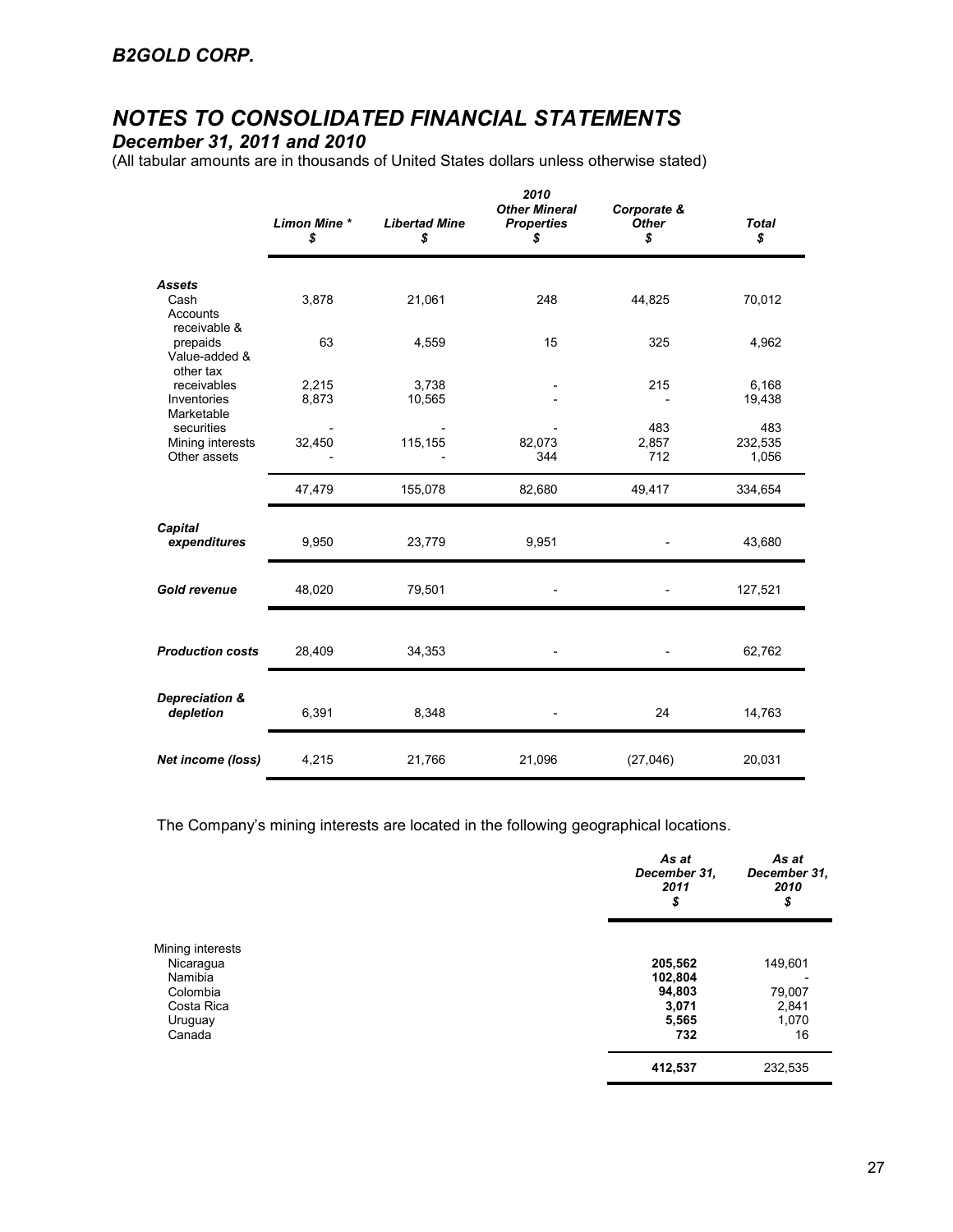### *December 31, 2011 and 2010*

(All tabular amounts are in thousands of United States dollars unless otherwise stated)

 The Company holds an indirect 95% interest in Triton Minera S.A. ("TMSA"), which owns and operates the Limon Mine. The remaining 5% interest in TMSA is held by Inversiones Mineras S.A. ("IMISA"), of Nicaragua. No dividends are payable on the 5% interest held by TMSA until all capital expenditures (100% funded by the Company) have been repaid. IMISA has expressed concern regarding its rights under its 5% interest. The Company agreed to open negotiations on this matter. As a result, pursuant to settlement agreements with IMISA, relating to their rights to receive monthly payments as "advances" of dividends in respect of the annual profits of TMSA, the Company paid IMSA approximately \$0.2 million and \$0.3 million in 2011 and 2010, respectively. These amounts have been expensed within the Consolidated Statement of Operations. In 2011 and 2010, the net cash flow from the Limon Mine (net of capital expenditures, exploration and changes in working capital) was approximately \$3.9 million and \$0.8 million, respectively.

## *18 Contingent gain*

By Statement of Claim dated March 16, 2009, Central Sun commenced a legal proceeding in Ontario (the "Engineering Action") against several engineering firms and certain individual engineers alleging that the Defendants were negligent and breached their contractual obligations with respect to the siting, design, construction, assessment and monitoring of the Bellavista gold mine *(Note 8)* in Costa Rica, and that the mine was destroyed by a landslide as a result. As a result of the Defendants' alleged negligence and/or breach of contract, the Company claims damages. The Engineering Action is still at the pleadings stage. Preliminary motions have been brought by the Defendants to challenge the Ontario court's jurisdiction. The outcome of this claim is not determinable at this time and no accrual for this contingency has been made in the consolidated financial statements.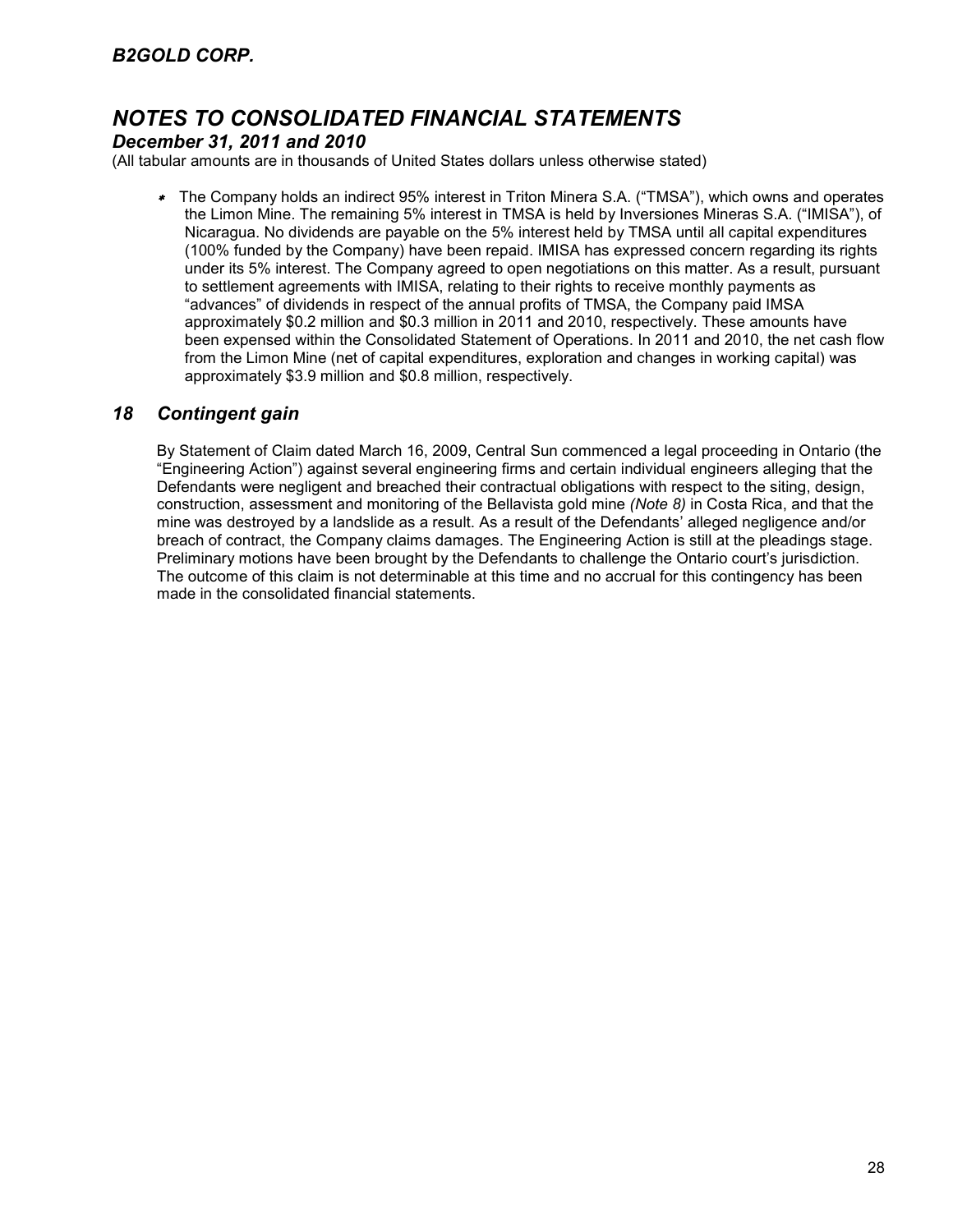### *December 31, 2011 and 2010*

(All tabular amounts are in thousands of United States dollars unless otherwise stated)

## *19 Transition to International Financial Reporting Standards*

Effective January 1, 2011, Canadian publicly listed entities are required to prepare their financial statements in accordance with IFRS instead of Canadian GAAP and requires the 2010 comparative financial information to be in accordance with IFRS. Accordingly, although the Company is a first time reporter under IFRS in 2011, the underlying conversion is based on an effective transition date of January 1, 2010.

The Company has applied the following transition exceptions and exemptions to full retrospective application of IFRS:

#### *Business combinations*

The Company elected to utilize the option in IFRS 1 to not apply IFRS 3R Business Combinations ("IFRS 3R") retrospectively to business combinations prior to January 1, 2010 and to apply IFRS 3R prospectively to business combinations on or after the January 1, 2010 transition date. The impact of this policy decision is that all prior business combinations will continue to be accounted for as originally recorded under Canadian GAAP. There were no business combinations during 2010.

#### *Borrowing costs*

The Company elected the option in IFRS 1 to not apply IAS 23 retrospectively to borrowing costs prior to January 1, 2010. The impact of this policy decision is that all previously expensed interest and related borrowing costs to January 1, 2010 will continue to be accounted for as originally recorded under Canadian GAAP.

#### *Share based payments*

The Company elected the transition exemption available to not retrospectively apply the IFRS 2 calculation method to any share options granted and\or vested before January 1, 2010.

#### *Mine restoration provisions*

The Company elected to apply the exemption from full retrospective application of decommissioning provisions as allowed under IFRS 1. As such, the Company has re-measured the provisions as at January 1, 2010 under IAS 37 "Provisions, contingent liabilities and contingent assets"; estimated the amount to be included in the cost of the related asset by discounting the liability to the date at which the liability first arose using best estimates of the historical risk-free interest rates; and recalculated the related accumulated depreciation, depletion and amortization under IFRS up to the transition date.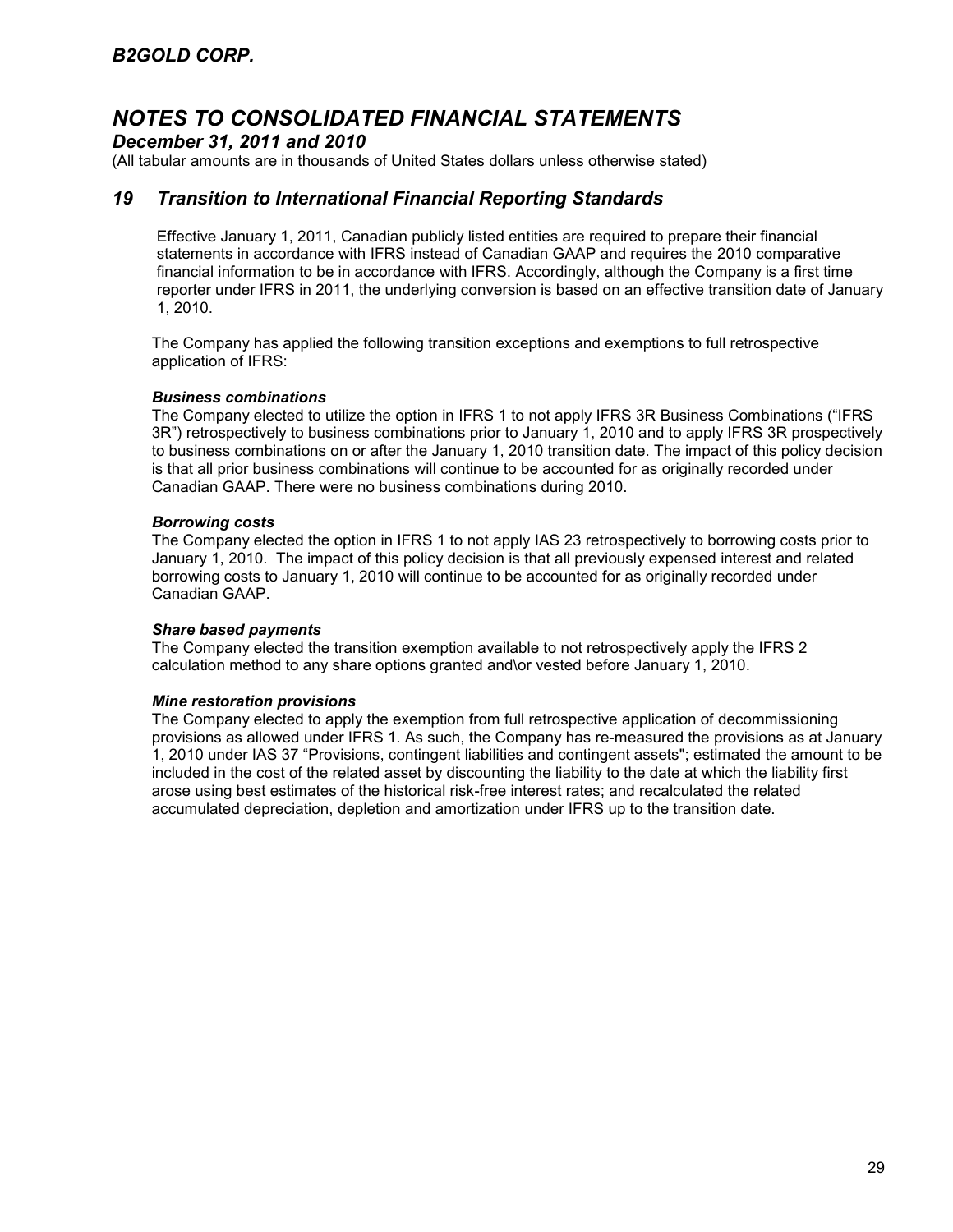## *December 31, 2011 and 2010*

(All tabular amounts are in thousands of United States dollars unless otherwise stated)

The Canadian GAAP and IFRS statements of equity as at January 1, 2010 (date of transition to IFRS) and December 31, 2010 have been reconciled as follows:

|                                                                                                      | <b>Notes</b><br>(see<br>below) | As at<br>December 31.<br>2010<br>S | As at<br>January 1,<br>2010<br>\$ |
|------------------------------------------------------------------------------------------------------|--------------------------------|------------------------------------|-----------------------------------|
| Equity as reported under Canadian GAAP                                                               |                                | 288,639                            | 199,663                           |
| IFRS adjustments:                                                                                    |                                |                                    |                                   |
| Derivative warrant liability<br>- to reclassify the fair value at the date of grant from contributed | (i)                            |                                    |                                   |
| surplus to derivative liability<br>- cumulative derivative losses incurred on revaluation of         |                                | (4,588)                            | (4,588)                           |
| warrants<br>- transfer to share capital the fair value from derivative liability                     |                                | (11, 672)                          | (1,688)                           |
| upon exercise of the warrants                                                                        |                                | 16,260                             |                                   |
| Mine restoration provisions                                                                          | (ii)                           | 234                                | (54)                              |
| Borrowing costs                                                                                      | (iii)                          | 797                                |                                   |
| Depreciation                                                                                         | (iv)                           | (434)                              |                                   |
| Deferred income taxes                                                                                | (V)                            | 895                                | 1,021                             |
|                                                                                                      |                                | 1,492                              | (5,309)                           |
| Equity as reported under IFRS                                                                        |                                | 290,131                            | 194,354                           |

The Canadian GAAP and IFRS statements of total comprehensive income for the year ended December 31, 2010 have been reconciled as follows:

|                                                                                                                                              | <b>Notes</b><br>(see<br>below)      | For the year<br>ended<br>December 31.<br>2010<br>\$ |
|----------------------------------------------------------------------------------------------------------------------------------------------|-------------------------------------|-----------------------------------------------------|
| Comprehensive income (loss) as reported under Canadian GAAP                                                                                  |                                     | 29,490                                              |
| IFRS adjustments:<br>Derivative warrant liability<br>Mine restoration provisions<br>Borrowing costs<br>Depreciation<br>Deferred income taxes | (i)<br>(ii)<br>(iii)<br>(iv)<br>(V) | (9,984)<br>287<br>797<br>(434)<br>(125)             |
|                                                                                                                                              |                                     | (9, 459)                                            |
| Comprehensive income (loss) as reported under IFRS                                                                                           |                                     | 20,031                                              |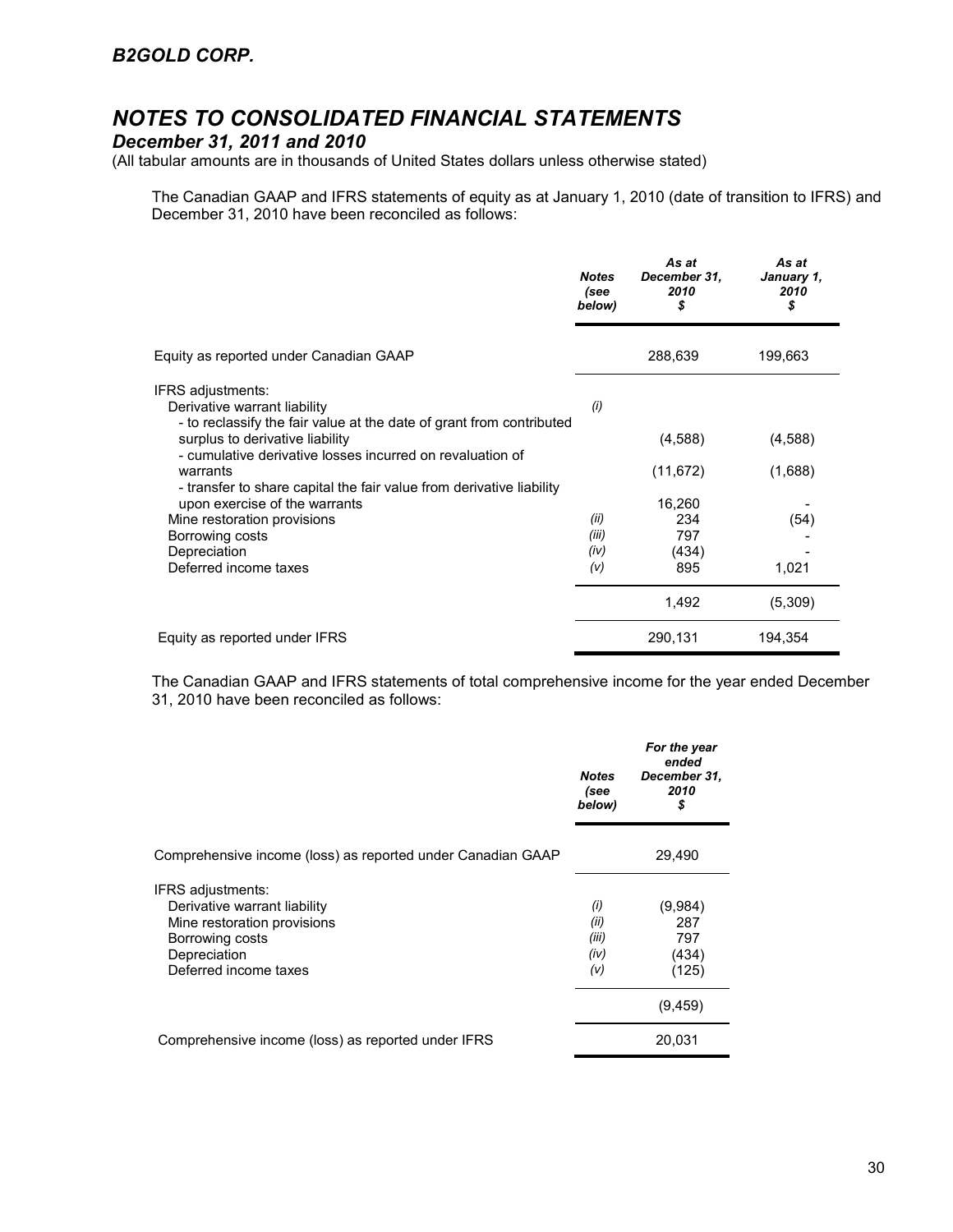## *B2GOLD CORP.*

# *NOTES TO CONSOLIDATED FINANCIAL STATEMENTS*

## *December 31, 2011 and 2010*

(All tabular amounts are in thousands of United States dollars unless otherwise stated)

The Canadian GAAP and IFRS consolidated balance sheets as at January 1, 2010 have been reconciled as follows:

|                                                                                                                                                                            | <b>Notes</b><br>(see<br>below) | As at<br>December31,<br>2009<br>"Canadian<br><b>GAAP</b> " | <b>Effect of</b><br>conversion to<br><b>IFRS</b> | As at<br>January 1,<br>2010<br>"IFRS<br>GAAP"           |
|----------------------------------------------------------------------------------------------------------------------------------------------------------------------------|--------------------------------|------------------------------------------------------------|--------------------------------------------------|---------------------------------------------------------|
| <b>Assets</b>                                                                                                                                                              |                                |                                                            |                                                  |                                                         |
| <b>Current</b>                                                                                                                                                             |                                |                                                            |                                                  |                                                         |
| Cash and cash equivalents<br>Accounts receivable and prepaids<br>Value-added and other tax receivables<br>Inventories<br>Marketable securities<br>Note receivable          |                                | \$<br>2,924<br>4,925<br>3,173<br>10,263<br>369<br>1,700    | \$                                               | \$<br>2,924<br>4,925<br>3,173<br>10,263<br>369<br>1,700 |
|                                                                                                                                                                            |                                | 23,354                                                     |                                                  | 23,354                                                  |
| <b>Mining interests</b>                                                                                                                                                    | (v)<br>(ii)                    | 222,220                                                    | (10, 595)<br>1,710                               | 213,335                                                 |
| <b>Other assets</b>                                                                                                                                                        |                                | 1,780                                                      |                                                  | 1,780                                                   |
|                                                                                                                                                                            |                                | \$<br>247,354                                              | \$<br>(8,885)                                    | \$<br>238,469                                           |
| <b>Liabilities</b>                                                                                                                                                         |                                |                                                            |                                                  |                                                         |
| <b>Current</b>                                                                                                                                                             |                                |                                                            |                                                  |                                                         |
| Accounts payable and accrued liabilities<br>Current taxes payable<br>Current portion of mine restoration provisions<br>Related party loans<br>Derivative warrant liability | (i)                            | \$<br>9,554<br>497<br>658<br>1,061                         | \$<br>6,276                                      | \$<br>9,554<br>497<br>658<br>1,061<br>6,276             |
|                                                                                                                                                                            |                                | 11,770                                                     | 6,276                                            | 18,046                                                  |
| <b>Credit Facility</b>                                                                                                                                                     |                                | 8,642                                                      |                                                  | 8,642                                                   |
| Mine restoration provisions                                                                                                                                                | (ii)                           | 13,166                                                     | 1,764                                            | 14,930                                                  |
| Deferred income taxes                                                                                                                                                      | (V)                            | 11,616                                                     | (11, 616)                                        |                                                         |
| <b>Employee benefits accrual</b>                                                                                                                                           |                                | 2,022                                                      |                                                  | 2,022                                                   |
| <b>Other liabilities</b>                                                                                                                                                   |                                | 475                                                        |                                                  | 475                                                     |
|                                                                                                                                                                            |                                | 47,691                                                     | (3, 576)                                         | 44,115                                                  |
| <b>Equity</b>                                                                                                                                                              |                                |                                                            |                                                  |                                                         |
| Shareholders' equity                                                                                                                                                       |                                |                                                            |                                                  |                                                         |
| Share capital                                                                                                                                                              |                                | 233,842                                                    | $\blacksquare$                                   | 233,842                                                 |
| Contributed surplus                                                                                                                                                        | $\left( i\right)$              | 27,800                                                     | (4, 588)                                         | 23,212                                                  |
| Accumulated deficit                                                                                                                                                        | (i)<br>(ii)<br>$\ddot{v}$      | (61, 979)                                                  | (1,688)<br>(54)<br>1,021                         | (62, 700)                                               |
|                                                                                                                                                                            |                                | 199,663                                                    | (5, 309)                                         | 194,354                                                 |
|                                                                                                                                                                            |                                | \$<br>247,354                                              | \$<br>(8, 885)                                   | \$<br>238,469                                           |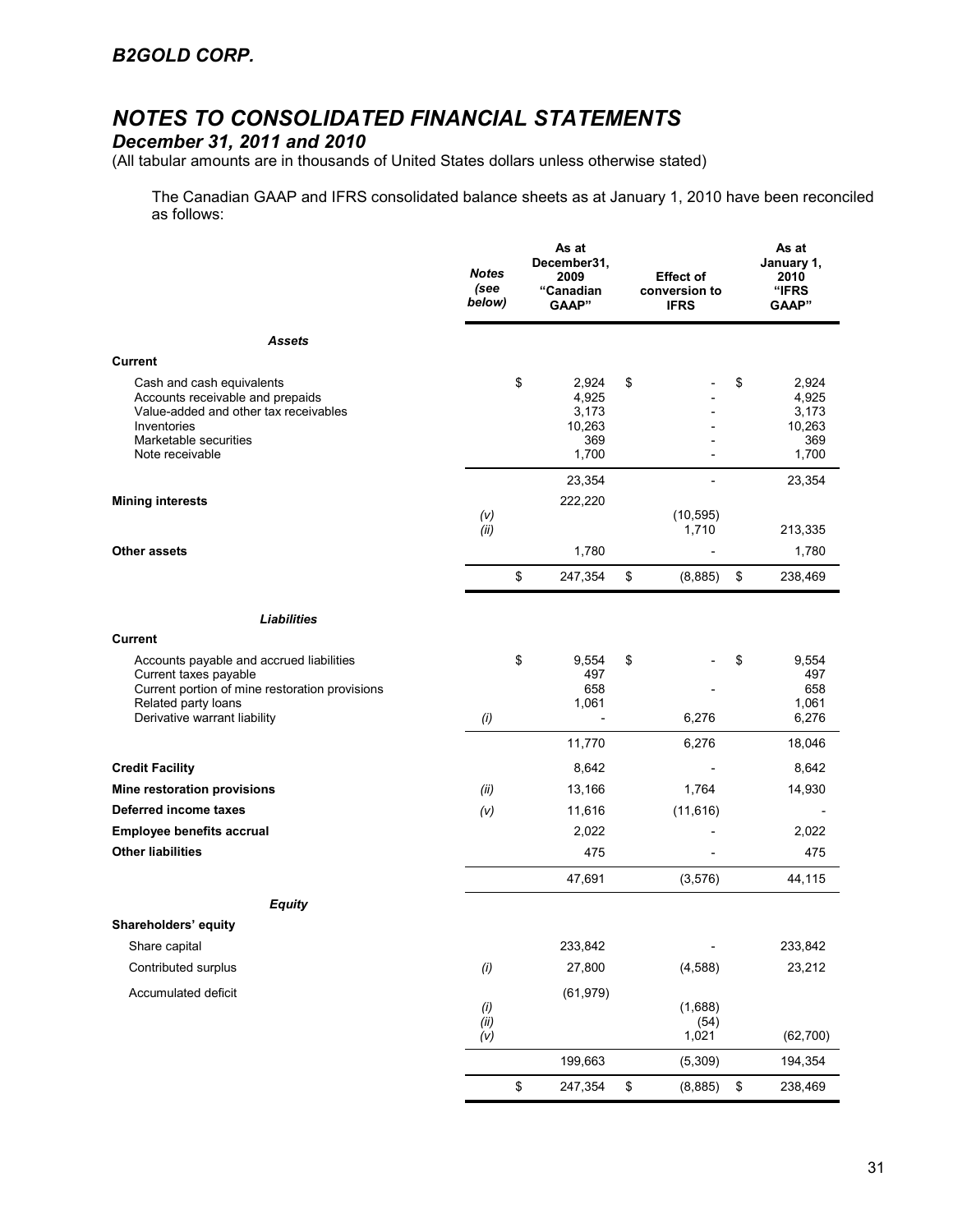### *December 31, 2011 and 2010*

(All tabular amounts are in thousands of United States dollars unless otherwise stated)

(i) *Derivative warrant liability* 

The Company's Canadian dollar denominated common share purchase warrants issued as part of the March 2009 Central Sun acquisition are considered derivative instruments under IFRS as they are denominated in Canadian dollars while the Company's functional currency is the United States dollar. Under Canadian GAAP, the Company recorded the fair value of these warrants as of the date of grant in equity. Under IFRS, these derivatives are measured at fair value at the time of issue and subsequently re-measured to their fair value at each reporting date. The change in the fair value is recognized in the statement of operations.

As at January 1, 2010, the fair value of these warrants based on the Black Scholes model was \$6.3 million and was classified as a derivative instrument liability on the balance sheet. This adjustment was comprised of the fair value initially assigned to the warrants at the date of grant of \$4.6 million and changes in the fair value of the warrants of \$1.7 million from grant to January 1, 2010. Derivative instrument liability losses were \$10 million for the period January 1, 2010 to October 22, 2010 (all warrants were either exercised or expired by October 22, 2010). Upon exercise of the warrants a total of \$16.3 million had been transferred from derivative liability to share capital.

(ii) *Mine restoration provisions* 

Canadian GAAP calculates mine restoration provisions using current credit-adjusted, risk-free rates for upward adjustments, and the original credit adjusted, risk free rate for downward revisions. The original liability is not adjusted for changes in current discount rates. IFRS however, calculates mine restoration provisions using a current pre-tax discount rate (which reflects current market assessment of the time value of money and the risk specific to liability), and is revised every reporting period to reflect changes in assumptions or discount rates. To calculate the provision under IFRS, the Company has elected to apply the exemption available from full retrospective application as allowed under IFRS 1. As such, the Company has re-measured the provision as at January 1, 2010 and subsequent change in obligations under IAS 37 Provisions, contingent liabilities and contingent assets, estimating the amount to be included in the related asset by discounting the liability to the date on which the liability arose, using best estimates of the historical risk-free discount rates, and recalculating the accumulated depreciation and amortization under IFRS.

The adjustment resulting from recalculating the provision under IFRS was an increase in mine restoration provisions of \$1.8 million at January 1, 2010 and \$5.1 million at December 31, 2010, an increase in mining interests of \$1.7 million at January 1, 2010 and \$5.2 million at December 31, 2010, and an adjustment to deficit of \$0.05 million at January 1, 2010 and \$0.3 million at December 31, 2010. The significant changes in the provision are a result of the change from credit adjusted discount rates ranging from 8.5% to 12.0% under Canadian GAAP to risk free rates ranging from 2.3% to 9.0% under IFRS and the requirement to recalculate the provision at each reporting period.

(iii) *Borrowing costs*

Under IFRS, there are no policy choices available for capitalization of borrowing costs. IFRS requires borrowing costs to be capitalized on qualifying assets which take a substantial period of time to prepare for their intended use. A capitalization rate based on the Company's outstanding debt was used to calculate the amount of borrowing costs to capitalize on the qualifying assets. The increase in mining interests was \$nil at January 1, 2010 and \$0.8 million at December 31, 2010, with a corresponding reduction in interest and financing expense.

(iv) *Depreciation*

Under IFRS, as described above, the net carrying values of mining interests were increased due to changes in the capitalized mine restoration provisions and capitalized borrowing costs. These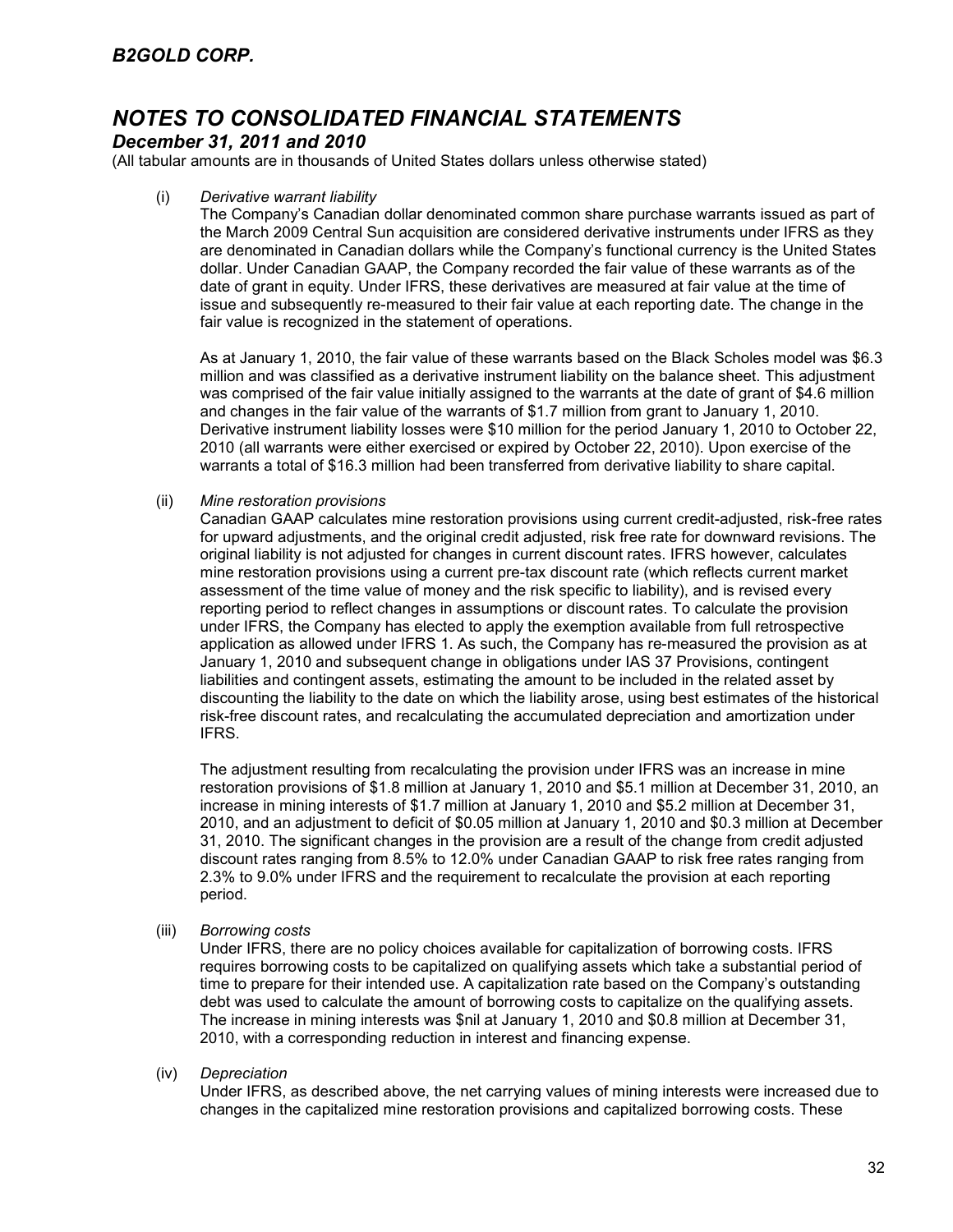### *December 31, 2011 and 2010*

(All tabular amounts are in thousands of United States dollars unless otherwise stated)

adjustments resulted in an increase to the depreciation expense by \$0.4 million for the year ended December 31, 2010.

(v) *Deferred income taxes*

Under Canadian GAAP the Company recognized a future income tax liability on temporary differences arising on the initial recognition of mineral properties acquired other than in business combinations. IAS 21 Income Taxes does not permit the recognition of deferred taxes on such transactions. The impact of the de-recognition of the deferred income taxes was a reduction of \$11.6 million to the deferred tax liability at January 1, 2010 and \$9.8 million at December 31, 2010 and a reduction to mining interests of \$10.6 million at January 1, 2010 and \$10.9 million at December 31, 2010. In addition, as part of the IFRS conversion, deferred income tax recoveries of \$0.8 million and \$0.3 million in 2009 and 2008 were reversed to accumulated deficit.

(vi) *Statements of Cash Flows*

The Company presents cash interest paid as a financing activity in the statements of cash flows under IFRS. Under Canadian GAAP, cash interest paid was included as an operating activity. This change in classification under IFRS increased the cash flow from operating activities and decreased the cash flow from financing activities by approximately \$1 million for the year ended December 31, 2011.

### *20 Subsequent events*

Subsequent to December 31, 2011, approximately 1.9 million stock options and 0.3 million share purchase warrants were exercised for gross proceeds of approximately \$2.9 million and \$0.7 million, respectively.

Subsequent to December 31, 2011, approximately 10.1 million stock options were granted to employees and directors with exercise prices ranging from Cdn.\$3.10 per share to Cdn.\$3.93 per share. These stock options have a term of five years.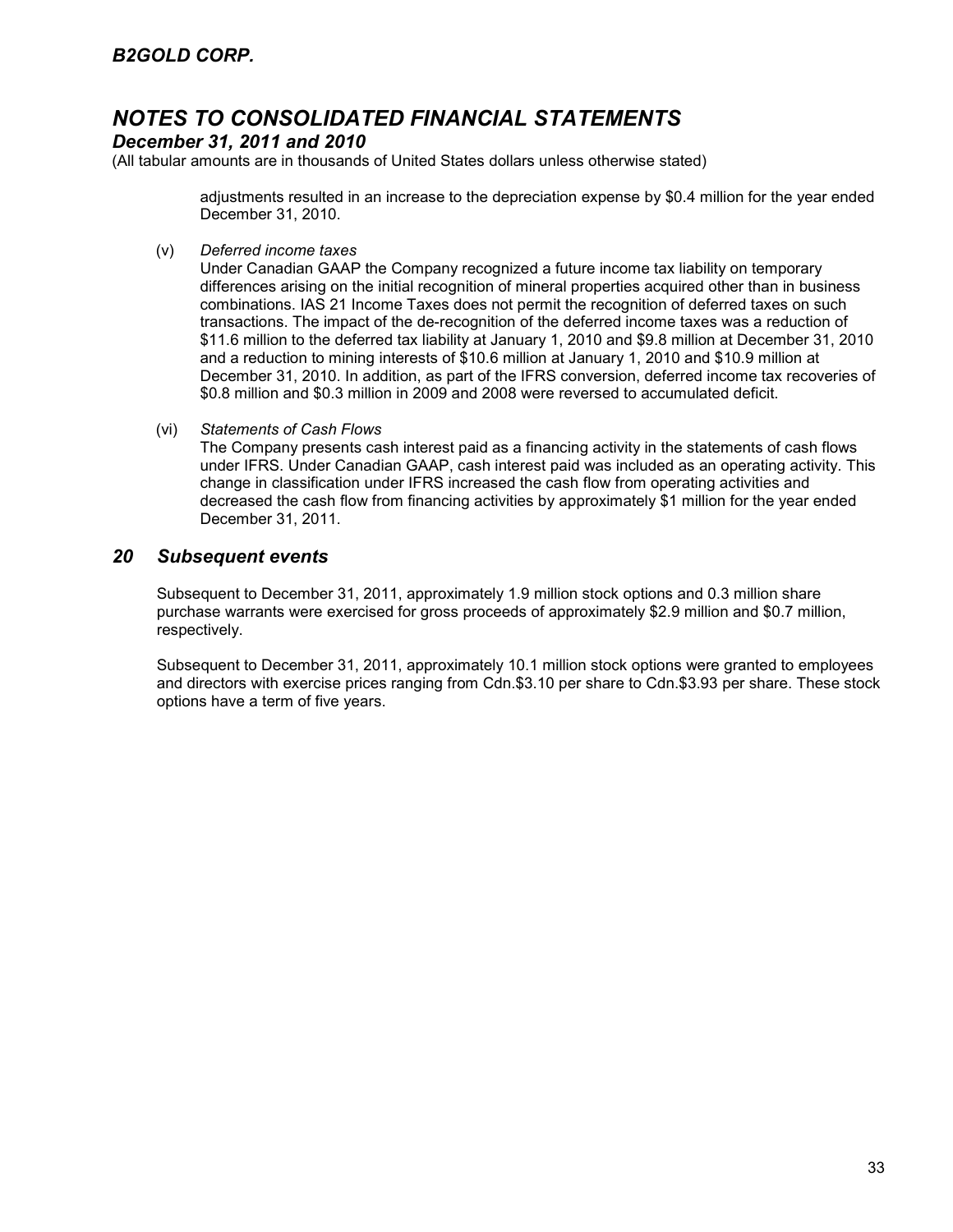# *MINING INTERESTS SCHEDULE (NOTE 21)*

*For the year ended December 31, 2011*

**(all tabular amounts are in thousands of United States dollars)**

|                                                  | Cost                                          |                  |                          |                                        | <b>Accumulated depreciation</b>               |                     |                          |                                        | <b>Net carrying value</b> |                        |
|--------------------------------------------------|-----------------------------------------------|------------------|--------------------------|----------------------------------------|-----------------------------------------------|---------------------|--------------------------|----------------------------------------|---------------------------|------------------------|
|                                                  | <b>Opening</b><br>balance at<br>Dec. 31, 2010 | <b>Additions</b> | Disposals/<br>write-offs | Closing<br>balance at<br>Dec. 31, 2011 | <b>Opening</b><br>balance at<br>Dec. 31, 2010 | <b>Depreciation</b> | Disposals/<br>write-offs | Closing<br>balance at<br>Dec. 31, 2011 | As at<br>Dec. 31, 2011    | As at<br>Dec. 31, 2010 |
|                                                  | \$                                            | \$               | \$                       | \$                                     | \$                                            | \$                  | \$                       | \$                                     | \$                        | \$                     |
| Property, plant & equipment                      |                                               |                  |                          |                                        |                                               |                     |                          |                                        |                           |                        |
| Libertad (including Jabali)                      | 124,812                                       | 47,756           | $\sim$                   | 172,568                                | (9,657)                                       | (19, 116)           | $\overline{\phantom{a}}$ | (28, 773)                              | 143,795                   | 115,155                |
| Limon                                            | 41,657                                        | 31,000           | (428)                    | 72,229                                 | (9, 207)                                      | (7, 583)            | 71                       | (16, 719)                              | 55,510                    | 32,450                 |
|                                                  | 166,469                                       | 78,756           | (428)                    | 244,797                                | (18, 864)                                     | (26, 699)           | 71                       | (45, 492)                              | 199,305                   | 147,605                |
| Mineral properties "exploration &<br>evaluation" |                                               |                  |                          |                                        |                                               |                     |                          |                                        |                           |                        |
| Otjikoto                                         | $\overline{\phantom{a}}$                      | 102,804          |                          | 102,804                                |                                               |                     |                          | ٠                                      | 102,804                   | ٠                      |
| Mocoa                                            | 23,359                                        | 436              |                          | 23,795                                 |                                               |                     |                          | $\overline{\phantom{a}}$               | 23,795                    | 23,359                 |
| Cebollati                                        | 1,070                                         | 4,495            |                          | 5,565                                  |                                               |                     |                          | $\sim$                                 | 5,565                     | 1,070                  |
| Radius                                           | 1,758                                         | 2,909            | $\sim$                   | 4,667                                  |                                               |                     |                          | $\overline{\phantom{a}}$               | 4,667                     | 1,758                  |
| Calibre                                          | 238                                           | 1,352            | $\sim$                   | 1,590                                  |                                               |                     |                          | $\sim$                                 | 1,590                     | 238                    |
| Other                                            | $\overline{\phantom{a}}$                      | 228              | $\sim$                   | 228                                    |                                               |                     |                          | ٠                                      | 228                       |                        |
|                                                  | 26,425                                        | 112,224          | $\sim$                   | 138,649                                |                                               |                     |                          | $\overline{\phantom{a}}$               | 138,649                   | 26,425                 |
| Corporate & other                                |                                               |                  |                          |                                        |                                               |                     |                          |                                        |                           |                        |
| Bellavista                                       | 2,841                                         | 230              |                          | 3,071                                  | $\blacksquare$                                |                     |                          | $\overline{\phantom{a}}$               | 3,071                     | 2,841                  |
| Office, furniture & equipment                    | 285                                           | 821              |                          | 1,106                                  | (269)                                         | (105)               |                          | (374)                                  | 732                       | 16                     |
|                                                  | 3,126                                         | 1,051            | $\overline{\phantom{a}}$ | 4,177                                  | (269)                                         | (105)               | $\overline{\phantom{a}}$ | (374)                                  | 3,803                     | 2,857                  |
| Investments (incorporated joint<br>ventures)     |                                               |                  |                          |                                        |                                               |                     |                          |                                        |                           |                        |
| Gramalote                                        | 54,648                                        | 14,931           |                          | 69,579                                 |                                               |                     |                          | $\overline{\phantom{a}}$               | 69,579                    | 54,648                 |
| Quebradona                                       | 1,000                                         | 201              | $\sim$                   | 1,201                                  |                                               |                     |                          | $\sim$                                 | 1,201                     | 1,000                  |
|                                                  | 55,648                                        | 15,132           | $\sim$                   | 70,780                                 | $\sim$                                        | ä,                  | $\overline{a}$           | $\overline{\phantom{a}}$               | 70,780                    | 55,648                 |
|                                                  | 251,668                                       | 207,163          | (428)                    | 458,403                                | (19, 133)                                     | (26, 804)           | 71                       | (45,866)                               | 412,537                   | 232,535                |